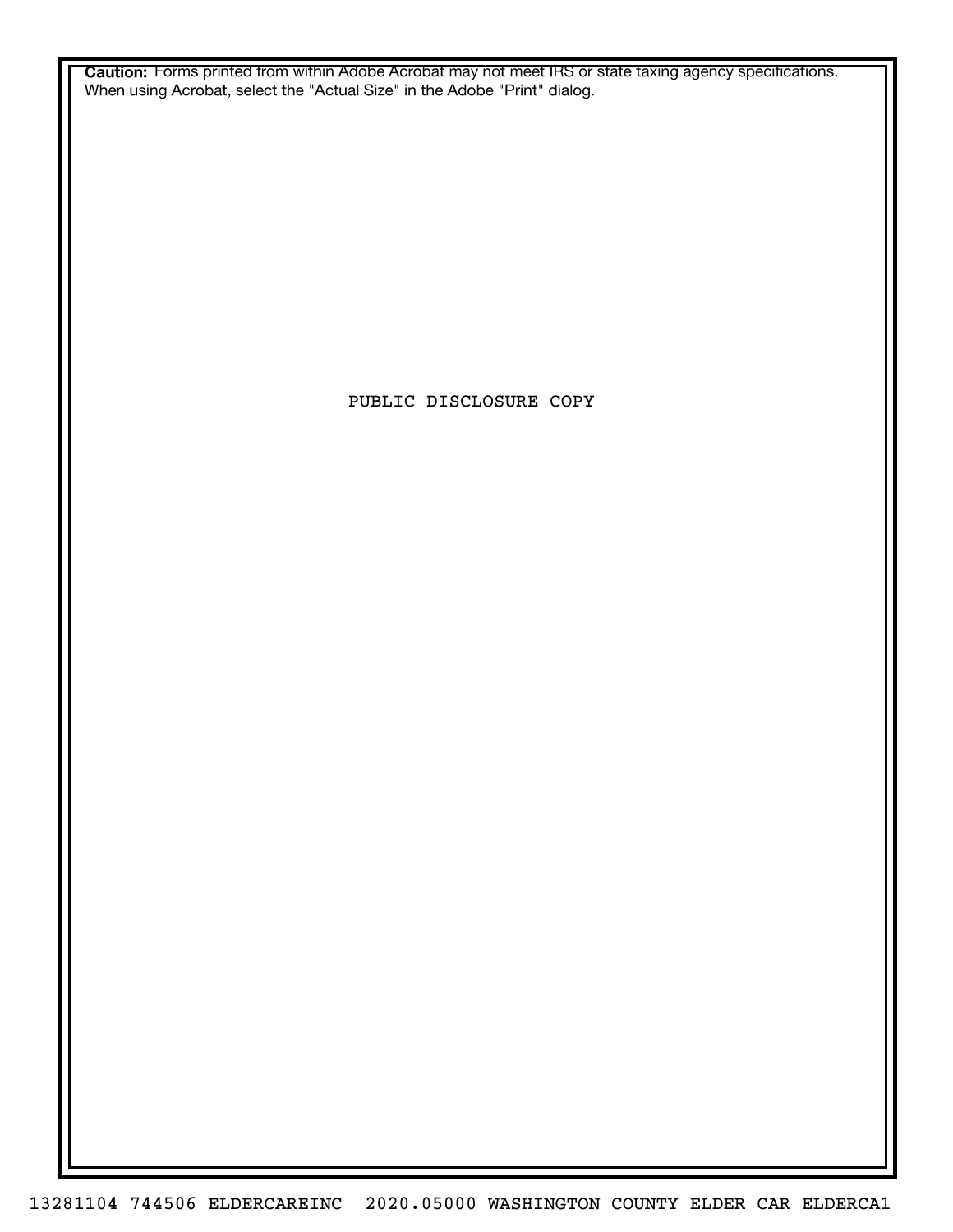| Form |  |
|------|--|
|      |  |

Check if<br>applicable:

Address<br>Change

Name<br>Change

⊐uni⊔ng<br>∏Initial<br>∐return

Final

termin-<br>ated

)<br>Amended<br>Ireturn

Applica-

pending

1.

 $\mathbf{p}$ 

 $\mathbf{4}$ 

 $5 -$ 

 $10<sub>1</sub>$ 

 $11<sub>1</sub>$ 

 $12<sup>2</sup>$ 

 $13<sup>13</sup>$ 

 $14$ 

19

20 Total assets (Part X, line 16) 21 Total liabilities (Part X, line 26)

Signature of officer

Print/Type preparer's name

Type or print name and title

**Part II Signature Block** 

Governance

**Activities &** 

Revenue

Expenses

Assets or

Net 2<br>Sid  $22$ 

Sign

Here

Paid Preparer

Use Only

Part I Summary

### \*\* PUBLIC DISCLOSURE COPY \*\*

 $\leq$  (insert no.)

Number of independent voting members of the governing body (Part VI, line 1b)

Total number of individuals employed in calendar year 2020 (Part V, line 2a) [[[[[[[[[[[[[[[[[[[[[[[[[[[[[[[[

**Return of Organization Exempt From Income Tax** Under section 501(c), 527, or 4947(a)(1) of the Internal Revenue Code (except private foundations)

Do not enter social security numbers on this form as it may be made public.

and ending

4947(a)(1) or

93,751.

Other  $\blacktriangleright$ 

if the organization discontinued its operations or disposed of more than 25% of its net assets.

Briefly describe the organization's mission or most significant activities: WASHINGTON COUNTY ELDER CARE'S

MISSION IS TO HELP MATURE ADULTS LIVE HAPPY, HEALTHY, INDEPENDENT

Under penalties of perjury, I declare that I have examined this return, including accompanying schedules and statements, and to the best of my knowledge and belief, it is

Preparer's signature A

KENNETH L. THOMPSON, CPA KENNETH L. THOMPSON, 11/04/21 set-employed P00138460

Room/suite

527

Go to www.irs.gov/Form990 for instructions and the latest information.

OMB No. 1545-0047 Open to Public Inspection

2,868,802.

 $\vert$ Yes  $\vert$  X  $\vert$  No

14

 $13$ 

25  $0.$ 

0.

 $0.$ 

 $0.1$ 

О.

**Current Year** 

1,011,182.

1,775,177.

2,802,278.

2,333,818.

811,085.

3,144,903.

8,357,663.

8,154,753.

202,910.

End of Year

 $-342,625.$ 

 $72, 205.$ 

 $-56, 286.$ 

111

D Employer identification number

73-1197617

 $918 - 336 - 8500$ 

for subordinates? ......

H(c) Group exemption number

L Year of formation: 1983 M State of legal domicile: OK

 $\overline{3}$ 

 $\overline{4}$ 

 $\overline{5}$ 

 $6\phantom{a}$ 

 $7a$ 

 $7<sub>h</sub>$ 

О.

Ο.

Ω.

Prior Year

566,263.

79,167.

 $13,977$ 

2,323,586.

2,982,993.

2,402,060.

930,049.

 $3,332,109.$ 

8,539,937.

8,336,420.

Date

Check

203,517.

**Beginning of Current Year** 

 $-349, 116.$ 

H(b) Are all subordinates included? Yes No

If "No." attach a list. See instructions

E Telephone number

**G** Gross receipts \$

H(a) Is this a group return

| Department of the incasury<br>Internal Revenue Service |  | ∙ Go to www.ir: |
|--------------------------------------------------------|--|-----------------|
| A For the 2020 calendar year, or tax year beginning    |  |                 |

C Name of organization

Doing business as

1223 SWAN DRIVE

SAME AS C ABOVE

J Website: WWW.ABOUTELDERCARE.ORG

K Form of organization:  $X$  Corporation  $T$  Trust  $X$  Association

1 Tax exempt status:  $X = 501(c)(3)$  501(c) (

Check this box  $\blacktriangleright$   $\lfloor$ 

WASHINGTON COUNTY ELDER CARE. INC.

Number and street (or P.O. box if mail is not delivered to street address)

F Name and address of principal officer: CORDELL RUMSEY

BARTLESVILLE, OK 74006-5037

7 a Total unrelated business revenue from Part VIII, column (C), line 12

**b** Total fundraising expenses (Part IX, column  $(D)$ , line  $25$ )

b Net unrelated business taxable income from Form 990-T, Part I, line 11

Total revenue - add lines 8 through 11 (must equal Part VIII, column (A), line 12) ........

Grants and similar amounts paid (Part IX, column (A), lines 1-3) ...................................

15 Salaries, other compensation, employee benefits (Part IX, column (A), lines 5-10) ........

18 Total expenses. Add lines 13-17 (must equal Part IX, column (A), line 25) ....................... 

CORDELL RUMSEY, EXECUTIVE DIRECTOR

Firm's address 1200 E SKELLY DRIVE, SUITE 560

Firm's name REGIER CARR & MONROE, LLP

TULSA, OK 74135

City or town, state or province, country, and ZIP or foreign postal code

|  |  | May the IRS discuss this return with the preparer shown above? See instructions        |  |  |
|--|--|----------------------------------------------------------------------------------------|--|--|
|  |  | 032001 12-23-20 LHA For Paperwork Reduction Act Notice, see the separate instructions. |  |  |
|  |  | SEE SCHEDULE O FOR ORGANIZATION MISSION STATEMENT CONT                                 |  |  |

true, correct, and complete. Declaration of preparer (other than officer) is based on all information of which preparer has any knowledge.

 $\mathbf{X}$  Yes **No** Form 990 (2020)

**PTIN** 

Firm's EIN  $\geq 48 - 0573184$ 

Phone no.918-271-5400

*INUATION*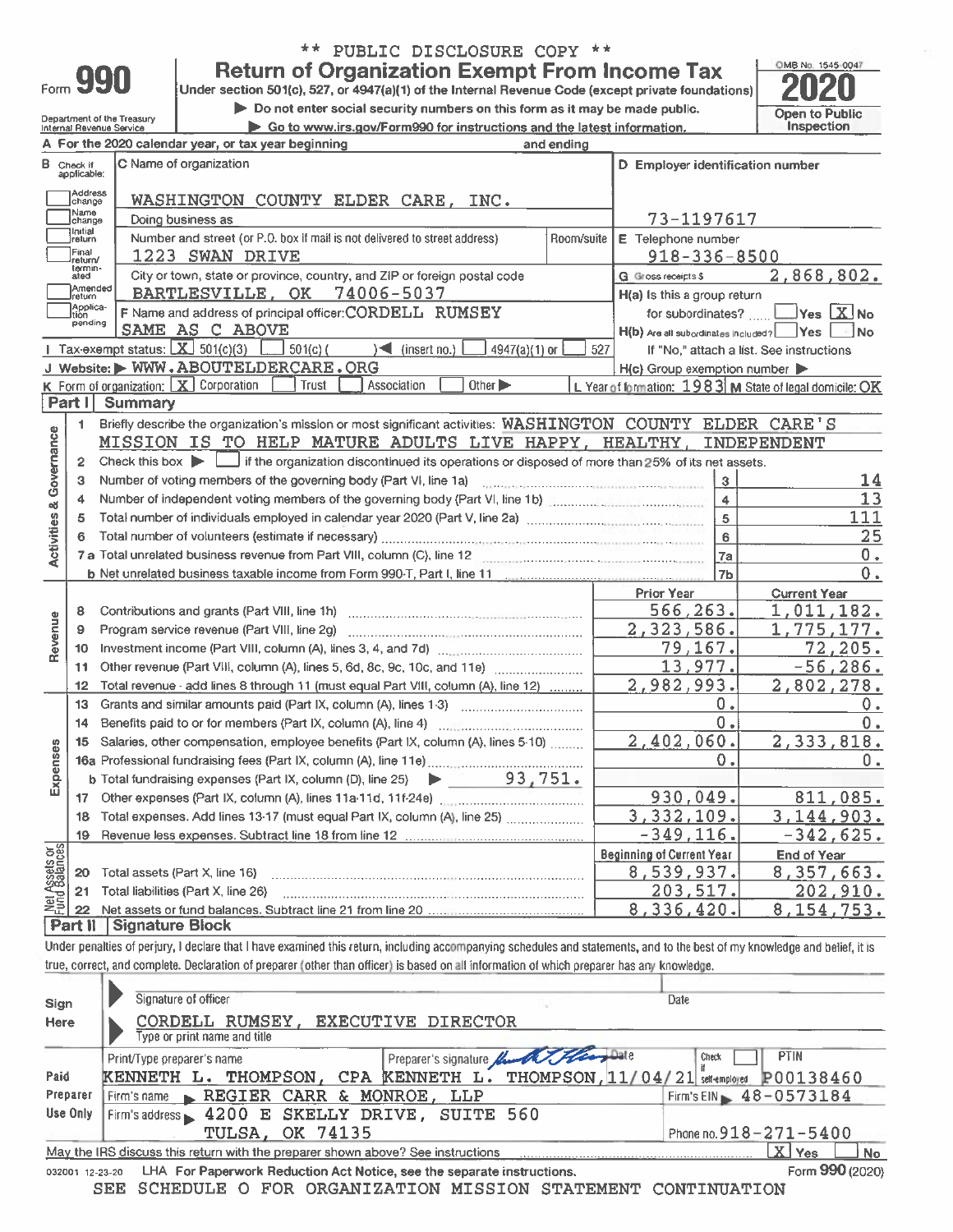| WASHINGTON COUNTY ELDER CARE'S MISSION IS TO HELP MATURE ADULTS LIVE<br>$\gamma$ es $\boxed{\text{X}}$ No<br>$\sqrt{\mathsf{Yes}\ \mathsf{X}}$ No                                                                                 |
|-----------------------------------------------------------------------------------------------------------------------------------------------------------------------------------------------------------------------------------|
|                                                                                                                                                                                                                                   |
|                                                                                                                                                                                                                                   |
|                                                                                                                                                                                                                                   |
|                                                                                                                                                                                                                                   |
|                                                                                                                                                                                                                                   |
|                                                                                                                                                                                                                                   |
| Describe the organization's program service accomplishments for each of its three largest program services, as measured by expenses.                                                                                              |
| Section 501(c)(3) and 501(c)(4) organizations are required to report the amount of grants and allocations to others, the total expenses, and                                                                                      |
| 147,289.                                                                                                                                                                                                                          |
|                                                                                                                                                                                                                                   |
| THIS PROGRAM PROVIDES RESPITE FOR CAREGIVERS. THE PROGRAM PROVIDES A                                                                                                                                                              |
| SUPERVISED, PROTECTIVE ENVIRONMENT, HEALTH MONITORING, DIGNIFIED<br>ASSISTANCE AND SUPPORT WITH PERSONAL CARE NEEDS, AND NUTRITIONALLY                                                                                            |
|                                                                                                                                                                                                                                   |
|                                                                                                                                                                                                                                   |
|                                                                                                                                                                                                                                   |
|                                                                                                                                                                                                                                   |
|                                                                                                                                                                                                                                   |
| 592,441.<br>CARE MANAGEMENT- A PROFESSIONAL SERVICE THAT CONDUCTS A STRINGENT<br>ASSESSMENT OF CONSUMERS NEEDS/ABILITIES AND DEVELOPS A PLAN OF CARE TO<br>ASSIST THEM IN MAINTAINING THEIR INDEPENDENCE WHILE CONTINUING TO LIVE |
| OF CARE                                                                                                                                                                                                                           |
|                                                                                                                                                                                                                                   |
|                                                                                                                                                                                                                                   |
|                                                                                                                                                                                                                                   |
|                                                                                                                                                                                                                                   |
| 350, 151.                                                                                                                                                                                                                         |
| THERAPY- THE THERAPY PROGRAM RESTORES SENIOR CLIENTS TO THEIR HIGHEST                                                                                                                                                             |
| THE<br>IS DIRECTED BY                                                                                                                                                                                                             |
|                                                                                                                                                                                                                                   |
|                                                                                                                                                                                                                                   |
|                                                                                                                                                                                                                                   |
|                                                                                                                                                                                                                                   |
|                                                                                                                                                                                                                                   |
|                                                                                                                                                                                                                                   |
|                                                                                                                                                                                                                                   |
| 695,534.                                                                                                                                                                                                                          |
| Form 990 (2020)                                                                                                                                                                                                                   |
|                                                                                                                                                                                                                                   |
| 13281104 744506 ELDERCAREINC 2020.05000 WASHINGTON COUNTY ELDER CAR ELDERCA1                                                                                                                                                      |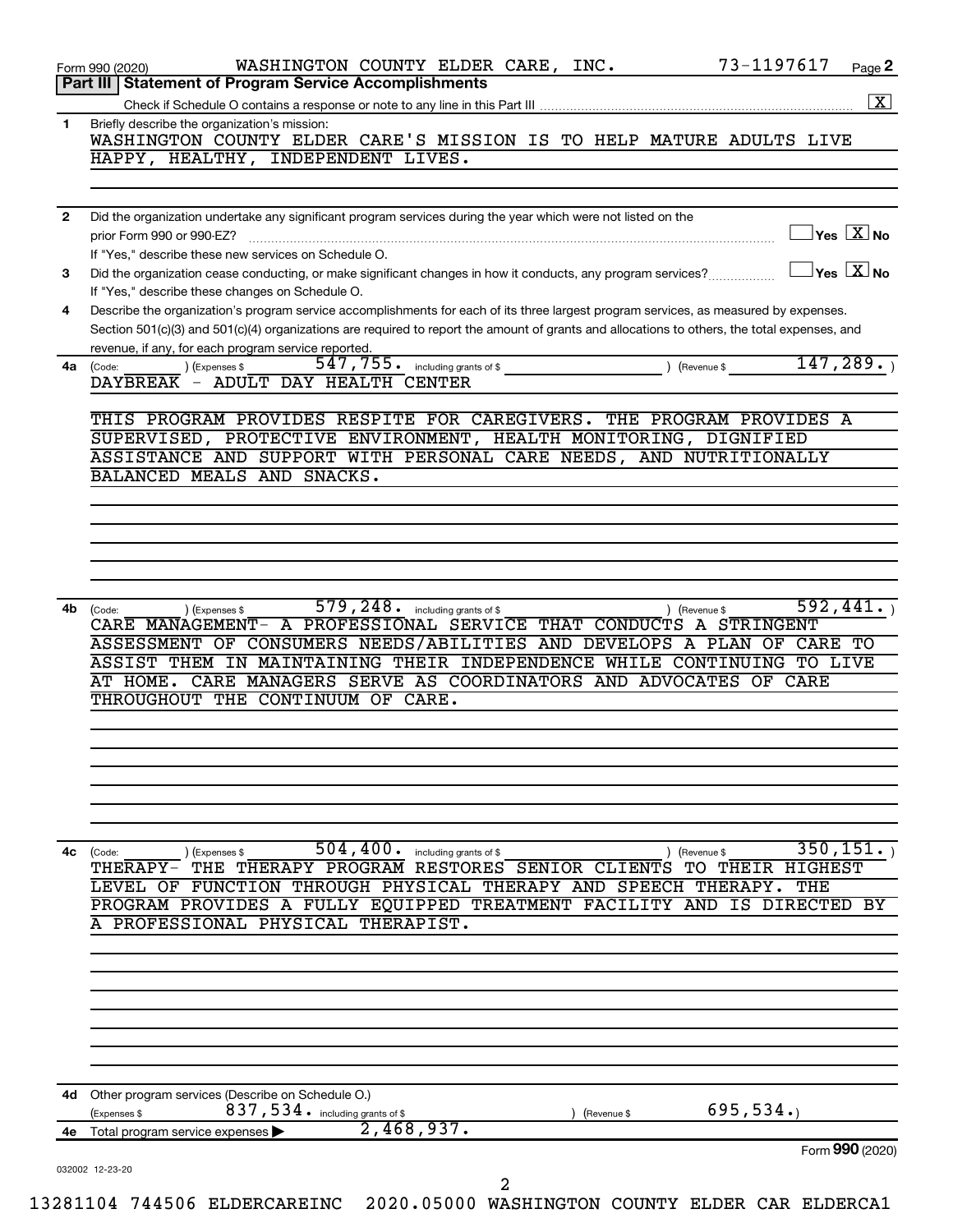|  | Form 990 (2020) |
|--|-----------------|
|  |                 |

**Part IV Checklist of Required Schedules**

Form 990 (2020) Page WASHINGTON COUNTY ELDER CARE, INC. 73-1197617

| Is the organization described in section 501(c)(3) or 4947(a)(1) (other than a private foundation)?<br>1<br>х<br>If "Yes," complete Schedule A<br>1<br>$\overline{\textbf{x}}$<br>$\overline{2}$<br>2<br>Did the organization engage in direct or indirect political campaign activities on behalf of or in opposition to candidates for<br>3<br>x<br>public office? If "Yes," complete Schedule C, Part I<br>3<br>Section 501(c)(3) organizations. Did the organization engage in lobbying activities, or have a section 501(h) election in effect<br>4<br>х<br>4<br>Is the organization a section 501(c)(4), 501(c)(5), or 501(c)(6) organization that receives membership dues, assessments, or<br>5<br>х<br>5<br>Did the organization maintain any donor advised funds or any similar funds or accounts for which donors have the right to<br>6<br>x<br>provide advice on the distribution or investment of amounts in such funds or accounts? If "Yes," complete Schedule D, Part I<br>6<br>Did the organization receive or hold a conservation easement, including easements to preserve open space,<br>7<br>x<br>the environment, historic land areas, or historic structures? If "Yes," complete Schedule D, Part II<br>$\overline{7}$<br>Did the organization maintain collections of works of art, historical treasures, or other similar assets? If "Yes," complete<br>8<br>х<br>Schedule D, Part III<br>8<br>Did the organization report an amount in Part X, line 21, for escrow or custodial account liability, serve as a custodian for<br>9<br>amounts not listed in Part X; or provide credit counseling, debt management, credit repair, or debt negotiation services?<br>x<br>If "Yes," complete Schedule D, Part IV<br>9<br>Did the organization, directly or through a related organization, hold assets in donor-restricted endowments<br>x<br>10<br>If the organization's answer to any of the following questions is "Yes," then complete Schedule D, Parts VI, VII, VIII, IX, or X<br>as applicable.<br>a Did the organization report an amount for land, buildings, and equipment in Part X, line 10? If "Yes," complete Schedule D,<br>х<br>Part VI<br>11a<br><b>b</b> Did the organization report an amount for investments - other securities in Part X, line 12, that is 5% or more of its total<br>x<br>11b<br>c Did the organization report an amount for investments - program related in Part X, line 13, that is 5% or more of its total<br>х<br>11c<br>d Did the organization report an amount for other assets in Part X, line 15, that is 5% or more of its total assets reported in<br>х<br>11d<br>$\overline{\text{X}}$<br>e Did the organization report an amount for other liabilities in Part X, line 25? If "Yes," complete Schedule D, Part X<br>11e<br>Did the organization's separate or consolidated financial statements for the tax year include a footnote that addresses<br>f.<br>x<br>the organization's liability for uncertain tax positions under FIN 48 (ASC 740)? If "Yes," complete Schedule D, Part X<br>11f<br>12a Did the organization obtain separate, independent audited financial statements for the tax year? If "Yes," complete<br>x<br>Schedule D, Parts XI and XII<br>12a<br><b>b</b> Was the organization included in consolidated, independent audited financial statements for the tax year?<br>х<br>If "Yes," and if the organization answered "No" to line 12a, then completing Schedule D, Parts XI and XII is optional<br>12 <sub>b</sub><br>$\overline{\textbf{X}}$<br>13<br>Is the organization a school described in section $170(b)(1)(A)(ii)$ ? If "Yes," complete Schedule E<br>13<br>х<br>14a Did the organization maintain an office, employees, or agents outside of the United States?<br>14a<br><b>b</b> Did the organization have aggregate revenues or expenses of more than \$10,000 from grantmaking, fundraising, business,<br>investment, and program service activities outside the United States, or aggregate foreign investments valued at \$100,000<br>х<br>14b<br>Did the organization report on Part IX, column (A), line 3, more than \$5,000 of grants or other assistance to or for any<br>х<br>foreign organization? If "Yes," complete Schedule F, Parts II and IV<br>15<br>Did the organization report on Part IX, column (A), line 3, more than \$5,000 of aggregate grants or other assistance to<br>16<br>х<br>16<br>Did the organization report a total of more than \$15,000 of expenses for professional fundraising services on Part IX,<br>х<br>17<br>Did the organization report more than \$15,000 total of fundraising event gross income and contributions on Part VIII, lines<br>18<br>х<br>18<br>Did the organization report more than \$15,000 of gross income from gaming activities on Part VIII, line 9a? If "Yes,"<br>19<br>x<br>19<br>X<br>20a<br>20 <sub>b</sub><br>Did the organization report more than \$5,000 of grants or other assistance to any domestic organization or<br>21<br>x<br>21 |    |  | Yes | No |
|----------------------------------------------------------------------------------------------------------------------------------------------------------------------------------------------------------------------------------------------------------------------------------------------------------------------------------------------------------------------------------------------------------------------------------------------------------------------------------------------------------------------------------------------------------------------------------------------------------------------------------------------------------------------------------------------------------------------------------------------------------------------------------------------------------------------------------------------------------------------------------------------------------------------------------------------------------------------------------------------------------------------------------------------------------------------------------------------------------------------------------------------------------------------------------------------------------------------------------------------------------------------------------------------------------------------------------------------------------------------------------------------------------------------------------------------------------------------------------------------------------------------------------------------------------------------------------------------------------------------------------------------------------------------------------------------------------------------------------------------------------------------------------------------------------------------------------------------------------------------------------------------------------------------------------------------------------------------------------------------------------------------------------------------------------------------------------------------------------------------------------------------------------------------------------------------------------------------------------------------------------------------------------------------------------------------------------------------------------------------------------------------------------------------------------------------------------------------------------------------------------------------------------------------------------------------------------------------------------------------------------------------------------------------------------------------------------------------------------------------------------------------------------------------------------------------------------------------------------------------------------------------------------------------------------------------------------------------------------------------------------------------------------------------------------------------------------------------------------------------------------------------------------------------------------------------------------------------------------------------------------------------------------------------------------------------------------------------------------------------------------------------------------------------------------------------------------------------------------------------------------------------------------------------------------------------------------------------------------------------------------------------------------------------------------------------------------------------------------------------------------------------------------------------------------------------------------------------------------------------------------------------------------------------------------------------------------------------------------------------------------------------------------------------------------------------------------------------------------------------------------------------------------------------------------------------------------------------------------------------------------------------------------------------------------------------------------------------------------------------------------------------------------------------------------------------------------------------------------------------------------------------------------------------------------------------------------------------------------------------------------------------------------------------------------------------------------------------------------------------------------------------------------------------------------------------------------------------------------------------------------------------------------------------------------------------------------------------------------------------------------------------------------|----|--|-----|----|
|                                                                                                                                                                                                                                                                                                                                                                                                                                                                                                                                                                                                                                                                                                                                                                                                                                                                                                                                                                                                                                                                                                                                                                                                                                                                                                                                                                                                                                                                                                                                                                                                                                                                                                                                                                                                                                                                                                                                                                                                                                                                                                                                                                                                                                                                                                                                                                                                                                                                                                                                                                                                                                                                                                                                                                                                                                                                                                                                                                                                                                                                                                                                                                                                                                                                                                                                                                                                                                                                                                                                                                                                                                                                                                                                                                                                                                                                                                                                                                                                                                                                                                                                                                                                                                                                                                                                                                                                                                                                                                                                                                                                                                                                                                                                                                                                                                                                                                                                                                                                                                  |    |  |     |    |
|                                                                                                                                                                                                                                                                                                                                                                                                                                                                                                                                                                                                                                                                                                                                                                                                                                                                                                                                                                                                                                                                                                                                                                                                                                                                                                                                                                                                                                                                                                                                                                                                                                                                                                                                                                                                                                                                                                                                                                                                                                                                                                                                                                                                                                                                                                                                                                                                                                                                                                                                                                                                                                                                                                                                                                                                                                                                                                                                                                                                                                                                                                                                                                                                                                                                                                                                                                                                                                                                                                                                                                                                                                                                                                                                                                                                                                                                                                                                                                                                                                                                                                                                                                                                                                                                                                                                                                                                                                                                                                                                                                                                                                                                                                                                                                                                                                                                                                                                                                                                                                  |    |  |     |    |
|                                                                                                                                                                                                                                                                                                                                                                                                                                                                                                                                                                                                                                                                                                                                                                                                                                                                                                                                                                                                                                                                                                                                                                                                                                                                                                                                                                                                                                                                                                                                                                                                                                                                                                                                                                                                                                                                                                                                                                                                                                                                                                                                                                                                                                                                                                                                                                                                                                                                                                                                                                                                                                                                                                                                                                                                                                                                                                                                                                                                                                                                                                                                                                                                                                                                                                                                                                                                                                                                                                                                                                                                                                                                                                                                                                                                                                                                                                                                                                                                                                                                                                                                                                                                                                                                                                                                                                                                                                                                                                                                                                                                                                                                                                                                                                                                                                                                                                                                                                                                                                  |    |  |     |    |
|                                                                                                                                                                                                                                                                                                                                                                                                                                                                                                                                                                                                                                                                                                                                                                                                                                                                                                                                                                                                                                                                                                                                                                                                                                                                                                                                                                                                                                                                                                                                                                                                                                                                                                                                                                                                                                                                                                                                                                                                                                                                                                                                                                                                                                                                                                                                                                                                                                                                                                                                                                                                                                                                                                                                                                                                                                                                                                                                                                                                                                                                                                                                                                                                                                                                                                                                                                                                                                                                                                                                                                                                                                                                                                                                                                                                                                                                                                                                                                                                                                                                                                                                                                                                                                                                                                                                                                                                                                                                                                                                                                                                                                                                                                                                                                                                                                                                                                                                                                                                                                  |    |  |     |    |
|                                                                                                                                                                                                                                                                                                                                                                                                                                                                                                                                                                                                                                                                                                                                                                                                                                                                                                                                                                                                                                                                                                                                                                                                                                                                                                                                                                                                                                                                                                                                                                                                                                                                                                                                                                                                                                                                                                                                                                                                                                                                                                                                                                                                                                                                                                                                                                                                                                                                                                                                                                                                                                                                                                                                                                                                                                                                                                                                                                                                                                                                                                                                                                                                                                                                                                                                                                                                                                                                                                                                                                                                                                                                                                                                                                                                                                                                                                                                                                                                                                                                                                                                                                                                                                                                                                                                                                                                                                                                                                                                                                                                                                                                                                                                                                                                                                                                                                                                                                                                                                  |    |  |     |    |
|                                                                                                                                                                                                                                                                                                                                                                                                                                                                                                                                                                                                                                                                                                                                                                                                                                                                                                                                                                                                                                                                                                                                                                                                                                                                                                                                                                                                                                                                                                                                                                                                                                                                                                                                                                                                                                                                                                                                                                                                                                                                                                                                                                                                                                                                                                                                                                                                                                                                                                                                                                                                                                                                                                                                                                                                                                                                                                                                                                                                                                                                                                                                                                                                                                                                                                                                                                                                                                                                                                                                                                                                                                                                                                                                                                                                                                                                                                                                                                                                                                                                                                                                                                                                                                                                                                                                                                                                                                                                                                                                                                                                                                                                                                                                                                                                                                                                                                                                                                                                                                  |    |  |     |    |
|                                                                                                                                                                                                                                                                                                                                                                                                                                                                                                                                                                                                                                                                                                                                                                                                                                                                                                                                                                                                                                                                                                                                                                                                                                                                                                                                                                                                                                                                                                                                                                                                                                                                                                                                                                                                                                                                                                                                                                                                                                                                                                                                                                                                                                                                                                                                                                                                                                                                                                                                                                                                                                                                                                                                                                                                                                                                                                                                                                                                                                                                                                                                                                                                                                                                                                                                                                                                                                                                                                                                                                                                                                                                                                                                                                                                                                                                                                                                                                                                                                                                                                                                                                                                                                                                                                                                                                                                                                                                                                                                                                                                                                                                                                                                                                                                                                                                                                                                                                                                                                  |    |  |     |    |
|                                                                                                                                                                                                                                                                                                                                                                                                                                                                                                                                                                                                                                                                                                                                                                                                                                                                                                                                                                                                                                                                                                                                                                                                                                                                                                                                                                                                                                                                                                                                                                                                                                                                                                                                                                                                                                                                                                                                                                                                                                                                                                                                                                                                                                                                                                                                                                                                                                                                                                                                                                                                                                                                                                                                                                                                                                                                                                                                                                                                                                                                                                                                                                                                                                                                                                                                                                                                                                                                                                                                                                                                                                                                                                                                                                                                                                                                                                                                                                                                                                                                                                                                                                                                                                                                                                                                                                                                                                                                                                                                                                                                                                                                                                                                                                                                                                                                                                                                                                                                                                  |    |  |     |    |
|                                                                                                                                                                                                                                                                                                                                                                                                                                                                                                                                                                                                                                                                                                                                                                                                                                                                                                                                                                                                                                                                                                                                                                                                                                                                                                                                                                                                                                                                                                                                                                                                                                                                                                                                                                                                                                                                                                                                                                                                                                                                                                                                                                                                                                                                                                                                                                                                                                                                                                                                                                                                                                                                                                                                                                                                                                                                                                                                                                                                                                                                                                                                                                                                                                                                                                                                                                                                                                                                                                                                                                                                                                                                                                                                                                                                                                                                                                                                                                                                                                                                                                                                                                                                                                                                                                                                                                                                                                                                                                                                                                                                                                                                                                                                                                                                                                                                                                                                                                                                                                  |    |  |     |    |
|                                                                                                                                                                                                                                                                                                                                                                                                                                                                                                                                                                                                                                                                                                                                                                                                                                                                                                                                                                                                                                                                                                                                                                                                                                                                                                                                                                                                                                                                                                                                                                                                                                                                                                                                                                                                                                                                                                                                                                                                                                                                                                                                                                                                                                                                                                                                                                                                                                                                                                                                                                                                                                                                                                                                                                                                                                                                                                                                                                                                                                                                                                                                                                                                                                                                                                                                                                                                                                                                                                                                                                                                                                                                                                                                                                                                                                                                                                                                                                                                                                                                                                                                                                                                                                                                                                                                                                                                                                                                                                                                                                                                                                                                                                                                                                                                                                                                                                                                                                                                                                  |    |  |     |    |
|                                                                                                                                                                                                                                                                                                                                                                                                                                                                                                                                                                                                                                                                                                                                                                                                                                                                                                                                                                                                                                                                                                                                                                                                                                                                                                                                                                                                                                                                                                                                                                                                                                                                                                                                                                                                                                                                                                                                                                                                                                                                                                                                                                                                                                                                                                                                                                                                                                                                                                                                                                                                                                                                                                                                                                                                                                                                                                                                                                                                                                                                                                                                                                                                                                                                                                                                                                                                                                                                                                                                                                                                                                                                                                                                                                                                                                                                                                                                                                                                                                                                                                                                                                                                                                                                                                                                                                                                                                                                                                                                                                                                                                                                                                                                                                                                                                                                                                                                                                                                                                  |    |  |     |    |
|                                                                                                                                                                                                                                                                                                                                                                                                                                                                                                                                                                                                                                                                                                                                                                                                                                                                                                                                                                                                                                                                                                                                                                                                                                                                                                                                                                                                                                                                                                                                                                                                                                                                                                                                                                                                                                                                                                                                                                                                                                                                                                                                                                                                                                                                                                                                                                                                                                                                                                                                                                                                                                                                                                                                                                                                                                                                                                                                                                                                                                                                                                                                                                                                                                                                                                                                                                                                                                                                                                                                                                                                                                                                                                                                                                                                                                                                                                                                                                                                                                                                                                                                                                                                                                                                                                                                                                                                                                                                                                                                                                                                                                                                                                                                                                                                                                                                                                                                                                                                                                  |    |  |     |    |
|                                                                                                                                                                                                                                                                                                                                                                                                                                                                                                                                                                                                                                                                                                                                                                                                                                                                                                                                                                                                                                                                                                                                                                                                                                                                                                                                                                                                                                                                                                                                                                                                                                                                                                                                                                                                                                                                                                                                                                                                                                                                                                                                                                                                                                                                                                                                                                                                                                                                                                                                                                                                                                                                                                                                                                                                                                                                                                                                                                                                                                                                                                                                                                                                                                                                                                                                                                                                                                                                                                                                                                                                                                                                                                                                                                                                                                                                                                                                                                                                                                                                                                                                                                                                                                                                                                                                                                                                                                                                                                                                                                                                                                                                                                                                                                                                                                                                                                                                                                                                                                  |    |  |     |    |
|                                                                                                                                                                                                                                                                                                                                                                                                                                                                                                                                                                                                                                                                                                                                                                                                                                                                                                                                                                                                                                                                                                                                                                                                                                                                                                                                                                                                                                                                                                                                                                                                                                                                                                                                                                                                                                                                                                                                                                                                                                                                                                                                                                                                                                                                                                                                                                                                                                                                                                                                                                                                                                                                                                                                                                                                                                                                                                                                                                                                                                                                                                                                                                                                                                                                                                                                                                                                                                                                                                                                                                                                                                                                                                                                                                                                                                                                                                                                                                                                                                                                                                                                                                                                                                                                                                                                                                                                                                                                                                                                                                                                                                                                                                                                                                                                                                                                                                                                                                                                                                  |    |  |     |    |
|                                                                                                                                                                                                                                                                                                                                                                                                                                                                                                                                                                                                                                                                                                                                                                                                                                                                                                                                                                                                                                                                                                                                                                                                                                                                                                                                                                                                                                                                                                                                                                                                                                                                                                                                                                                                                                                                                                                                                                                                                                                                                                                                                                                                                                                                                                                                                                                                                                                                                                                                                                                                                                                                                                                                                                                                                                                                                                                                                                                                                                                                                                                                                                                                                                                                                                                                                                                                                                                                                                                                                                                                                                                                                                                                                                                                                                                                                                                                                                                                                                                                                                                                                                                                                                                                                                                                                                                                                                                                                                                                                                                                                                                                                                                                                                                                                                                                                                                                                                                                                                  |    |  |     |    |
|                                                                                                                                                                                                                                                                                                                                                                                                                                                                                                                                                                                                                                                                                                                                                                                                                                                                                                                                                                                                                                                                                                                                                                                                                                                                                                                                                                                                                                                                                                                                                                                                                                                                                                                                                                                                                                                                                                                                                                                                                                                                                                                                                                                                                                                                                                                                                                                                                                                                                                                                                                                                                                                                                                                                                                                                                                                                                                                                                                                                                                                                                                                                                                                                                                                                                                                                                                                                                                                                                                                                                                                                                                                                                                                                                                                                                                                                                                                                                                                                                                                                                                                                                                                                                                                                                                                                                                                                                                                                                                                                                                                                                                                                                                                                                                                                                                                                                                                                                                                                                                  |    |  |     |    |
|                                                                                                                                                                                                                                                                                                                                                                                                                                                                                                                                                                                                                                                                                                                                                                                                                                                                                                                                                                                                                                                                                                                                                                                                                                                                                                                                                                                                                                                                                                                                                                                                                                                                                                                                                                                                                                                                                                                                                                                                                                                                                                                                                                                                                                                                                                                                                                                                                                                                                                                                                                                                                                                                                                                                                                                                                                                                                                                                                                                                                                                                                                                                                                                                                                                                                                                                                                                                                                                                                                                                                                                                                                                                                                                                                                                                                                                                                                                                                                                                                                                                                                                                                                                                                                                                                                                                                                                                                                                                                                                                                                                                                                                                                                                                                                                                                                                                                                                                                                                                                                  |    |  |     |    |
|                                                                                                                                                                                                                                                                                                                                                                                                                                                                                                                                                                                                                                                                                                                                                                                                                                                                                                                                                                                                                                                                                                                                                                                                                                                                                                                                                                                                                                                                                                                                                                                                                                                                                                                                                                                                                                                                                                                                                                                                                                                                                                                                                                                                                                                                                                                                                                                                                                                                                                                                                                                                                                                                                                                                                                                                                                                                                                                                                                                                                                                                                                                                                                                                                                                                                                                                                                                                                                                                                                                                                                                                                                                                                                                                                                                                                                                                                                                                                                                                                                                                                                                                                                                                                                                                                                                                                                                                                                                                                                                                                                                                                                                                                                                                                                                                                                                                                                                                                                                                                                  | 10 |  |     |    |
|                                                                                                                                                                                                                                                                                                                                                                                                                                                                                                                                                                                                                                                                                                                                                                                                                                                                                                                                                                                                                                                                                                                                                                                                                                                                                                                                                                                                                                                                                                                                                                                                                                                                                                                                                                                                                                                                                                                                                                                                                                                                                                                                                                                                                                                                                                                                                                                                                                                                                                                                                                                                                                                                                                                                                                                                                                                                                                                                                                                                                                                                                                                                                                                                                                                                                                                                                                                                                                                                                                                                                                                                                                                                                                                                                                                                                                                                                                                                                                                                                                                                                                                                                                                                                                                                                                                                                                                                                                                                                                                                                                                                                                                                                                                                                                                                                                                                                                                                                                                                                                  |    |  |     |    |
|                                                                                                                                                                                                                                                                                                                                                                                                                                                                                                                                                                                                                                                                                                                                                                                                                                                                                                                                                                                                                                                                                                                                                                                                                                                                                                                                                                                                                                                                                                                                                                                                                                                                                                                                                                                                                                                                                                                                                                                                                                                                                                                                                                                                                                                                                                                                                                                                                                                                                                                                                                                                                                                                                                                                                                                                                                                                                                                                                                                                                                                                                                                                                                                                                                                                                                                                                                                                                                                                                                                                                                                                                                                                                                                                                                                                                                                                                                                                                                                                                                                                                                                                                                                                                                                                                                                                                                                                                                                                                                                                                                                                                                                                                                                                                                                                                                                                                                                                                                                                                                  | 11 |  |     |    |
|                                                                                                                                                                                                                                                                                                                                                                                                                                                                                                                                                                                                                                                                                                                                                                                                                                                                                                                                                                                                                                                                                                                                                                                                                                                                                                                                                                                                                                                                                                                                                                                                                                                                                                                                                                                                                                                                                                                                                                                                                                                                                                                                                                                                                                                                                                                                                                                                                                                                                                                                                                                                                                                                                                                                                                                                                                                                                                                                                                                                                                                                                                                                                                                                                                                                                                                                                                                                                                                                                                                                                                                                                                                                                                                                                                                                                                                                                                                                                                                                                                                                                                                                                                                                                                                                                                                                                                                                                                                                                                                                                                                                                                                                                                                                                                                                                                                                                                                                                                                                                                  |    |  |     |    |
|                                                                                                                                                                                                                                                                                                                                                                                                                                                                                                                                                                                                                                                                                                                                                                                                                                                                                                                                                                                                                                                                                                                                                                                                                                                                                                                                                                                                                                                                                                                                                                                                                                                                                                                                                                                                                                                                                                                                                                                                                                                                                                                                                                                                                                                                                                                                                                                                                                                                                                                                                                                                                                                                                                                                                                                                                                                                                                                                                                                                                                                                                                                                                                                                                                                                                                                                                                                                                                                                                                                                                                                                                                                                                                                                                                                                                                                                                                                                                                                                                                                                                                                                                                                                                                                                                                                                                                                                                                                                                                                                                                                                                                                                                                                                                                                                                                                                                                                                                                                                                                  |    |  |     |    |
|                                                                                                                                                                                                                                                                                                                                                                                                                                                                                                                                                                                                                                                                                                                                                                                                                                                                                                                                                                                                                                                                                                                                                                                                                                                                                                                                                                                                                                                                                                                                                                                                                                                                                                                                                                                                                                                                                                                                                                                                                                                                                                                                                                                                                                                                                                                                                                                                                                                                                                                                                                                                                                                                                                                                                                                                                                                                                                                                                                                                                                                                                                                                                                                                                                                                                                                                                                                                                                                                                                                                                                                                                                                                                                                                                                                                                                                                                                                                                                                                                                                                                                                                                                                                                                                                                                                                                                                                                                                                                                                                                                                                                                                                                                                                                                                                                                                                                                                                                                                                                                  |    |  |     |    |
|                                                                                                                                                                                                                                                                                                                                                                                                                                                                                                                                                                                                                                                                                                                                                                                                                                                                                                                                                                                                                                                                                                                                                                                                                                                                                                                                                                                                                                                                                                                                                                                                                                                                                                                                                                                                                                                                                                                                                                                                                                                                                                                                                                                                                                                                                                                                                                                                                                                                                                                                                                                                                                                                                                                                                                                                                                                                                                                                                                                                                                                                                                                                                                                                                                                                                                                                                                                                                                                                                                                                                                                                                                                                                                                                                                                                                                                                                                                                                                                                                                                                                                                                                                                                                                                                                                                                                                                                                                                                                                                                                                                                                                                                                                                                                                                                                                                                                                                                                                                                                                  |    |  |     |    |
|                                                                                                                                                                                                                                                                                                                                                                                                                                                                                                                                                                                                                                                                                                                                                                                                                                                                                                                                                                                                                                                                                                                                                                                                                                                                                                                                                                                                                                                                                                                                                                                                                                                                                                                                                                                                                                                                                                                                                                                                                                                                                                                                                                                                                                                                                                                                                                                                                                                                                                                                                                                                                                                                                                                                                                                                                                                                                                                                                                                                                                                                                                                                                                                                                                                                                                                                                                                                                                                                                                                                                                                                                                                                                                                                                                                                                                                                                                                                                                                                                                                                                                                                                                                                                                                                                                                                                                                                                                                                                                                                                                                                                                                                                                                                                                                                                                                                                                                                                                                                                                  |    |  |     |    |
|                                                                                                                                                                                                                                                                                                                                                                                                                                                                                                                                                                                                                                                                                                                                                                                                                                                                                                                                                                                                                                                                                                                                                                                                                                                                                                                                                                                                                                                                                                                                                                                                                                                                                                                                                                                                                                                                                                                                                                                                                                                                                                                                                                                                                                                                                                                                                                                                                                                                                                                                                                                                                                                                                                                                                                                                                                                                                                                                                                                                                                                                                                                                                                                                                                                                                                                                                                                                                                                                                                                                                                                                                                                                                                                                                                                                                                                                                                                                                                                                                                                                                                                                                                                                                                                                                                                                                                                                                                                                                                                                                                                                                                                                                                                                                                                                                                                                                                                                                                                                                                  |    |  |     |    |
|                                                                                                                                                                                                                                                                                                                                                                                                                                                                                                                                                                                                                                                                                                                                                                                                                                                                                                                                                                                                                                                                                                                                                                                                                                                                                                                                                                                                                                                                                                                                                                                                                                                                                                                                                                                                                                                                                                                                                                                                                                                                                                                                                                                                                                                                                                                                                                                                                                                                                                                                                                                                                                                                                                                                                                                                                                                                                                                                                                                                                                                                                                                                                                                                                                                                                                                                                                                                                                                                                                                                                                                                                                                                                                                                                                                                                                                                                                                                                                                                                                                                                                                                                                                                                                                                                                                                                                                                                                                                                                                                                                                                                                                                                                                                                                                                                                                                                                                                                                                                                                  |    |  |     |    |
|                                                                                                                                                                                                                                                                                                                                                                                                                                                                                                                                                                                                                                                                                                                                                                                                                                                                                                                                                                                                                                                                                                                                                                                                                                                                                                                                                                                                                                                                                                                                                                                                                                                                                                                                                                                                                                                                                                                                                                                                                                                                                                                                                                                                                                                                                                                                                                                                                                                                                                                                                                                                                                                                                                                                                                                                                                                                                                                                                                                                                                                                                                                                                                                                                                                                                                                                                                                                                                                                                                                                                                                                                                                                                                                                                                                                                                                                                                                                                                                                                                                                                                                                                                                                                                                                                                                                                                                                                                                                                                                                                                                                                                                                                                                                                                                                                                                                                                                                                                                                                                  |    |  |     |    |
|                                                                                                                                                                                                                                                                                                                                                                                                                                                                                                                                                                                                                                                                                                                                                                                                                                                                                                                                                                                                                                                                                                                                                                                                                                                                                                                                                                                                                                                                                                                                                                                                                                                                                                                                                                                                                                                                                                                                                                                                                                                                                                                                                                                                                                                                                                                                                                                                                                                                                                                                                                                                                                                                                                                                                                                                                                                                                                                                                                                                                                                                                                                                                                                                                                                                                                                                                                                                                                                                                                                                                                                                                                                                                                                                                                                                                                                                                                                                                                                                                                                                                                                                                                                                                                                                                                                                                                                                                                                                                                                                                                                                                                                                                                                                                                                                                                                                                                                                                                                                                                  |    |  |     |    |
|                                                                                                                                                                                                                                                                                                                                                                                                                                                                                                                                                                                                                                                                                                                                                                                                                                                                                                                                                                                                                                                                                                                                                                                                                                                                                                                                                                                                                                                                                                                                                                                                                                                                                                                                                                                                                                                                                                                                                                                                                                                                                                                                                                                                                                                                                                                                                                                                                                                                                                                                                                                                                                                                                                                                                                                                                                                                                                                                                                                                                                                                                                                                                                                                                                                                                                                                                                                                                                                                                                                                                                                                                                                                                                                                                                                                                                                                                                                                                                                                                                                                                                                                                                                                                                                                                                                                                                                                                                                                                                                                                                                                                                                                                                                                                                                                                                                                                                                                                                                                                                  |    |  |     |    |
|                                                                                                                                                                                                                                                                                                                                                                                                                                                                                                                                                                                                                                                                                                                                                                                                                                                                                                                                                                                                                                                                                                                                                                                                                                                                                                                                                                                                                                                                                                                                                                                                                                                                                                                                                                                                                                                                                                                                                                                                                                                                                                                                                                                                                                                                                                                                                                                                                                                                                                                                                                                                                                                                                                                                                                                                                                                                                                                                                                                                                                                                                                                                                                                                                                                                                                                                                                                                                                                                                                                                                                                                                                                                                                                                                                                                                                                                                                                                                                                                                                                                                                                                                                                                                                                                                                                                                                                                                                                                                                                                                                                                                                                                                                                                                                                                                                                                                                                                                                                                                                  |    |  |     |    |
|                                                                                                                                                                                                                                                                                                                                                                                                                                                                                                                                                                                                                                                                                                                                                                                                                                                                                                                                                                                                                                                                                                                                                                                                                                                                                                                                                                                                                                                                                                                                                                                                                                                                                                                                                                                                                                                                                                                                                                                                                                                                                                                                                                                                                                                                                                                                                                                                                                                                                                                                                                                                                                                                                                                                                                                                                                                                                                                                                                                                                                                                                                                                                                                                                                                                                                                                                                                                                                                                                                                                                                                                                                                                                                                                                                                                                                                                                                                                                                                                                                                                                                                                                                                                                                                                                                                                                                                                                                                                                                                                                                                                                                                                                                                                                                                                                                                                                                                                                                                                                                  |    |  |     |    |
|                                                                                                                                                                                                                                                                                                                                                                                                                                                                                                                                                                                                                                                                                                                                                                                                                                                                                                                                                                                                                                                                                                                                                                                                                                                                                                                                                                                                                                                                                                                                                                                                                                                                                                                                                                                                                                                                                                                                                                                                                                                                                                                                                                                                                                                                                                                                                                                                                                                                                                                                                                                                                                                                                                                                                                                                                                                                                                                                                                                                                                                                                                                                                                                                                                                                                                                                                                                                                                                                                                                                                                                                                                                                                                                                                                                                                                                                                                                                                                                                                                                                                                                                                                                                                                                                                                                                                                                                                                                                                                                                                                                                                                                                                                                                                                                                                                                                                                                                                                                                                                  |    |  |     |    |
|                                                                                                                                                                                                                                                                                                                                                                                                                                                                                                                                                                                                                                                                                                                                                                                                                                                                                                                                                                                                                                                                                                                                                                                                                                                                                                                                                                                                                                                                                                                                                                                                                                                                                                                                                                                                                                                                                                                                                                                                                                                                                                                                                                                                                                                                                                                                                                                                                                                                                                                                                                                                                                                                                                                                                                                                                                                                                                                                                                                                                                                                                                                                                                                                                                                                                                                                                                                                                                                                                                                                                                                                                                                                                                                                                                                                                                                                                                                                                                                                                                                                                                                                                                                                                                                                                                                                                                                                                                                                                                                                                                                                                                                                                                                                                                                                                                                                                                                                                                                                                                  |    |  |     |    |
|                                                                                                                                                                                                                                                                                                                                                                                                                                                                                                                                                                                                                                                                                                                                                                                                                                                                                                                                                                                                                                                                                                                                                                                                                                                                                                                                                                                                                                                                                                                                                                                                                                                                                                                                                                                                                                                                                                                                                                                                                                                                                                                                                                                                                                                                                                                                                                                                                                                                                                                                                                                                                                                                                                                                                                                                                                                                                                                                                                                                                                                                                                                                                                                                                                                                                                                                                                                                                                                                                                                                                                                                                                                                                                                                                                                                                                                                                                                                                                                                                                                                                                                                                                                                                                                                                                                                                                                                                                                                                                                                                                                                                                                                                                                                                                                                                                                                                                                                                                                                                                  |    |  |     |    |
|                                                                                                                                                                                                                                                                                                                                                                                                                                                                                                                                                                                                                                                                                                                                                                                                                                                                                                                                                                                                                                                                                                                                                                                                                                                                                                                                                                                                                                                                                                                                                                                                                                                                                                                                                                                                                                                                                                                                                                                                                                                                                                                                                                                                                                                                                                                                                                                                                                                                                                                                                                                                                                                                                                                                                                                                                                                                                                                                                                                                                                                                                                                                                                                                                                                                                                                                                                                                                                                                                                                                                                                                                                                                                                                                                                                                                                                                                                                                                                                                                                                                                                                                                                                                                                                                                                                                                                                                                                                                                                                                                                                                                                                                                                                                                                                                                                                                                                                                                                                                                                  |    |  |     |    |
|                                                                                                                                                                                                                                                                                                                                                                                                                                                                                                                                                                                                                                                                                                                                                                                                                                                                                                                                                                                                                                                                                                                                                                                                                                                                                                                                                                                                                                                                                                                                                                                                                                                                                                                                                                                                                                                                                                                                                                                                                                                                                                                                                                                                                                                                                                                                                                                                                                                                                                                                                                                                                                                                                                                                                                                                                                                                                                                                                                                                                                                                                                                                                                                                                                                                                                                                                                                                                                                                                                                                                                                                                                                                                                                                                                                                                                                                                                                                                                                                                                                                                                                                                                                                                                                                                                                                                                                                                                                                                                                                                                                                                                                                                                                                                                                                                                                                                                                                                                                                                                  |    |  |     |    |
|                                                                                                                                                                                                                                                                                                                                                                                                                                                                                                                                                                                                                                                                                                                                                                                                                                                                                                                                                                                                                                                                                                                                                                                                                                                                                                                                                                                                                                                                                                                                                                                                                                                                                                                                                                                                                                                                                                                                                                                                                                                                                                                                                                                                                                                                                                                                                                                                                                                                                                                                                                                                                                                                                                                                                                                                                                                                                                                                                                                                                                                                                                                                                                                                                                                                                                                                                                                                                                                                                                                                                                                                                                                                                                                                                                                                                                                                                                                                                                                                                                                                                                                                                                                                                                                                                                                                                                                                                                                                                                                                                                                                                                                                                                                                                                                                                                                                                                                                                                                                                                  |    |  |     |    |
|                                                                                                                                                                                                                                                                                                                                                                                                                                                                                                                                                                                                                                                                                                                                                                                                                                                                                                                                                                                                                                                                                                                                                                                                                                                                                                                                                                                                                                                                                                                                                                                                                                                                                                                                                                                                                                                                                                                                                                                                                                                                                                                                                                                                                                                                                                                                                                                                                                                                                                                                                                                                                                                                                                                                                                                                                                                                                                                                                                                                                                                                                                                                                                                                                                                                                                                                                                                                                                                                                                                                                                                                                                                                                                                                                                                                                                                                                                                                                                                                                                                                                                                                                                                                                                                                                                                                                                                                                                                                                                                                                                                                                                                                                                                                                                                                                                                                                                                                                                                                                                  |    |  |     |    |
|                                                                                                                                                                                                                                                                                                                                                                                                                                                                                                                                                                                                                                                                                                                                                                                                                                                                                                                                                                                                                                                                                                                                                                                                                                                                                                                                                                                                                                                                                                                                                                                                                                                                                                                                                                                                                                                                                                                                                                                                                                                                                                                                                                                                                                                                                                                                                                                                                                                                                                                                                                                                                                                                                                                                                                                                                                                                                                                                                                                                                                                                                                                                                                                                                                                                                                                                                                                                                                                                                                                                                                                                                                                                                                                                                                                                                                                                                                                                                                                                                                                                                                                                                                                                                                                                                                                                                                                                                                                                                                                                                                                                                                                                                                                                                                                                                                                                                                                                                                                                                                  |    |  |     |    |
|                                                                                                                                                                                                                                                                                                                                                                                                                                                                                                                                                                                                                                                                                                                                                                                                                                                                                                                                                                                                                                                                                                                                                                                                                                                                                                                                                                                                                                                                                                                                                                                                                                                                                                                                                                                                                                                                                                                                                                                                                                                                                                                                                                                                                                                                                                                                                                                                                                                                                                                                                                                                                                                                                                                                                                                                                                                                                                                                                                                                                                                                                                                                                                                                                                                                                                                                                                                                                                                                                                                                                                                                                                                                                                                                                                                                                                                                                                                                                                                                                                                                                                                                                                                                                                                                                                                                                                                                                                                                                                                                                                                                                                                                                                                                                                                                                                                                                                                                                                                                                                  | 15 |  |     |    |
|                                                                                                                                                                                                                                                                                                                                                                                                                                                                                                                                                                                                                                                                                                                                                                                                                                                                                                                                                                                                                                                                                                                                                                                                                                                                                                                                                                                                                                                                                                                                                                                                                                                                                                                                                                                                                                                                                                                                                                                                                                                                                                                                                                                                                                                                                                                                                                                                                                                                                                                                                                                                                                                                                                                                                                                                                                                                                                                                                                                                                                                                                                                                                                                                                                                                                                                                                                                                                                                                                                                                                                                                                                                                                                                                                                                                                                                                                                                                                                                                                                                                                                                                                                                                                                                                                                                                                                                                                                                                                                                                                                                                                                                                                                                                                                                                                                                                                                                                                                                                                                  |    |  |     |    |
|                                                                                                                                                                                                                                                                                                                                                                                                                                                                                                                                                                                                                                                                                                                                                                                                                                                                                                                                                                                                                                                                                                                                                                                                                                                                                                                                                                                                                                                                                                                                                                                                                                                                                                                                                                                                                                                                                                                                                                                                                                                                                                                                                                                                                                                                                                                                                                                                                                                                                                                                                                                                                                                                                                                                                                                                                                                                                                                                                                                                                                                                                                                                                                                                                                                                                                                                                                                                                                                                                                                                                                                                                                                                                                                                                                                                                                                                                                                                                                                                                                                                                                                                                                                                                                                                                                                                                                                                                                                                                                                                                                                                                                                                                                                                                                                                                                                                                                                                                                                                                                  |    |  |     |    |
|                                                                                                                                                                                                                                                                                                                                                                                                                                                                                                                                                                                                                                                                                                                                                                                                                                                                                                                                                                                                                                                                                                                                                                                                                                                                                                                                                                                                                                                                                                                                                                                                                                                                                                                                                                                                                                                                                                                                                                                                                                                                                                                                                                                                                                                                                                                                                                                                                                                                                                                                                                                                                                                                                                                                                                                                                                                                                                                                                                                                                                                                                                                                                                                                                                                                                                                                                                                                                                                                                                                                                                                                                                                                                                                                                                                                                                                                                                                                                                                                                                                                                                                                                                                                                                                                                                                                                                                                                                                                                                                                                                                                                                                                                                                                                                                                                                                                                                                                                                                                                                  |    |  |     |    |
|                                                                                                                                                                                                                                                                                                                                                                                                                                                                                                                                                                                                                                                                                                                                                                                                                                                                                                                                                                                                                                                                                                                                                                                                                                                                                                                                                                                                                                                                                                                                                                                                                                                                                                                                                                                                                                                                                                                                                                                                                                                                                                                                                                                                                                                                                                                                                                                                                                                                                                                                                                                                                                                                                                                                                                                                                                                                                                                                                                                                                                                                                                                                                                                                                                                                                                                                                                                                                                                                                                                                                                                                                                                                                                                                                                                                                                                                                                                                                                                                                                                                                                                                                                                                                                                                                                                                                                                                                                                                                                                                                                                                                                                                                                                                                                                                                                                                                                                                                                                                                                  | 17 |  |     |    |
|                                                                                                                                                                                                                                                                                                                                                                                                                                                                                                                                                                                                                                                                                                                                                                                                                                                                                                                                                                                                                                                                                                                                                                                                                                                                                                                                                                                                                                                                                                                                                                                                                                                                                                                                                                                                                                                                                                                                                                                                                                                                                                                                                                                                                                                                                                                                                                                                                                                                                                                                                                                                                                                                                                                                                                                                                                                                                                                                                                                                                                                                                                                                                                                                                                                                                                                                                                                                                                                                                                                                                                                                                                                                                                                                                                                                                                                                                                                                                                                                                                                                                                                                                                                                                                                                                                                                                                                                                                                                                                                                                                                                                                                                                                                                                                                                                                                                                                                                                                                                                                  |    |  |     |    |
|                                                                                                                                                                                                                                                                                                                                                                                                                                                                                                                                                                                                                                                                                                                                                                                                                                                                                                                                                                                                                                                                                                                                                                                                                                                                                                                                                                                                                                                                                                                                                                                                                                                                                                                                                                                                                                                                                                                                                                                                                                                                                                                                                                                                                                                                                                                                                                                                                                                                                                                                                                                                                                                                                                                                                                                                                                                                                                                                                                                                                                                                                                                                                                                                                                                                                                                                                                                                                                                                                                                                                                                                                                                                                                                                                                                                                                                                                                                                                                                                                                                                                                                                                                                                                                                                                                                                                                                                                                                                                                                                                                                                                                                                                                                                                                                                                                                                                                                                                                                                                                  |    |  |     |    |
|                                                                                                                                                                                                                                                                                                                                                                                                                                                                                                                                                                                                                                                                                                                                                                                                                                                                                                                                                                                                                                                                                                                                                                                                                                                                                                                                                                                                                                                                                                                                                                                                                                                                                                                                                                                                                                                                                                                                                                                                                                                                                                                                                                                                                                                                                                                                                                                                                                                                                                                                                                                                                                                                                                                                                                                                                                                                                                                                                                                                                                                                                                                                                                                                                                                                                                                                                                                                                                                                                                                                                                                                                                                                                                                                                                                                                                                                                                                                                                                                                                                                                                                                                                                                                                                                                                                                                                                                                                                                                                                                                                                                                                                                                                                                                                                                                                                                                                                                                                                                                                  |    |  |     |    |
|                                                                                                                                                                                                                                                                                                                                                                                                                                                                                                                                                                                                                                                                                                                                                                                                                                                                                                                                                                                                                                                                                                                                                                                                                                                                                                                                                                                                                                                                                                                                                                                                                                                                                                                                                                                                                                                                                                                                                                                                                                                                                                                                                                                                                                                                                                                                                                                                                                                                                                                                                                                                                                                                                                                                                                                                                                                                                                                                                                                                                                                                                                                                                                                                                                                                                                                                                                                                                                                                                                                                                                                                                                                                                                                                                                                                                                                                                                                                                                                                                                                                                                                                                                                                                                                                                                                                                                                                                                                                                                                                                                                                                                                                                                                                                                                                                                                                                                                                                                                                                                  |    |  |     |    |
|                                                                                                                                                                                                                                                                                                                                                                                                                                                                                                                                                                                                                                                                                                                                                                                                                                                                                                                                                                                                                                                                                                                                                                                                                                                                                                                                                                                                                                                                                                                                                                                                                                                                                                                                                                                                                                                                                                                                                                                                                                                                                                                                                                                                                                                                                                                                                                                                                                                                                                                                                                                                                                                                                                                                                                                                                                                                                                                                                                                                                                                                                                                                                                                                                                                                                                                                                                                                                                                                                                                                                                                                                                                                                                                                                                                                                                                                                                                                                                                                                                                                                                                                                                                                                                                                                                                                                                                                                                                                                                                                                                                                                                                                                                                                                                                                                                                                                                                                                                                                                                  |    |  |     |    |
|                                                                                                                                                                                                                                                                                                                                                                                                                                                                                                                                                                                                                                                                                                                                                                                                                                                                                                                                                                                                                                                                                                                                                                                                                                                                                                                                                                                                                                                                                                                                                                                                                                                                                                                                                                                                                                                                                                                                                                                                                                                                                                                                                                                                                                                                                                                                                                                                                                                                                                                                                                                                                                                                                                                                                                                                                                                                                                                                                                                                                                                                                                                                                                                                                                                                                                                                                                                                                                                                                                                                                                                                                                                                                                                                                                                                                                                                                                                                                                                                                                                                                                                                                                                                                                                                                                                                                                                                                                                                                                                                                                                                                                                                                                                                                                                                                                                                                                                                                                                                                                  |    |  |     |    |
|                                                                                                                                                                                                                                                                                                                                                                                                                                                                                                                                                                                                                                                                                                                                                                                                                                                                                                                                                                                                                                                                                                                                                                                                                                                                                                                                                                                                                                                                                                                                                                                                                                                                                                                                                                                                                                                                                                                                                                                                                                                                                                                                                                                                                                                                                                                                                                                                                                                                                                                                                                                                                                                                                                                                                                                                                                                                                                                                                                                                                                                                                                                                                                                                                                                                                                                                                                                                                                                                                                                                                                                                                                                                                                                                                                                                                                                                                                                                                                                                                                                                                                                                                                                                                                                                                                                                                                                                                                                                                                                                                                                                                                                                                                                                                                                                                                                                                                                                                                                                                                  |    |  |     |    |
|                                                                                                                                                                                                                                                                                                                                                                                                                                                                                                                                                                                                                                                                                                                                                                                                                                                                                                                                                                                                                                                                                                                                                                                                                                                                                                                                                                                                                                                                                                                                                                                                                                                                                                                                                                                                                                                                                                                                                                                                                                                                                                                                                                                                                                                                                                                                                                                                                                                                                                                                                                                                                                                                                                                                                                                                                                                                                                                                                                                                                                                                                                                                                                                                                                                                                                                                                                                                                                                                                                                                                                                                                                                                                                                                                                                                                                                                                                                                                                                                                                                                                                                                                                                                                                                                                                                                                                                                                                                                                                                                                                                                                                                                                                                                                                                                                                                                                                                                                                                                                                  |    |  |     |    |

032003 12-23-20

Form (2020) **990**

13281104 744506 ELDERCAREINC 2020.05000 WASHINGTON COUNTY ELDER CAR ELDERCA1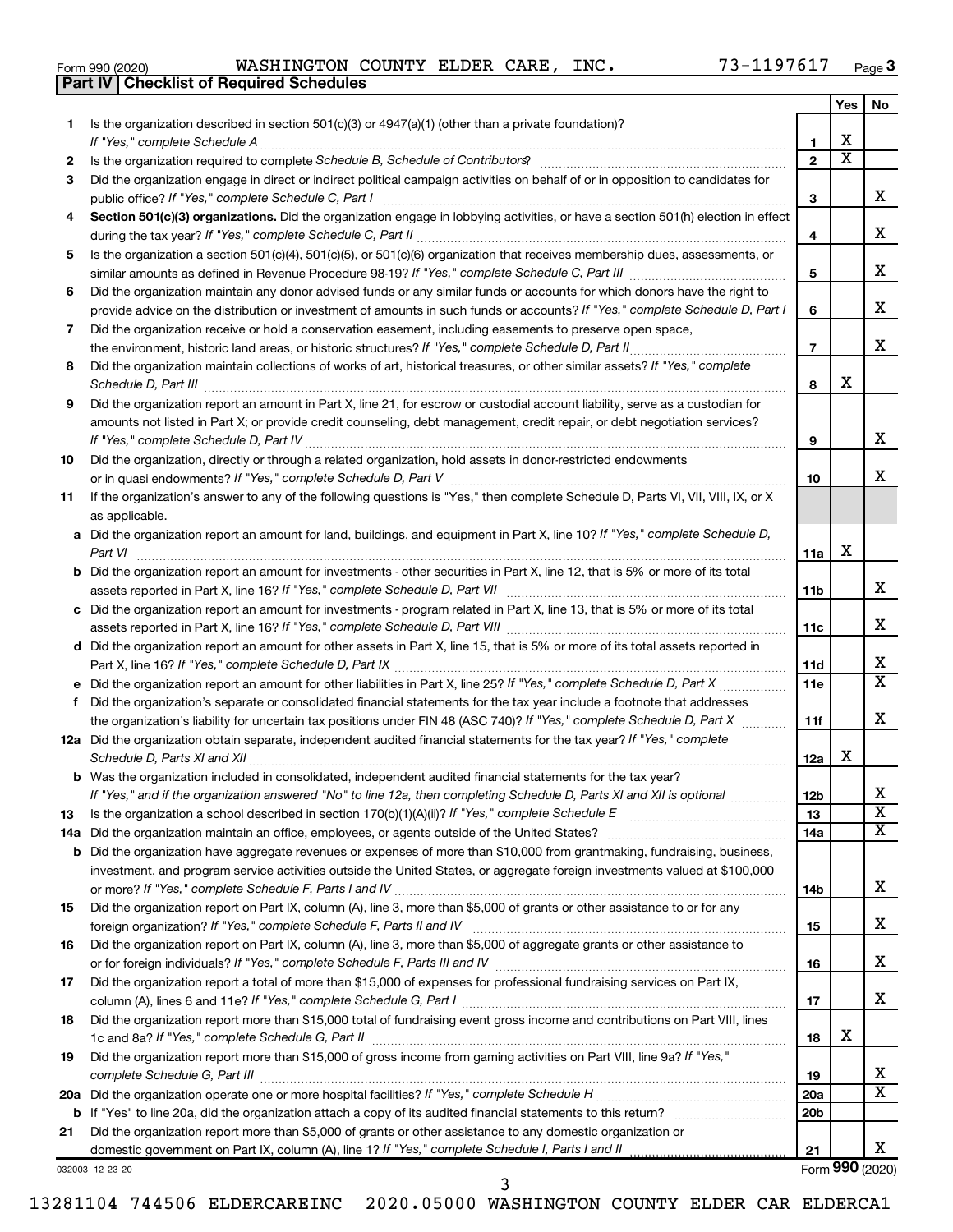|  | Form 990 (2020) |
|--|-----------------|
|  |                 |

*(continued)* **Part IV Checklist of Required Schedules**

|               |                                                                                                                                     |                 | Yes | No                           |
|---------------|-------------------------------------------------------------------------------------------------------------------------------------|-----------------|-----|------------------------------|
| 22            | Did the organization report more than \$5,000 of grants or other assistance to or for domestic individuals on                       |                 |     |                              |
|               |                                                                                                                                     | 22              |     | x                            |
| 23            | Did the organization answer "Yes" to Part VII, Section A, line 3, 4, or 5 about compensation of the organization's current          |                 |     |                              |
|               | and former officers, directors, trustees, key employees, and highest compensated employees? If "Yes," complete                      |                 |     |                              |
|               | Schedule J                                                                                                                          | 23              |     | х                            |
|               | 24a Did the organization have a tax-exempt bond issue with an outstanding principal amount of more than \$100,000 as of the         |                 |     |                              |
|               | last day of the year, that was issued after December 31, 2002? If "Yes," answer lines 24b through 24d and complete                  |                 |     |                              |
|               | Schedule K. If "No," go to line 25a                                                                                                 | 24a             |     | x                            |
|               |                                                                                                                                     | 24b             |     |                              |
|               | c Did the organization maintain an escrow account other than a refunding escrow at any time during the year to defease              |                 |     |                              |
|               |                                                                                                                                     | 24c             |     |                              |
|               | d Did the organization act as an "on behalf of" issuer for bonds outstanding at any time during the year?                           | 24d             |     |                              |
|               | 25a Section 501(c)(3), 501(c)(4), and 501(c)(29) organizations. Did the organization engage in an excess benefit                    |                 |     |                              |
|               |                                                                                                                                     | 25a             |     | x                            |
|               | <b>b</b> Is the organization aware that it engaged in an excess benefit transaction with a disqualified person in a prior year, and |                 |     |                              |
|               | that the transaction has not been reported on any of the organization's prior Forms 990 or 990-EZ? If "Yes," complete               |                 |     |                              |
|               | Schedule L, Part I                                                                                                                  | 25b             |     | х                            |
| 26            | Did the organization report any amount on Part X, line 5 or 22, for receivables from or payables to any current                     |                 |     |                              |
|               | or former officer, director, trustee, key employee, creator or founder, substantial contributor, or 35%                             |                 |     |                              |
|               |                                                                                                                                     | 26              |     | x                            |
| 27            | Did the organization provide a grant or other assistance to any current or former officer, director, trustee, key employee,         |                 |     |                              |
|               | creator or founder, substantial contributor or employee thereof, a grant selection committee member, or to a 35% controlled         |                 |     |                              |
|               | entity (including an employee thereof) or family member of any of these persons? If "Yes," complete Schedule L, Part III            | 27              |     | х                            |
| 28            | Was the organization a party to a business transaction with one of the following parties (see Schedule L, Part IV                   |                 |     |                              |
|               | instructions, for applicable filing thresholds, conditions, and exceptions):                                                        |                 |     |                              |
|               | a A current or former officer, director, trustee, key employee, creator or founder, or substantial contributor? If                  |                 |     |                              |
|               |                                                                                                                                     |                 |     | х                            |
|               |                                                                                                                                     | 28a             |     | $\overline{\texttt{x}}$      |
|               |                                                                                                                                     | 28 <sub>b</sub> |     |                              |
|               | c A 35% controlled entity of one or more individuals and/or organizations described in lines 28a or 28b?If                          |                 |     | х                            |
|               |                                                                                                                                     | 28c             |     | $\overline{\text{x}}$        |
| 29            |                                                                                                                                     | 29              |     |                              |
| 30            | Did the organization receive contributions of art, historical treasures, or other similar assets, or qualified conservation         |                 |     |                              |
|               |                                                                                                                                     | 30              |     | х<br>$\overline{\texttt{x}}$ |
| 31            | Did the organization liquidate, terminate, or dissolve and cease operations? If "Yes," complete Schedule N, Part I                  | 31              |     |                              |
| 32            | Did the organization sell, exchange, dispose of, or transfer more than 25% of its net assets? If "Yes," complete                    |                 |     |                              |
|               | Schedule N, Part II                                                                                                                 | 32              |     | х                            |
| 33            | Did the organization own 100% of an entity disregarded as separate from the organization under Regulations                          |                 |     |                              |
|               |                                                                                                                                     | 33              |     | х                            |
| 34            | Was the organization related to any tax-exempt or taxable entity? If "Yes," complete Schedule R, Part II, III, or IV, and           |                 |     |                              |
|               | Part V, line 1                                                                                                                      | 34              |     | х                            |
|               |                                                                                                                                     | 35a             |     | $\overline{\text{X}}$        |
|               | b If "Yes" to line 35a, did the organization receive any payment from or engage in any transaction with a controlled entity         |                 |     |                              |
|               |                                                                                                                                     | 35 <sub>b</sub> |     |                              |
| 36            | Section 501(c)(3) organizations. Did the organization make any transfers to an exempt non-charitable related organization?          |                 |     |                              |
|               |                                                                                                                                     | 36              |     | x                            |
| 37            | Did the organization conduct more than 5% of its activities through an entity that is not a related organization                    |                 |     |                              |
|               | and that is treated as a partnership for federal income tax purposes? If "Yes," complete Schedule R, Part VI                        | 37              |     | x                            |
| 38            | Did the organization complete Schedule O and provide explanations in Schedule O for Part VI, lines 11b and 19?                      |                 |     |                              |
|               |                                                                                                                                     | 38              | х   |                              |
| <b>Part V</b> | <b>Statements Regarding Other IRS Filings and Tax Compliance</b>                                                                    |                 |     |                              |
|               |                                                                                                                                     |                 |     |                              |
|               |                                                                                                                                     |                 | Yes | No                           |
|               | 16<br>1a                                                                                                                            |                 |     |                              |
|               | 0<br>1b                                                                                                                             |                 |     |                              |
|               | c Did the organization comply with backup withholding rules for reportable payments to vendors and reportable gaming                |                 |     |                              |
|               |                                                                                                                                     | 1c              | х   |                              |
|               | 032004 12-23-20                                                                                                                     |                 |     | Form 990 (2020)              |
|               |                                                                                                                                     |                 |     |                              |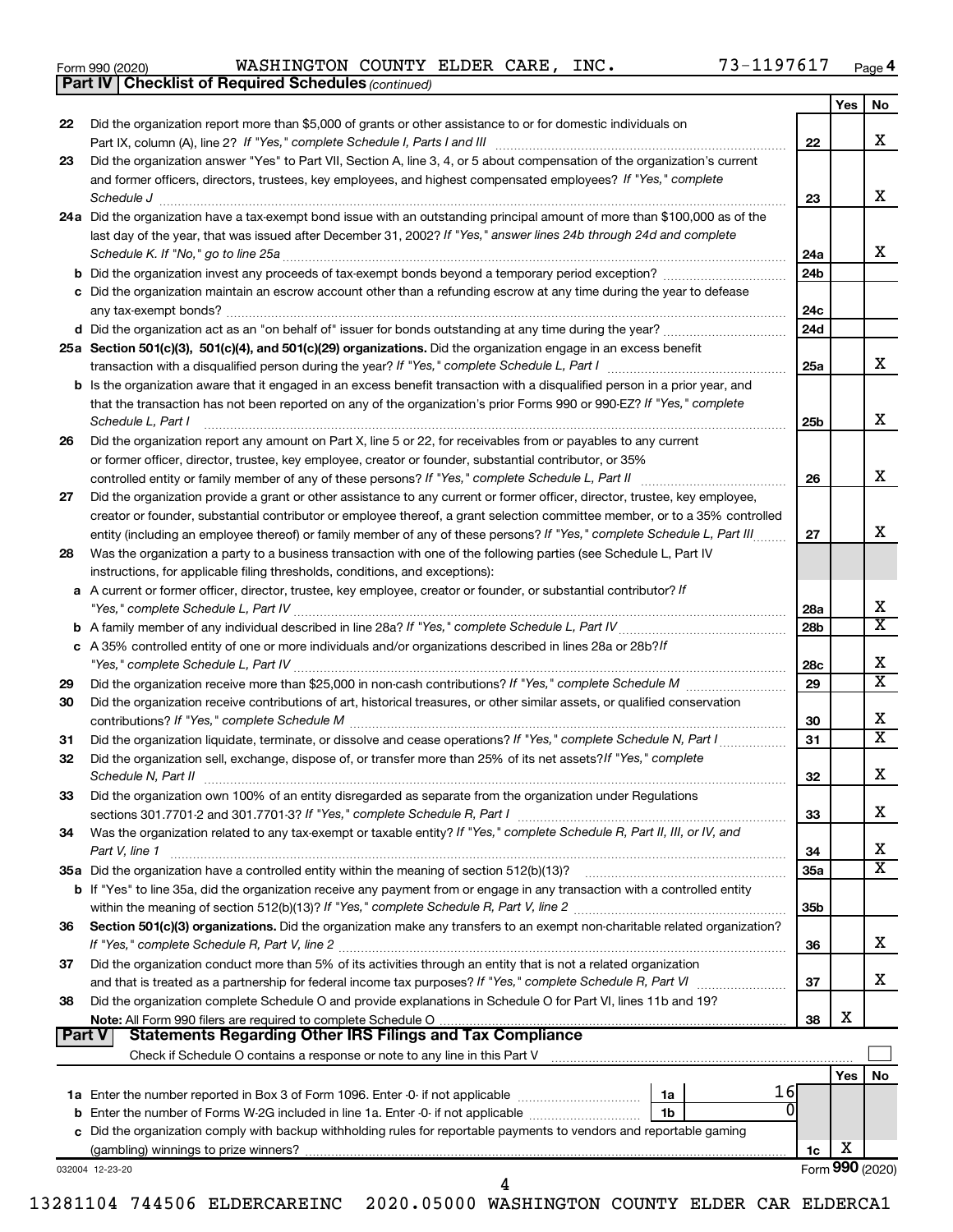| Form 990 (2020) |  | WASHINGTON COUNTY ELDER CARE, |  |  |  | INC. | 73-1197617 | Page |  |
|-----------------|--|-------------------------------|--|--|--|------|------------|------|--|
|-----------------|--|-------------------------------|--|--|--|------|------------|------|--|

| Part V | Statements Regarding Other IRS Filings and Tax Compliance (continued)                                                                           |                |                       |                         |
|--------|-------------------------------------------------------------------------------------------------------------------------------------------------|----------------|-----------------------|-------------------------|
|        |                                                                                                                                                 |                | Yes                   | No                      |
|        | 2a Enter the number of employees reported on Form W-3, Transmittal of Wage and Tax Statements,                                                  |                |                       |                         |
|        | 111<br>filed for the calendar year ending with or within the year covered by this return<br>2a                                                  |                |                       |                         |
|        | b If at least one is reported on line 2a, did the organization file all required federal employment tax returns?                                | 2 <sub>b</sub> | X                     |                         |
|        |                                                                                                                                                 |                |                       |                         |
|        | 3a Did the organization have unrelated business gross income of \$1,000 or more during the year?                                                | За             |                       | х                       |
|        |                                                                                                                                                 | 3b             |                       |                         |
|        | 4a At any time during the calendar year, did the organization have an interest in, or a signature or other authority over, a                    |                |                       |                         |
|        | financial account in a foreign country (such as a bank account, securities account, or other financial account)?                                | 4a             |                       | х                       |
|        | <b>b</b> If "Yes," enter the name of the foreign country $\blacktriangleright$                                                                  |                |                       |                         |
|        | See instructions for filing requirements for FinCEN Form 114, Report of Foreign Bank and Financial Accounts (FBAR).                             |                |                       |                         |
| 5а     |                                                                                                                                                 | 5a             |                       | x                       |
| b      |                                                                                                                                                 | 5b             |                       | $\overline{\textbf{x}}$ |
|        |                                                                                                                                                 | 5с             |                       |                         |
|        | 6a Does the organization have annual gross receipts that are normally greater than \$100,000, and did the organization solicit                  |                |                       |                         |
|        |                                                                                                                                                 | 6a             |                       | х                       |
|        | b If "Yes," did the organization include with every solicitation an express statement that such contributions or gifts                          |                |                       |                         |
|        | were not tax deductible?                                                                                                                        | 6b             |                       |                         |
| 7      | Organizations that may receive deductible contributions under section 170(c).                                                                   |                |                       |                         |
| a      | Did the organization receive a payment in excess of \$75 made partly as a contribution and partly for goods and services provided to the payor? | 7a             | х                     |                         |
| b      |                                                                                                                                                 | 7b             | $\overline{\text{X}}$ |                         |
|        | Did the organization sell, exchange, or otherwise dispose of tangible personal property for which it was required                               |                |                       |                         |
|        | to file Form 8282?                                                                                                                              | 7c             |                       | х                       |
|        | 7d                                                                                                                                              |                |                       |                         |
|        | Did the organization receive any funds, directly or indirectly, to pay premiums on a personal benefit contract?                                 | 7e             |                       |                         |
| f      |                                                                                                                                                 | 7f             |                       |                         |
| g      | If the organization received a contribution of qualified intellectual property, did the organization file Form 8899 as required?                | 7g             |                       |                         |
| h      | If the organization received a contribution of cars, boats, airplanes, or other vehicles, did the organization file a Form 1098-C?              | 7h             |                       |                         |
| 8      | Sponsoring organizations maintaining donor advised funds. Did a donor advised fund maintained by the                                            |                |                       |                         |
|        |                                                                                                                                                 | 8              |                       |                         |
| 9      | Sponsoring organizations maintaining donor advised funds.                                                                                       |                |                       |                         |
| а      | Did the sponsoring organization make any taxable distributions under section 4966?                                                              | 9а             |                       |                         |
| b      |                                                                                                                                                 | 9b             |                       |                         |
| 10     | Section 501(c)(7) organizations. Enter:                                                                                                         |                |                       |                         |
|        | 10a                                                                                                                                             |                |                       |                         |
|        | 10 <sub>b</sub><br>b Gross receipts, included on Form 990, Part VIII, line 12, for public use of club facilities                                |                |                       |                         |
| 11     | Section 501(c)(12) organizations. Enter:                                                                                                        |                |                       |                         |
|        | 11a                                                                                                                                             |                |                       |                         |
|        | b Gross income from other sources (Do not net amounts due or paid to other sources against                                                      |                |                       |                         |
|        | amounts due or received from them.)<br>11b                                                                                                      |                |                       |                         |
|        | 12a Section 4947(a)(1) non-exempt charitable trusts. Is the organization filing Form 990 in lieu of Form 1041?                                  | 12a            |                       |                         |
|        | b If "Yes," enter the amount of tax-exempt interest received or accrued during the year<br>12b                                                  |                |                       |                         |
| 13     | Section 501(c)(29) qualified nonprofit health insurance issuers.                                                                                |                |                       |                         |
|        | a Is the organization licensed to issue qualified health plans in more than one state?                                                          | 1За            |                       |                         |
|        | Note: See the instructions for additional information the organization must report on Schedule O.                                               |                |                       |                         |
|        | <b>b</b> Enter the amount of reserves the organization is required to maintain by the states in which the                                       |                |                       |                         |
|        | 13b                                                                                                                                             |                |                       |                         |
|        | 13c                                                                                                                                             |                |                       |                         |
|        | 14a Did the organization receive any payments for indoor tanning services during the tax year?                                                  | 14a            |                       | x                       |
|        | <b>b</b> If "Yes," has it filed a Form 720 to report these payments? If "No," provide an explanation on Schedule O                              | 14b            |                       |                         |
| 15     | Is the organization subject to the section 4960 tax on payment(s) of more than \$1,000,000 in remuneration or                                   |                |                       |                         |
|        |                                                                                                                                                 | 15             |                       | х                       |
|        | If "Yes," see instructions and file Form 4720, Schedule N.                                                                                      |                |                       |                         |
| 16     | Is the organization an educational institution subject to the section 4968 excise tax on net investment income?                                 | 16             |                       | x                       |
|        | If "Yes," complete Form 4720, Schedule O.                                                                                                       |                |                       |                         |

Form (2020) **990**

032005 12-23-20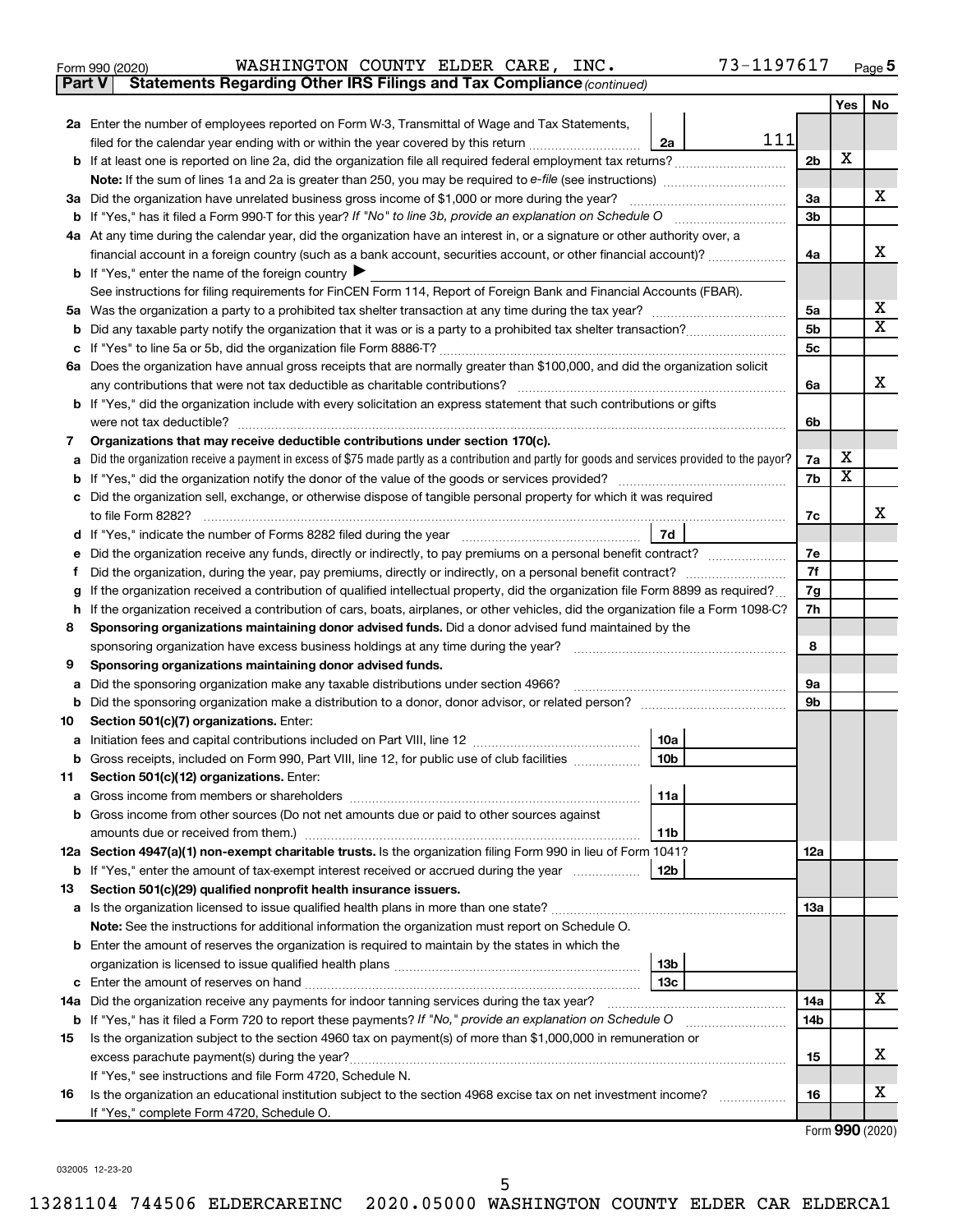| Form 990 (2020) |  |
|-----------------|--|
|-----------------|--|

#### Form 990 (2020) Page WASHINGTON COUNTY ELDER CARE, INC. 73-1197617

**Part VI** Governance, Management, and Disclosure For each "Yes" response to lines 2 through 7b below, and for a "No" response *to line 8a, 8b, or 10b below, describe the circumstances, processes, or changes on Schedule O. See instructions.*

|    |                                                                                                                                                                   |    |                 |                 | $\boxed{\textbf{X}}$    |
|----|-------------------------------------------------------------------------------------------------------------------------------------------------------------------|----|-----------------|-----------------|-------------------------|
|    | <b>Section A. Governing Body and Management</b>                                                                                                                   |    |                 |                 |                         |
|    |                                                                                                                                                                   |    |                 | Yes $ $         | No                      |
|    | 1a<br>1a Enter the number of voting members of the governing body at the end of the tax year                                                                      | 14 |                 |                 |                         |
|    | If there are material differences in voting rights among members of the governing body, or if the governing                                                       |    |                 |                 |                         |
|    | body delegated broad authority to an executive committee or similar committee, explain on Schedule O.                                                             |    |                 |                 |                         |
|    | <b>b</b> Enter the number of voting members included on line 1a, above, who are independent<br>1b                                                                 | 13 |                 |                 |                         |
| 2  | Did any officer, director, trustee, or key employee have a family relationship or a business relationship with any other                                          |    |                 |                 |                         |
|    |                                                                                                                                                                   |    | $\mathbf{2}$    | X               |                         |
| 3  | Did the organization delegate control over management duties customarily performed by or under the direct supervision                                             |    |                 |                 |                         |
|    |                                                                                                                                                                   |    | 3               |                 | х                       |
| 4  | Did the organization make any significant changes to its governing documents since the prior Form 990 was filed?                                                  |    | 4               |                 | $\overline{\mathbf{x}}$ |
| 5  |                                                                                                                                                                   |    | 5               |                 | $\overline{\textbf{x}}$ |
| 6  |                                                                                                                                                                   |    | 6               |                 | $\overline{\texttt{x}}$ |
|    | 7a Did the organization have members, stockholders, or other persons who had the power to elect or appoint one or                                                 |    |                 |                 |                         |
|    |                                                                                                                                                                   |    | 7a              |                 | х                       |
|    | <b>b</b> Are any governance decisions of the organization reserved to (or subject to approval by) members, stockholders, or                                       |    |                 |                 |                         |
|    | persons other than the governing body?                                                                                                                            |    | 7b              |                 | x                       |
| 8  | Did the organization contemporaneously document the meetings held or written actions undertaken during the year by the following:                                 |    |                 |                 |                         |
|    |                                                                                                                                                                   |    | 8a              | х               |                         |
|    |                                                                                                                                                                   |    | 8b              |                 | $\overline{\mathbf{X}}$ |
| 9  | Is there any officer, director, trustee, or key employee listed in Part VII, Section A, who cannot be reached at the                                              |    |                 |                 |                         |
|    |                                                                                                                                                                   |    | 9               |                 | x                       |
|    | Section B. Policies (This Section B requests information about policies not required by the Internal Revenue Code.)                                               |    |                 |                 |                         |
|    |                                                                                                                                                                   |    |                 | Yes             | No                      |
|    |                                                                                                                                                                   |    | 10a             |                 | X                       |
|    | b If "Yes," did the organization have written policies and procedures governing the activities of such chapters, affiliates,                                      |    |                 |                 |                         |
|    |                                                                                                                                                                   |    | 10b             |                 |                         |
|    | 11a Has the organization provided a complete copy of this Form 990 to all members of its governing body before filing the form?                                   |    | 11a             |                 | $\overline{\mathbf{x}}$ |
|    | <b>b</b> Describe in Schedule O the process, if any, used by the organization to review this Form 990.                                                            |    |                 |                 |                         |
|    |                                                                                                                                                                   |    | 12a             | х               |                         |
| b  |                                                                                                                                                                   |    | 12 <sub>b</sub> |                 | $\overline{\mathbf{X}}$ |
|    | c Did the organization regularly and consistently monitor and enforce compliance with the policy? If "Yes," describe                                              |    |                 |                 |                         |
|    | in Schedule O how this was done manufactured and continuum and contact the was done manufactured and contact t                                                    |    | 12c             |                 | х                       |
| 13 |                                                                                                                                                                   |    | 13              |                 | $\overline{\textbf{x}}$ |
| 14 | Did the organization have a written document retention and destruction policy? [11] manufaction manufaction in                                                    |    | 14              |                 | $\overline{\texttt{x}}$ |
| 15 | Did the process for determining compensation of the following persons include a review and approval by independent                                                |    |                 |                 |                         |
|    | persons, comparability data, and contemporaneous substantiation of the deliberation and decision?                                                                 |    |                 |                 |                         |
|    |                                                                                                                                                                   |    | 15a             |                 | x                       |
|    |                                                                                                                                                                   |    |                 |                 | $\overline{\texttt{x}}$ |
|    |                                                                                                                                                                   |    | 15b             |                 |                         |
|    | If "Yes" to line 15a or 15b, describe the process in Schedule O (see instructions).                                                                               |    |                 |                 |                         |
|    | 16a Did the organization invest in, contribute assets to, or participate in a joint venture or similar arrangement with a                                         |    |                 |                 | x                       |
|    | taxable entity during the year?<br>b If "Yes," did the organization follow a written policy or procedure requiring the organization to evaluate its participation |    | 16a             |                 |                         |
|    |                                                                                                                                                                   |    |                 |                 |                         |
|    | in joint venture arrangements under applicable federal tax law, and take steps to safeguard the organization's                                                    |    |                 |                 |                         |
|    | exempt status with respect to such arrangements?                                                                                                                  |    | 16b             |                 |                         |
|    | <b>Section C. Disclosure</b>                                                                                                                                      |    |                 |                 |                         |
| 17 | List the states with which a copy of this Form 990 is required to be filed $\blacktriangleright$ OK                                                               |    |                 |                 |                         |
| 18 | Section 6104 requires an organization to make its Forms 1023 (1024 or 1024-A, if applicable), 990, and 990-T (Section 501(c)(3)s only) available                  |    |                 |                 |                         |
|    | for public inspection. Indicate how you made these available. Check all that apply.                                                                               |    |                 |                 |                         |
|    | $\lfloor x \rfloor$ Upon request<br>  X   Own website<br>Another's website<br>Other (explain on Schedule O)                                                       |    |                 |                 |                         |
| 19 | Describe on Schedule O whether (and if so, how) the organization made its governing documents, conflict of interest policy, and financial                         |    |                 |                 |                         |
|    | statements available to the public during the tax year.                                                                                                           |    |                 |                 |                         |
| 20 | State the name, address, and telephone number of the person who possesses the organization's books and records                                                    |    |                 |                 |                         |
|    | CORDELL RUMSEY - 918-336-8500                                                                                                                                     |    |                 |                 |                         |
|    | 74006-5037<br>1223 SWAN DRIVE, BARTLESVILLE, OK                                                                                                                   |    |                 |                 |                         |
|    | 032006 12-23-20                                                                                                                                                   |    |                 | Form 990 (2020) |                         |
|    | 6                                                                                                                                                                 |    |                 |                 |                         |
|    | 13281104 744506 ELDERCAREINC 2020.05000 WASHINGTON COUNTY ELDER CAR ELDERCA1                                                                                      |    |                 |                 |                         |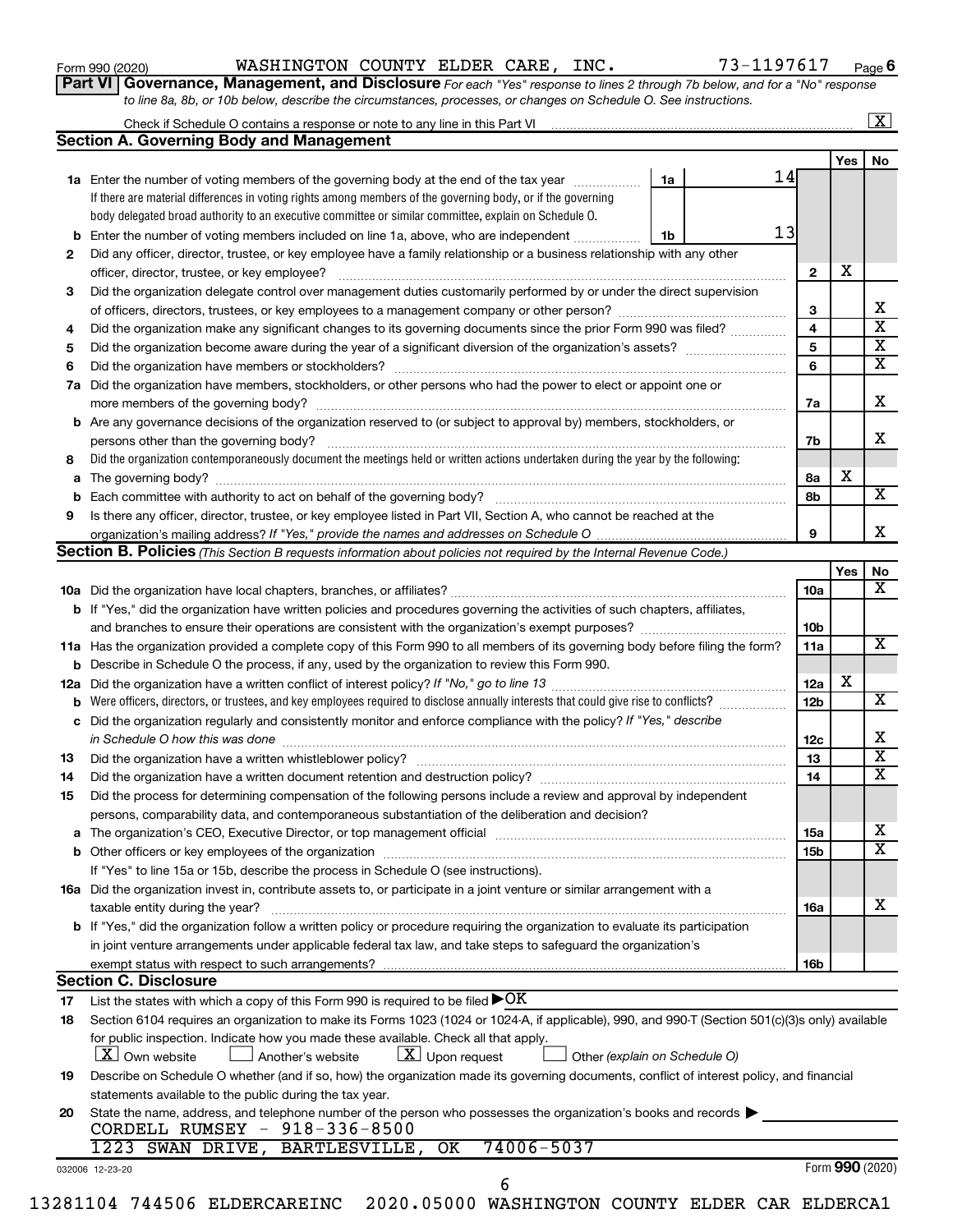$\Box$ 

| Part VII Compensation of Officers, Directors, Trustees, Key Employees, Highest Compensated |  |  |
|--------------------------------------------------------------------------------------------|--|--|
| <b>Employees, and Independent Contractors</b>                                              |  |  |

Check if Schedule O contains a response or note to any line in this Part VII

**Section A. Officers, Directors, Trustees, Key Employees, and Highest Compensated Employees**

**1a**  Complete this table for all persons required to be listed. Report compensation for the calendar year ending with or within the organization's tax year.  $\bullet$  List all of the organization's current officers, directors, trustees (whether individuals or organizations), regardless of amount of compensation.

Enter -0- in columns (D), (E), and (F) if no compensation was paid.

**•** List all of the organization's current key employees, if any. See instructions for definition of "key employee."

• List the organization's five *current* highest compensated employees (other than an officer, director, trustee, or key employee) who received reportable compensation (Box 5 of Form W-2 and/or Box 7 of Form 1099-MISC) of more than \$100,000 from the organization and any related organizations.

 $\bullet$  List all of the organization's former officers, key employees, and highest compensated employees who received more than \$100,000 of reportable compensation from the organization and any related organizations.

**•** List all of the organization's former directors or trustees that received, in the capacity as a former director or trustee of the organization, more than \$10,000 of reportable compensation from the organization and any related organizations.

See instructions for the order in which to list the persons above.

Check this box if neither the organization nor any related organization compensated any current officer, director, or trustee.  $\Box$ 

| (A)                           | (B)               |                                |                                                                  | (C)         |              |                                 |        | (D)             | (E)                           | (F)                   |  |  |
|-------------------------------|-------------------|--------------------------------|------------------------------------------------------------------|-------------|--------------|---------------------------------|--------|-----------------|-------------------------------|-----------------------|--|--|
| Name and title                | Average           |                                | (do not check more than one                                      | Position    |              |                                 |        | Reportable      | Reportable                    | Estimated             |  |  |
|                               | hours per         |                                | box, unless person is both an<br>officer and a director/trustee) |             |              |                                 |        | compensation    | compensation                  | amount of             |  |  |
|                               | week<br>(list any |                                |                                                                  |             |              |                                 |        | from<br>the     | from related<br>organizations | other<br>compensation |  |  |
|                               | hours for         |                                |                                                                  |             |              |                                 |        | organization    | (W-2/1099-MISC)               | from the              |  |  |
|                               | related           |                                |                                                                  |             |              |                                 |        | (W-2/1099-MISC) |                               | organization          |  |  |
|                               | organizations     |                                |                                                                  |             |              |                                 |        |                 |                               | and related           |  |  |
|                               | below             | Individual trustee or director | Institutional trustee                                            | Officer     | Key employee | Highest compensated<br>employee | Former |                 |                               | organizations         |  |  |
|                               | line)             |                                |                                                                  |             |              |                                 |        |                 |                               |                       |  |  |
| CORDELL RUMSEY<br>(1)         | 40.00             |                                |                                                                  |             |              |                                 |        |                 | $\mathbf 0$ .                 |                       |  |  |
| EXECUTIVE DIRECTOR            |                   | X                              |                                                                  | $\mathbf X$ |              |                                 |        | 112,609.        |                               | 0.                    |  |  |
| STEVE SMITH<br>(2)            | 1.00              |                                |                                                                  |             |              |                                 |        |                 |                               |                       |  |  |
| PRESIDENT                     |                   | $\mathbf X$                    |                                                                  | X           |              |                                 |        | $\mathbf 0$ .   | $\mathbf 0$ .                 | $\mathbf 0$ .         |  |  |
| (3)<br>DEREK DICK             | 1.00              |                                |                                                                  |             |              |                                 |        |                 |                               |                       |  |  |
| BOARD MEMBER                  |                   | X                              |                                                                  |             |              |                                 |        | 0.              | $\mathbf 0$                   | $\mathbf 0$ .         |  |  |
| WAYNE WALTHALL<br>(4)         | 1.00              |                                |                                                                  |             |              |                                 |        |                 |                               |                       |  |  |
| BOARD MEMBER                  |                   | $\mathbf X$                    |                                                                  |             |              |                                 |        | $\mathbf 0$ .   | $\mathbf 0$ .                 | $\mathbf 0$ .         |  |  |
| THAD SATTERFIELD<br>(5)       | 1.00              |                                |                                                                  |             |              |                                 |        |                 |                               |                       |  |  |
| BOARD MEMBER                  |                   | $\mathbf X$                    |                                                                  |             |              |                                 |        | 0.              | $\mathbf 0$ .                 | $\mathbf 0$ .         |  |  |
| DEBBIE MUEGGENBORG<br>(6)     | 1.00              |                                |                                                                  |             |              |                                 |        |                 |                               |                       |  |  |
| TREASURER                     |                   | $\mathbf X$                    |                                                                  | X           |              |                                 |        | $\mathbf 0$ .   | $\mathbf 0$ .                 | $\mathbf 0$ .         |  |  |
| STEVE GROGAN<br>(7)           | 1.00              |                                |                                                                  |             |              |                                 |        |                 |                               |                       |  |  |
| <b>BOARD MEMBER</b>           |                   | $\mathbf X$                    |                                                                  |             |              |                                 |        | 0.              | 0.                            | $\mathbf 0$ .         |  |  |
| <b>GLENDA GARRISON</b><br>(8) | 1.00              |                                |                                                                  |             |              |                                 |        |                 |                               |                       |  |  |
| <b>BOARD MEMBER</b>           |                   | $\mathbf X$                    |                                                                  |             |              |                                 |        | $\mathbf 0$ .   | $\mathbf 0$ .                 | $\mathbf 0$ .         |  |  |
| (9) DR. JOHN MANELY           | 1.00              |                                |                                                                  |             |              |                                 |        |                 |                               |                       |  |  |
| BOARD MEMBER                  |                   | $\mathbf X$                    |                                                                  |             |              |                                 |        | $\mathbf 0$ .   | 0.                            | $\mathbf 0$ .         |  |  |
| (10) VIRGINIA SAWYER          | 1.00              |                                |                                                                  |             |              |                                 |        |                 |                               |                       |  |  |
| <b>BOARD MEMBER</b>           |                   | $\mathbf X$                    |                                                                  |             |              |                                 |        | $\mathbf 0$ .   | $\mathbf 0$ .                 | $\mathbf 0$ .         |  |  |
| (11) JOHN FORD                | 1.00              |                                |                                                                  |             |              |                                 |        |                 |                               |                       |  |  |
| VICE PRESIDENT                |                   | $\mathbf X$                    |                                                                  | $\mathbf X$ |              |                                 |        | $\mathbf 0$ .   | 0.                            | $\mathbf 0$ .         |  |  |
| (12) JERRY MADDUX             | 1.00              |                                |                                                                  |             |              |                                 |        |                 |                               |                       |  |  |
| <b>BOARD MEMBER</b>           |                   | $\mathbf X$                    |                                                                  |             |              |                                 |        | $\mathbf 0$ .   | $\mathbf 0$ .                 | $\mathbf 0$ .         |  |  |
| (13) CRAIG YOCHAM             | 1.00              |                                |                                                                  |             |              |                                 |        |                 |                               |                       |  |  |
| BOARD MEMBER                  |                   | $\mathbf X$                    |                                                                  |             |              |                                 |        | $\mathbf 0$ .   | $\mathbf 0$ .                 | $\mathbf 0$ .         |  |  |
| (14) DARA HARRIS              | 1.00              |                                |                                                                  |             |              |                                 |        |                 |                               |                       |  |  |
| BOARD MEMBER                  |                   | $\mathbf X$                    |                                                                  |             |              |                                 |        | $\mathbf 0$ .   | $\mathbf 0$ .                 | $\mathbf 0$ .         |  |  |
| (15) KATHY ZERVAS             | 1.00              |                                |                                                                  |             |              |                                 |        |                 |                               |                       |  |  |
| <b>BOARD MEMBER</b>           |                   | $\mathbf X$                    |                                                                  |             |              |                                 |        | $\mathbf 0$ .   | $\mathbf 0$ .                 | $\mathbf 0$ .         |  |  |
|                               |                   |                                |                                                                  |             |              |                                 |        |                 |                               |                       |  |  |
|                               |                   |                                |                                                                  |             |              |                                 |        |                 |                               |                       |  |  |
|                               |                   |                                |                                                                  |             |              |                                 |        |                 |                               |                       |  |  |
|                               |                   |                                |                                                                  |             |              |                                 |        |                 |                               |                       |  |  |

032007 12-23-20

Form (2020) **990**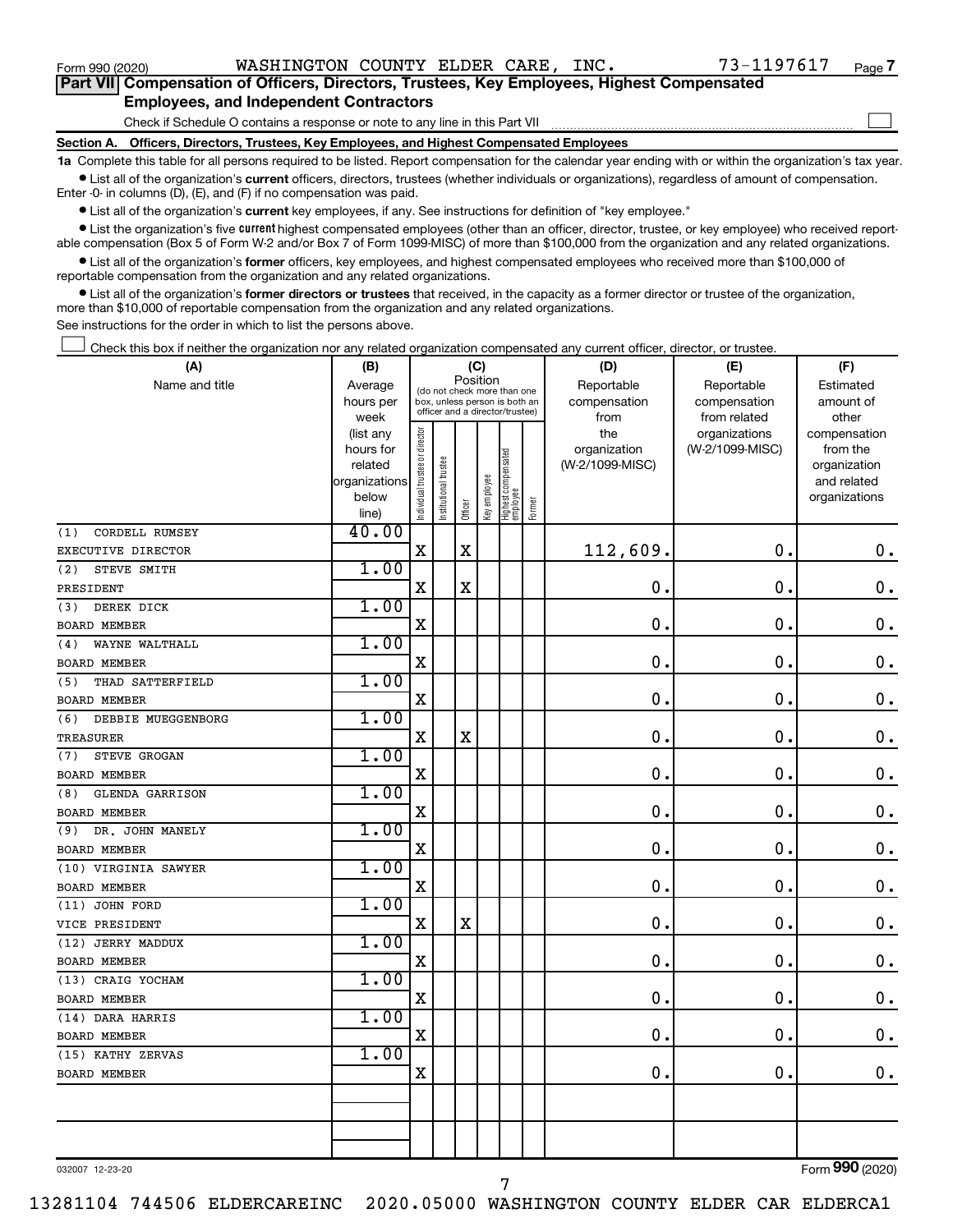|                 | WASHINGTON COUNTY ELDER CARE, INC.<br>Form 990 (2020)                                                                                                                                                                                                                                                                                                         |                                                               |                                |                       |                 |              |                                                                                                 |        |                                                                  | 73-1197617                                                                            |          |                     |                                                                    | Page 8                               |
|-----------------|---------------------------------------------------------------------------------------------------------------------------------------------------------------------------------------------------------------------------------------------------------------------------------------------------------------------------------------------------------------|---------------------------------------------------------------|--------------------------------|-----------------------|-----------------|--------------|-------------------------------------------------------------------------------------------------|--------|------------------------------------------------------------------|---------------------------------------------------------------------------------------|----------|---------------------|--------------------------------------------------------------------|--------------------------------------|
| <b>Part VII</b> | Section A. Officers, Directors, Trustees, Key Employees, and Highest Compensated Employees (continued)                                                                                                                                                                                                                                                        |                                                               |                                |                       |                 |              |                                                                                                 |        |                                                                  |                                                                                       |          |                     |                                                                    |                                      |
|                 | (A)<br>Name and title                                                                                                                                                                                                                                                                                                                                         | (B)<br>Average<br>hours per<br>week<br>(list any<br>hours for |                                |                       | (C)<br>Position |              | (do not check more than one<br>box, unless person is both an<br>officer and a director/trustee) |        | (D)<br>Reportable<br>compensation<br>from<br>the<br>organization | (E)<br>Reportable<br>compensation<br>from related<br>organizations<br>(W-2/1099-MISC) |          |                     | (F)<br>Estimated<br>amount of<br>other<br>compensation<br>from the |                                      |
|                 |                                                                                                                                                                                                                                                                                                                                                               | related<br>organizations<br>below<br>line)                    | Individual trustee or director | Institutional trustee | Officer         | Key employee | Highest compensated<br>  employee                                                               | Former | (W-2/1099-MISC)                                                  |                                                                                       |          |                     | organization<br>and related<br>organizations                       |                                      |
|                 |                                                                                                                                                                                                                                                                                                                                                               |                                                               |                                |                       |                 |              |                                                                                                 |        |                                                                  |                                                                                       |          |                     |                                                                    |                                      |
|                 |                                                                                                                                                                                                                                                                                                                                                               |                                                               |                                |                       |                 |              |                                                                                                 |        |                                                                  |                                                                                       |          |                     |                                                                    |                                      |
|                 |                                                                                                                                                                                                                                                                                                                                                               |                                                               |                                |                       |                 |              |                                                                                                 |        |                                                                  |                                                                                       |          |                     |                                                                    |                                      |
|                 |                                                                                                                                                                                                                                                                                                                                                               |                                                               |                                |                       |                 |              |                                                                                                 |        |                                                                  |                                                                                       |          |                     |                                                                    |                                      |
|                 |                                                                                                                                                                                                                                                                                                                                                               |                                                               |                                |                       |                 |              |                                                                                                 |        |                                                                  |                                                                                       |          |                     |                                                                    |                                      |
|                 |                                                                                                                                                                                                                                                                                                                                                               |                                                               |                                |                       |                 |              |                                                                                                 |        | 112,609.                                                         |                                                                                       | о.       |                     |                                                                    | $\overline{0}$ .                     |
|                 |                                                                                                                                                                                                                                                                                                                                                               |                                                               |                                |                       |                 |              |                                                                                                 |        | $\overline{0}$ .<br>112,609.                                     |                                                                                       | σ.<br>о. |                     |                                                                    | $\overline{0}$ .<br>$\overline{0}$ . |
| 2               | Total number of individuals (including but not limited to those listed above) who received more than \$100,000 of reportable<br>compensation from the organization $\blacktriangleright$                                                                                                                                                                      |                                                               |                                |                       |                 |              |                                                                                                 |        |                                                                  |                                                                                       |          |                     | Yes                                                                | 1<br>No                              |
| 3               | Did the organization list any former officer, director, trustee, key employee, or highest compensated employee on<br>line 1a? If "Yes," complete Schedule J for such individual manufacture content to the set of the set of the schedule J for such individual                                                                                               |                                                               |                                |                       |                 |              |                                                                                                 |        |                                                                  |                                                                                       |          | 3                   |                                                                    | х                                    |
| 5               | For any individual listed on line 1a, is the sum of reportable compensation and other compensation from the organization<br>and related organizations greater than \$150,000? If "Yes," complete Schedule J for such individual<br>Did any person listed on line 1a receive or accrue compensation from any unrelated organization or individual for services |                                                               |                                |                       |                 |              |                                                                                                 |        |                                                                  |                                                                                       |          | 4                   |                                                                    | х                                    |
|                 | <b>Section B. Independent Contractors</b>                                                                                                                                                                                                                                                                                                                     |                                                               |                                |                       |                 |              |                                                                                                 |        |                                                                  |                                                                                       |          | 5                   |                                                                    | х                                    |
| 1               | Complete this table for your five highest compensated independent contractors that received more than \$100,000 of compensation from<br>the organization. Report compensation for the calendar year ending with or within the organization's tax year.                                                                                                        |                                                               |                                |                       |                 |              |                                                                                                 |        |                                                                  |                                                                                       |          |                     |                                                                    |                                      |
|                 | (A)<br>Name and business address                                                                                                                                                                                                                                                                                                                              |                                                               |                                | <b>NONE</b>           |                 |              |                                                                                                 |        | (B)<br>Description of services                                   |                                                                                       |          | (C)<br>Compensation |                                                                    |                                      |
|                 |                                                                                                                                                                                                                                                                                                                                                               |                                                               |                                |                       |                 |              |                                                                                                 |        |                                                                  |                                                                                       |          |                     |                                                                    |                                      |
|                 |                                                                                                                                                                                                                                                                                                                                                               |                                                               |                                |                       |                 |              |                                                                                                 |        |                                                                  |                                                                                       |          |                     |                                                                    |                                      |
|                 |                                                                                                                                                                                                                                                                                                                                                               |                                                               |                                |                       |                 |              |                                                                                                 |        |                                                                  |                                                                                       |          |                     |                                                                    |                                      |
| 2               | Total number of independent contractors (including but not limited to those listed above) who received more than<br>\$100,000 of compensation from the organization                                                                                                                                                                                           |                                                               |                                |                       |                 | 0            |                                                                                                 |        |                                                                  |                                                                                       |          |                     |                                                                    |                                      |
|                 |                                                                                                                                                                                                                                                                                                                                                               |                                                               |                                |                       |                 |              |                                                                                                 |        |                                                                  |                                                                                       |          | Eorm $990(2020)$    |                                                                    |                                      |

032008 12-23-20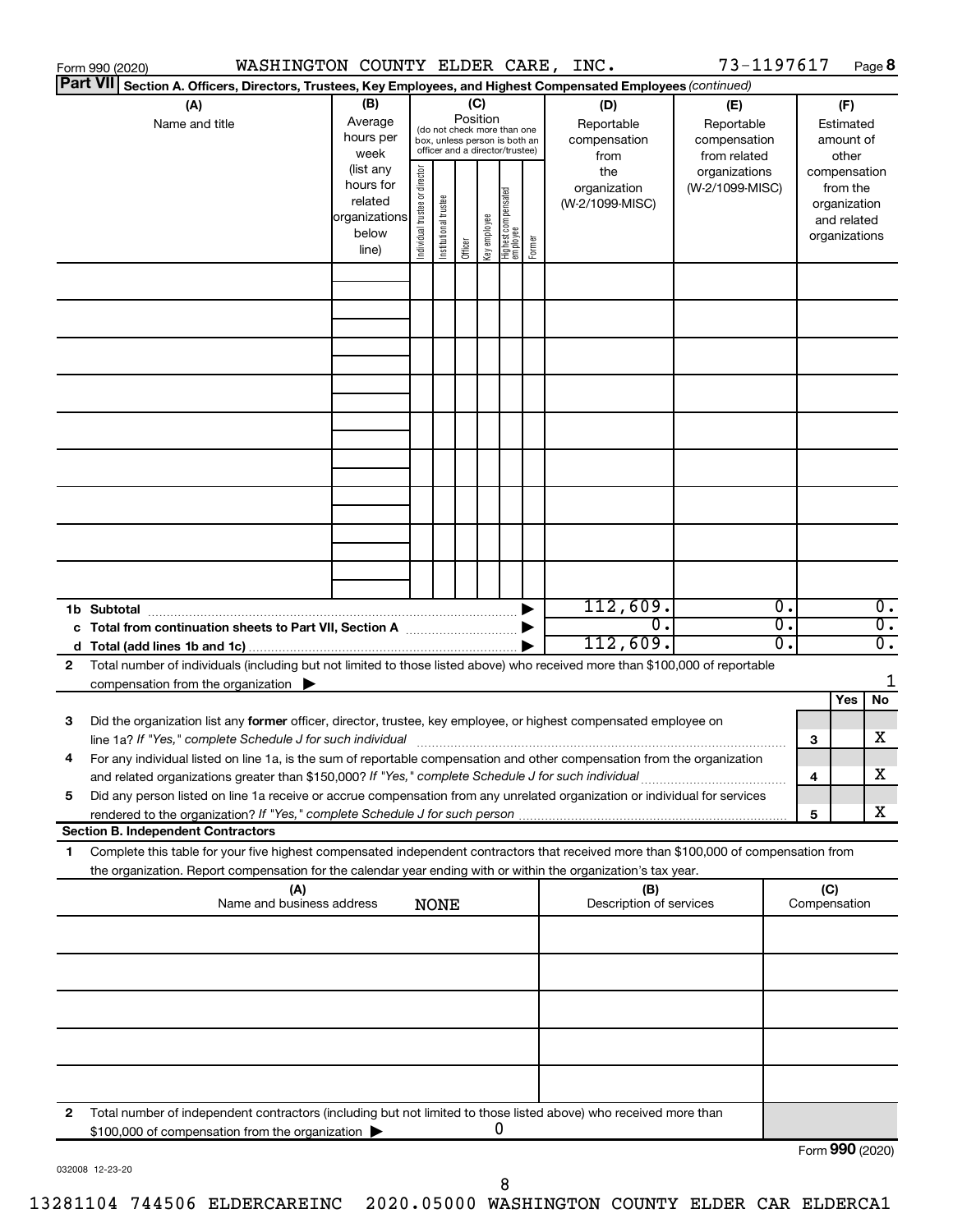|                                                           |    |             | Form 990 (2020)                                                               |    |                    |                      |                       | WASHINGTON COUNTY ELDER CARE, INC. |                                                     | 73-1197617                    | Page 9                                                          |
|-----------------------------------------------------------|----|-------------|-------------------------------------------------------------------------------|----|--------------------|----------------------|-----------------------|------------------------------------|-----------------------------------------------------|-------------------------------|-----------------------------------------------------------------|
| <b>Part VIII</b>                                          |    |             | <b>Statement of Revenue</b>                                                   |    |                    |                      |                       |                                    |                                                     |                               |                                                                 |
|                                                           |    |             | Check if Schedule O contains a response or note to any line in this Part VIII |    |                    |                      |                       |                                    | $\overline{(\mathsf{B})}$ $\overline{(\mathsf{C})}$ |                               |                                                                 |
|                                                           |    |             |                                                                               |    |                    |                      |                       | (A)<br>Total revenue               | Related or exempt<br>function revenue               | Unrelated<br>business revenue | (D)<br>Revenue excluded<br>from tax under<br>sections 512 - 514 |
|                                                           |    |             | 1 a Federated campaigns                                                       |    | 1a                 |                      |                       |                                    |                                                     |                               |                                                                 |
| Contributions, Gifts, Grants<br>and Other Similar Amounts |    | b           | Membership dues                                                               |    | 1 <sub>b</sub>     |                      |                       |                                    |                                                     |                               |                                                                 |
|                                                           |    |             | c Fundraising events                                                          |    | 1 <sub>c</sub>     | 35, 363.             |                       |                                    |                                                     |                               |                                                                 |
|                                                           |    | d           | Related organizations                                                         | .  | 1d                 |                      |                       |                                    |                                                     |                               |                                                                 |
|                                                           |    |             | Government grants (contributions)                                             |    | 1e                 | 611,564.             |                       |                                    |                                                     |                               |                                                                 |
|                                                           |    |             | f All other contributions, gifts, grants, and                                 |    |                    |                      |                       |                                    |                                                     |                               |                                                                 |
|                                                           |    |             | similar amounts not included above                                            |    | 1f                 | 364,255.             |                       |                                    |                                                     |                               |                                                                 |
|                                                           |    |             | Noncash contributions included in lines 1a-1f                                 |    | $1g$ $\frac{1}{3}$ |                      |                       |                                    |                                                     |                               |                                                                 |
|                                                           |    | h.          |                                                                               |    |                    |                      |                       | $\vert 1,011,182$ .                |                                                     |                               |                                                                 |
|                                                           |    |             |                                                                               |    |                    | <b>Business Code</b> |                       |                                    |                                                     |                               |                                                                 |
|                                                           |    | 2a          | CARE MANAGEMENT                                                               |    |                    | 621400               |                       | 591,539.                           | 591,539.                                            |                               |                                                                 |
|                                                           |    | $\mathbf b$ | BRIGHTER LINING SERVIC                                                        |    |                    | 624100               |                       | 452,665.                           | 452,665.                                            |                               |                                                                 |
|                                                           |    | C.          | PHYSICAL THERAPY                                                              |    |                    | 621400               |                       | 350, 151.                          | 350, 151.                                           |                               |                                                                 |
|                                                           |    | d           | DAY BREAK                                                                     |    |                    | 621400               |                       | 147,289.                           | 147,289.                                            |                               |                                                                 |
| Program Service<br>Revenue                                |    |             | <b>BOHON HEALTH CLINIC</b>                                                    |    |                    | 624100               |                       | 143,767.                           | 143,767.                                            |                               |                                                                 |
|                                                           |    |             | f All other program service revenue                                           |    |                    | 621400               |                       | 89,766.                            | 89,766.                                             |                               |                                                                 |
|                                                           |    |             |                                                                               |    |                    |                      | ▶                     | 1,775,177.                         |                                                     |                               |                                                                 |
|                                                           | 3  |             | Investment income (including dividends, interest, and                         |    |                    |                      |                       |                                    |                                                     |                               |                                                                 |
|                                                           |    |             |                                                                               |    |                    |                      |                       | 68,229.                            |                                                     |                               | 68,229.                                                         |
|                                                           | 4  |             | Income from investment of tax-exempt bond proceeds                            |    |                    |                      |                       |                                    |                                                     |                               |                                                                 |
|                                                           | 5  |             |                                                                               |    |                    |                      |                       |                                    |                                                     |                               |                                                                 |
|                                                           |    |             |                                                                               |    | (i) Real           | (ii) Personal        |                       |                                    |                                                     |                               |                                                                 |
|                                                           |    |             | <b>6 a</b> Gross rents<br>.                                                   | 6a |                    |                      |                       |                                    |                                                     |                               |                                                                 |
|                                                           |    | b           | Less: rental expenses                                                         | 6b |                    |                      |                       |                                    |                                                     |                               |                                                                 |
|                                                           |    |             | Rental income or (loss)                                                       | 6с |                    |                      |                       |                                    |                                                     |                               |                                                                 |
|                                                           |    | d           | Net rental income or (loss)                                                   |    |                    |                      |                       |                                    |                                                     |                               |                                                                 |
|                                                           |    |             | 7 a Gross amount from sales of                                                |    | (i) Securities     | (ii) Other           |                       |                                    |                                                     |                               |                                                                 |
|                                                           |    |             | assets other than inventory                                                   | 7a | 3,976.             |                      |                       |                                    |                                                     |                               |                                                                 |
|                                                           |    |             | <b>b</b> Less: cost or other basis                                            |    |                    |                      |                       |                                    |                                                     |                               |                                                                 |
| evenue                                                    |    |             | and sales expenses                                                            | 7b | 0.                 |                      |                       |                                    |                                                     |                               |                                                                 |
|                                                           |    |             | c Gain or (loss)                                                              | 7c | 3,976.             |                      |                       | 3,976.                             |                                                     |                               |                                                                 |
| Œ                                                         |    |             |                                                                               |    |                    |                      |                       |                                    |                                                     |                               | 3,976.                                                          |
| Other                                                     |    |             | 8 a Gross income from fundraising events (not<br>including $$35,363.$ of      |    |                    |                      |                       |                                    |                                                     |                               |                                                                 |
|                                                           |    |             |                                                                               |    |                    |                      |                       |                                    |                                                     |                               |                                                                 |
|                                                           |    |             | contributions reported on line 1c). See                                       |    | 8a                 |                      | 0.                    |                                    |                                                     |                               |                                                                 |
|                                                           |    |             | b Less: direct expenses                                                       |    | l 8b l             | 66,524.              |                       |                                    |                                                     |                               |                                                                 |
|                                                           |    |             | c Net income or (loss) from fundraising events                                |    |                    | .                    |                       | $-66,524.$                         |                                                     |                               | $-66,524.$                                                      |
|                                                           |    |             | 9 a Gross income from gaming activities. See                                  |    |                    |                      |                       |                                    |                                                     |                               |                                                                 |
|                                                           |    |             |                                                                               |    | 9a                 |                      |                       |                                    |                                                     |                               |                                                                 |
|                                                           |    |             |                                                                               |    | 9b                 |                      |                       |                                    |                                                     |                               |                                                                 |
|                                                           |    |             | c Net income or (loss) from gaming activities                                 |    |                    |                      |                       |                                    |                                                     |                               |                                                                 |
|                                                           |    |             | 10 a Gross sales of inventory, less returns                                   |    |                    |                      |                       |                                    |                                                     |                               |                                                                 |
|                                                           |    |             |                                                                               |    | <b>10a</b>         |                      |                       |                                    |                                                     |                               |                                                                 |
|                                                           |    |             | <b>b</b> Less: cost of goods sold                                             |    | H <sub>0b</sub>    |                      |                       |                                    |                                                     |                               |                                                                 |
|                                                           |    |             | c Net income or (loss) from sales of inventory                                |    |                    |                      |                       |                                    |                                                     |                               |                                                                 |
|                                                           |    |             |                                                                               |    |                    | <b>Business Code</b> |                       |                                    |                                                     |                               |                                                                 |
|                                                           |    |             | 11 a MISCELLANEOUS                                                            |    |                    | 621400               |                       | 10, 238.                           | 10, 238.                                            |                               |                                                                 |
|                                                           |    | b           |                                                                               |    |                    |                      |                       |                                    |                                                     |                               |                                                                 |
|                                                           |    | с           |                                                                               |    |                    |                      |                       |                                    |                                                     |                               |                                                                 |
| Miscellaneous<br>Revenue                                  |    |             |                                                                               |    |                    |                      |                       |                                    |                                                     |                               |                                                                 |
|                                                           |    |             |                                                                               |    |                    |                      | $\blacktriangleright$ | 10, 238.                           |                                                     |                               |                                                                 |
|                                                           | 12 |             |                                                                               |    |                    |                      |                       |                                    | [2,802,278.17785,415.                               | $\overline{0}$ .              | 5,681.                                                          |
| 032009 12-23-20                                           |    |             |                                                                               |    |                    |                      |                       |                                    |                                                     |                               | Form 990 (2020)                                                 |

9

032009 12-23-20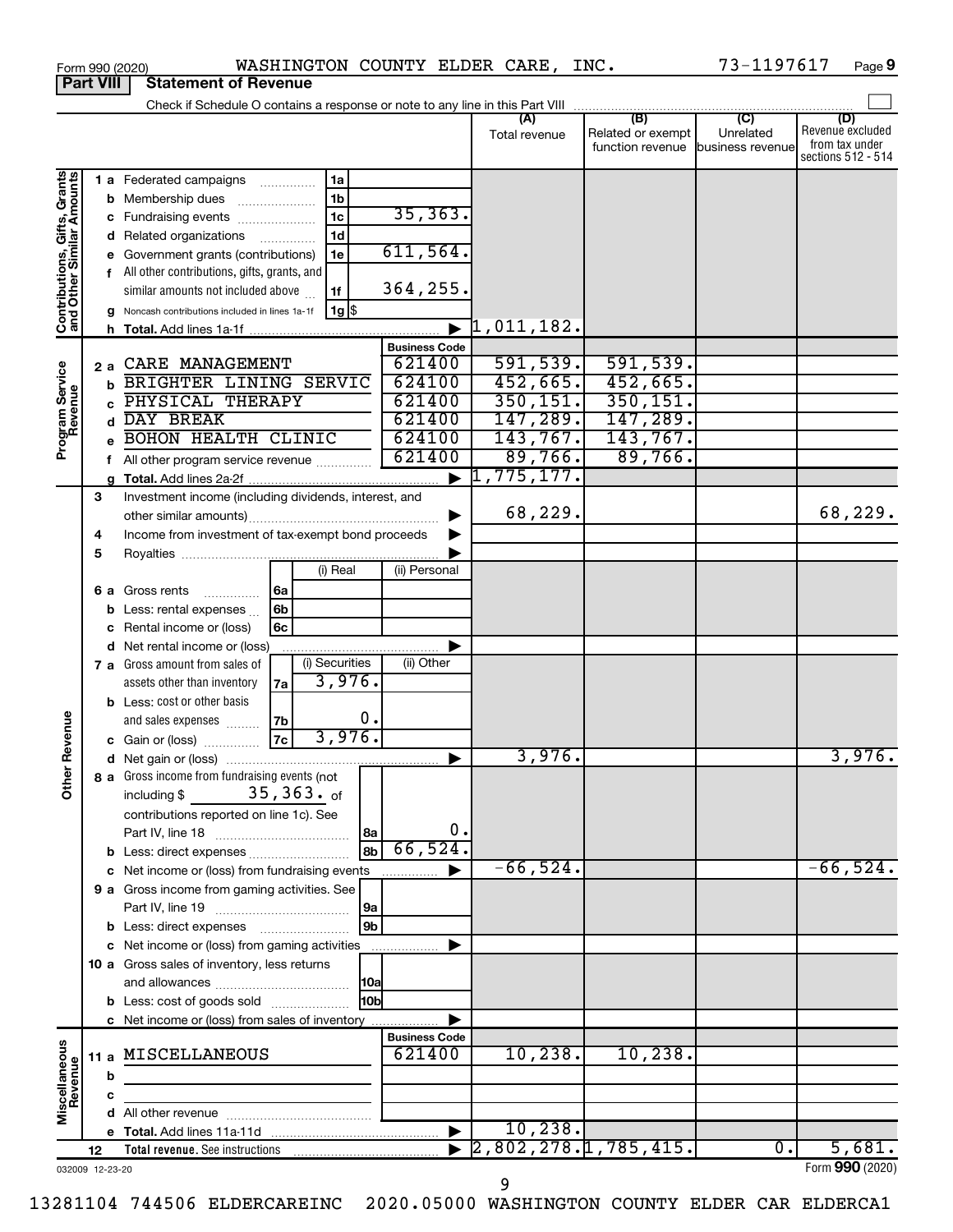|  | Form 990 (2020) |
|--|-----------------|
|  |                 |

Form 990 (2020) Page WASHINGTON COUNTY ELDER CARE, INC. 73-1197617 **Part IX Statement of Functional Expenses**

73-1197617 Page 10

|              | Section 501(c)(3) and 501(c)(4) organizations must complete all columns. All other organizations must complete column (A).                                                                                 |                |                             |                                    |                          |
|--------------|------------------------------------------------------------------------------------------------------------------------------------------------------------------------------------------------------------|----------------|-----------------------------|------------------------------------|--------------------------|
|              | Check if Schedule O contains a response or note to any line in this Part IX<br>Do not include amounts reported on lines 6b,                                                                                | (A)            | (B)                         | (C)                                | (D)                      |
|              | 7b, 8b, 9b, and 10b of Part VIII.                                                                                                                                                                          | Total expenses | Program service<br>expenses | Management and<br>general expenses | Fundraising<br>expenses  |
| 1.           | Grants and other assistance to domestic organizations                                                                                                                                                      |                |                             |                                    |                          |
|              | and domestic governments. See Part IV, line 21                                                                                                                                                             |                |                             |                                    |                          |
| $\mathbf{2}$ | Grants and other assistance to domestic                                                                                                                                                                    |                |                             |                                    |                          |
|              | individuals. See Part IV, line 22                                                                                                                                                                          |                |                             |                                    |                          |
| 3            | Grants and other assistance to foreign                                                                                                                                                                     |                |                             |                                    |                          |
|              | organizations, foreign governments, and foreign                                                                                                                                                            |                |                             |                                    |                          |
|              | individuals. See Part IV, lines 15 and 16                                                                                                                                                                  |                |                             |                                    |                          |
| 4            | Benefits paid to or for members                                                                                                                                                                            |                |                             |                                    |                          |
| 5            | Compensation of current officers, directors,                                                                                                                                                               |                |                             |                                    |                          |
|              | trustees, and key employees                                                                                                                                                                                | 112,609.       | 57,431.                     | 48,422.                            | 6,756.                   |
| 6            | Compensation not included above to disqualified                                                                                                                                                            |                |                             |                                    |                          |
|              | persons (as defined under section 4958(f)(1)) and                                                                                                                                                          |                |                             |                                    |                          |
|              | persons described in section 4958(c)(3)(B)<br>1.1.1.1.1.1.1                                                                                                                                                |                |                             |                                    |                          |
| 7            | Other salaries and wages                                                                                                                                                                                   | 1,938,881.     | 1,611,338.                  | 314,058.                           | 13,485.                  |
| 8            | Pension plan accruals and contributions (include                                                                                                                                                           |                |                             |                                    |                          |
|              | section 401(k) and 403(b) employer contributions)                                                                                                                                                          |                |                             |                                    |                          |
| 9            | Other employee benefits                                                                                                                                                                                    | 123,593.       | 103, 175.                   | 17,748.                            | $\frac{2,670}{1,434}$    |
| 10           |                                                                                                                                                                                                            | 158, 735.      | 138,607.                    | 18,694.                            |                          |
| 11           | Fees for services (nonemployees):                                                                                                                                                                          |                |                             |                                    |                          |
|              |                                                                                                                                                                                                            |                |                             |                                    |                          |
|              |                                                                                                                                                                                                            |                |                             |                                    |                          |
|              |                                                                                                                                                                                                            |                |                             |                                    |                          |
|              |                                                                                                                                                                                                            |                |                             |                                    |                          |
|              | Professional fundraising services. See Part IV, line 17                                                                                                                                                    |                |                             |                                    |                          |
| f            | Investment management fees                                                                                                                                                                                 |                |                             |                                    |                          |
|              | g Other. (If line 11g amount exceeds 10% of line 25,                                                                                                                                                       |                |                             |                                    |                          |
|              | column (A) amount, list line 11g expenses on Sch O.)                                                                                                                                                       | 98,238.        |                             | 79,548.                            | $\frac{18,690}{5,457}$ . |
| 12           |                                                                                                                                                                                                            | 23,309.        | 765.                        | 17,087.                            |                          |
| 13           |                                                                                                                                                                                                            | 127, 167.      | 93,958.                     | 21,039.                            | 12,170.                  |
| 14           |                                                                                                                                                                                                            |                |                             |                                    |                          |
| 15           |                                                                                                                                                                                                            |                |                             |                                    |                          |
| 16           |                                                                                                                                                                                                            | 177,759.       | 140,275.                    | 18,296.                            | 19, 188.                 |
| 17           |                                                                                                                                                                                                            | 3,265.         | 3,130.                      | 135.                               |                          |
|              | Payments of travel or entertainment expenses                                                                                                                                                               |                |                             |                                    |                          |
|              | for any federal, state, or local public officials                                                                                                                                                          |                |                             |                                    |                          |
| 19           | Conferences, conventions, and meetings                                                                                                                                                                     |                |                             |                                    |                          |
| 20           | Interest                                                                                                                                                                                                   |                |                             |                                    |                          |
| 21           |                                                                                                                                                                                                            |                |                             |                                    |                          |
| 22           | Depreciation, depletion, and amortization                                                                                                                                                                  | 215, 253.      | 197,796.                    | 8,890.                             | 8,567.                   |
| 23           | Insurance                                                                                                                                                                                                  | 58,394.        | 38, 175.                    | 18,456.                            | 1,763.                   |
| 24           | Other expenses. Itemize expenses not covered<br>above (List miscellaneous expenses on line 24e. If<br>line 24e amount exceeds 10% of line 25, column (A)<br>amount, list line 24e expenses on Schedule O.) |                |                             |                                    |                          |
|              | a CATERING AND FOOD SERVI                                                                                                                                                                                  | 63,520.        | 54, 361.                    | 5,682.                             | 3,477.                   |
| b            | MISC                                                                                                                                                                                                       | 30,452.        | 16,455.                     | 13,997.                            |                          |
| C            | <b>GOLDEN OPPORTUNITIES</b>                                                                                                                                                                                | 13, 157.       | 13,157.                     |                                    |                          |
| d            | PRINTING                                                                                                                                                                                                   | 571.           | 314.                        | 163.                               | 94.                      |
|              | e All other expenses                                                                                                                                                                                       |                |                             |                                    |                          |
| 25           | Total functional expenses. Add lines 1 through 24e                                                                                                                                                         | 3,144,903.     | 2,468,937.                  | 582,215.                           | 93,751.                  |
| 26           | <b>Joint costs.</b> Complete this line only if the organization                                                                                                                                            |                |                             |                                    |                          |
|              | reported in column (B) joint costs from a combined                                                                                                                                                         |                |                             |                                    |                          |
|              | educational campaign and fundraising solicitation.                                                                                                                                                         |                |                             |                                    |                          |
|              | Check here $\blacktriangleright$<br>if following SOP 98-2 (ASC 958-720)                                                                                                                                    |                |                             |                                    |                          |
|              |                                                                                                                                                                                                            |                |                             |                                    |                          |

032010 12-23-20

Form (2020) **990**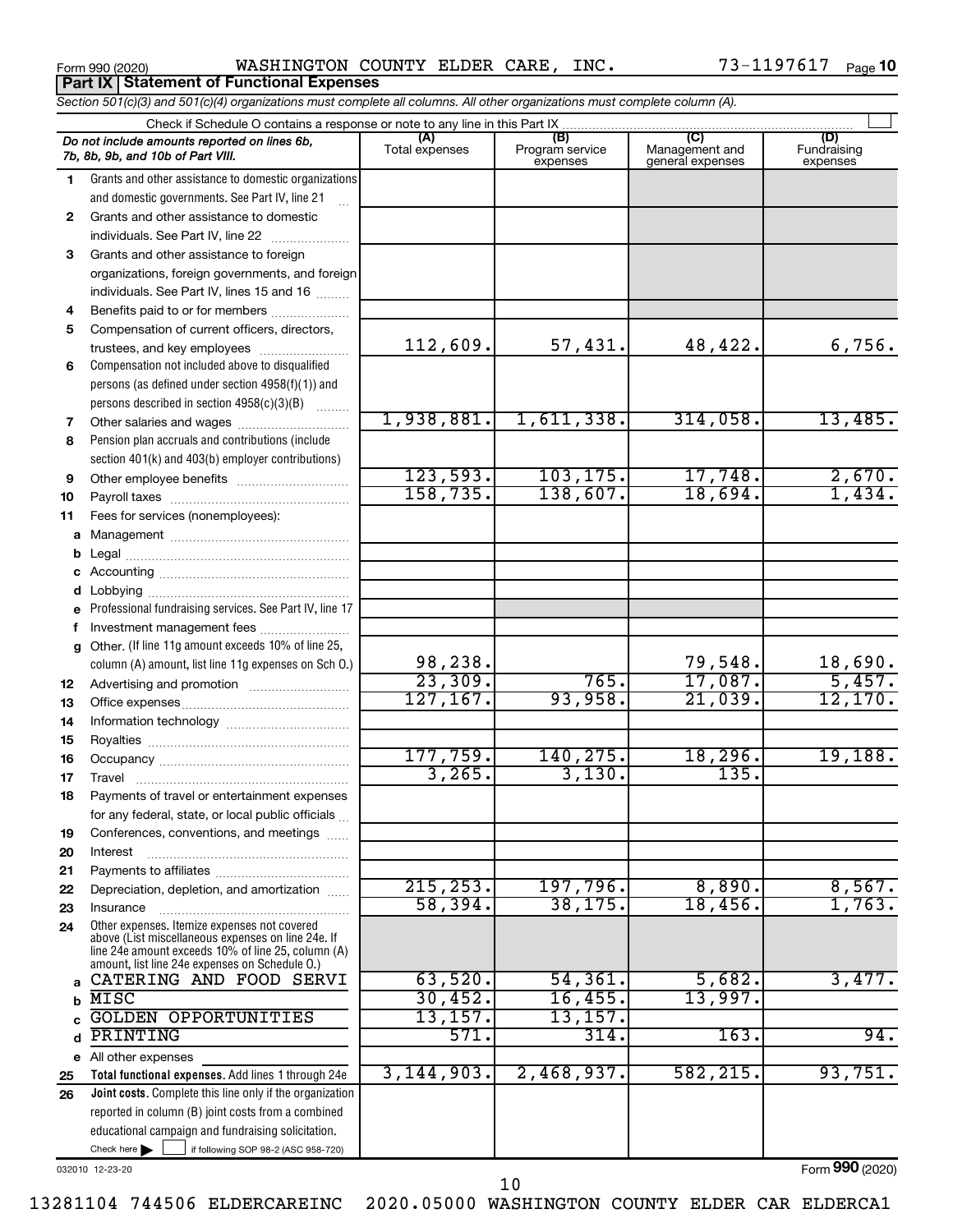| Form 990 (2020) |                               | WASHINGTON | <b>COUNTY ELDER</b> | CARE | INC. | ⊥97617<br>$73 - 11$ | Page |
|-----------------|-------------------------------|------------|---------------------|------|------|---------------------|------|
|                 | <b>Part X   Balance Sheet</b> |            |                     |      |      |                     |      |

Check if Schedule O contains a response or note to any line in this Part X

 $\perp$ 

**(A) (B)**

13281104 744506 ELDERCAREINC 2020.05000 WASHINGTON COUNTY ELDER CAR ELDERCA1

Beginning of year | | End of year  $93,891.$  1 31,325. **1 1** Cash - non-interest-bearing ~~~~~~~~~~~~~~~~~~~~~~~~~ **2 2** Savings and temporary cash investments ~~~~~~~~~~~~~~~~~~ **3 3** Pledges and grants receivable, net ~~~~~~~~~~~~~~~~~~~~~  $256, 453.$   $4$  164,512. **4 4** Accounts receivable, net ~~~~~~~~~~~~~~~~~~~~~~~~~~ **5** Loans and other receivables from any current or former officer, director, trustee, key employee, creator or founder, substantial contributor, or 35% controlled entity or family member of any of these persons ~~~~~~~~~ **5 6** Loans and other receivables from other disqualified persons (as defined under section 4958(f)(1)), and persons described in section  $4958(c)(3)(B)$  ...... **6 7 7** Notes and loans receivable, net ~~~~~~~~~~~~~~~~~~~~~~~ **Assets 8 8** Inventories for sale or use ~~~~~~~~~~~~~~~~~~~~~~~~~~  $22,775$ .  $9$   $42,079$ . **9 9** Prepaid expenses and deferred charges ~~~~~~~~~~~~~~~~~~ **10 a** Land, buildings, and equipment: cost or other 9,533,114. basis. Complete Part VI of Schedule D  $\frac{1}{10}$  10a 4,936,604. 4,788,848. 4,596,510. **10c b** Less: accumulated depreciation  $\ldots$  [10b 3,214,696. 11 3,359,963. **11 11** Investments - publicly traded securities ~~~~~~~~~~~~~~~~~~~ **12 12** Investments - other securities. See Part IV, line 11 ~~~~~~~~~~~~~~ **13 13** Investments - program-related. See Part IV, line 11 ~~~~~~~~~~~~~ **14 14** Intangible assets ~~~~~~~~~~~~~~~~~~~~~~~~~~~~~~ Other assets. See Part IV, line 11 ~~~~~~~~~~~~~~~~~~~~~~ 163,274. 15 **15 15**  $8,539,937.$   $16$  8,357,663. **16 16 Total assets.**  Add lines 1 through 15 (must equal line 33)  $\overline{203,517.}$  17  $\overline{)$  202,910. **17 17** Accounts payable and accrued expenses ~~~~~~~~~~~~~~~~~~ **18 18** Grants payable ~~~~~~~~~~~~~~~~~~~~~~~~~~~~~~~ **19 19** Deferred revenue ~~~~~~~~~~~~~~~~~~~~~~~~~~~~~~ **20 20** Tax-exempt bond liabilities ~~~~~~~~~~~~~~~~~~~~~~~~~ **21 21** Escrow or custodial account liability. Complete Part IV of Schedule D ........... **22** Loans and other payables to any current or former officer, director, **Liabilities** trustee, key employee, creator or founder, substantial contributor, or 35% **22** controlled entity or family member of any of these persons ~~~~~~~~~ **23** Secured mortgages and notes payable to unrelated third parties  $\ldots$ ................. **23 24** Unsecured notes and loans payable to unrelated third parties ~~~~~~~~ **24 25** Other liabilities (including federal income tax, payables to related third parties, and other liabilities not included on lines 17-24). Complete Part X of Schedule D ~~~~~~~~~~~~~~~~~~~~~~~~~~~~~~~ **25 26**  $203,517. |26$  202,910. **26 Total liabilities.**  Add lines 17 through 25 Organizations that follow FASB ASC 958, check here  $\blacktriangleright \boxed{\text{X}}$ Net Assets or Fund Balances **Net Assets or Fund Balances and complete lines 27, 28, 32, and 33.**  $4,775,072$ .  $|z_7|$  4,607,641. **27 27** Net assets without donor restrictions ~~~~~~~~~~~~~~~~~~~~ 3,561,348. 3,547,112. **28 28** Net assets with donor restrictions ~~~~~~~~~~~~~~~~~~~~~~ **Organizations that do not follow FASB ASC 958, check here** | † **and complete lines 29 through 33. 29 29** Capital stock or trust principal, or current funds ~~~~~~~~~~~~~~~ **30 30** Paid-in or capital surplus, or land, building, or equipment fund ....................... **31 31** Retained earnings, endowment, accumulated income, or other funds ............ Total net assets or fund balances ~~~~~~~~~~~~~~~~~~~~~~  $8,336,420.$   $32 \mid 8,154,753.$ **32 32**  $8,539,937.$   $33$  |  $8,357,663.$ **33** Total liabilities and net assets/fund balances **33** Form (2020) **990**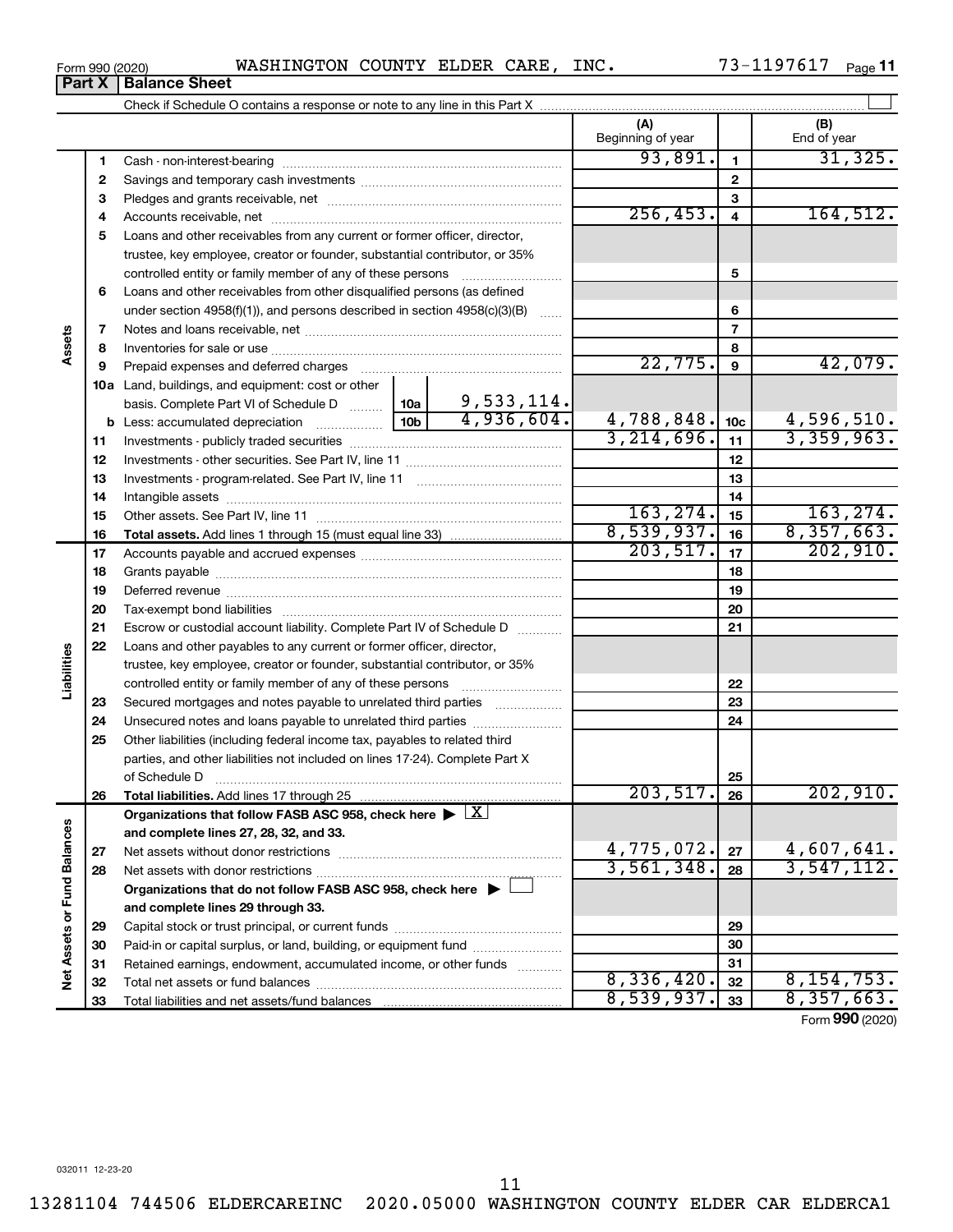|    | WASHINGTON COUNTY ELDER CARE, INC.<br>Form 990 (2020)                                                                                                                                                                          |                         | 73-1197617     |            | Page 12          |
|----|--------------------------------------------------------------------------------------------------------------------------------------------------------------------------------------------------------------------------------|-------------------------|----------------|------------|------------------|
|    | Part XI Reconciliation of Net Assets                                                                                                                                                                                           |                         |                |            |                  |
|    |                                                                                                                                                                                                                                |                         |                |            |                  |
|    |                                                                                                                                                                                                                                |                         |                |            |                  |
| 1  |                                                                                                                                                                                                                                | 1.                      | 2,802,278.     |            |                  |
| 2  |                                                                                                                                                                                                                                | $\overline{2}$          | 3,144,903.     |            |                  |
| з  |                                                                                                                                                                                                                                | 3                       |                |            | $-342,625.$      |
| 4  |                                                                                                                                                                                                                                | $\overline{\mathbf{4}}$ | 8,336,420.     |            |                  |
| 5  |                                                                                                                                                                                                                                | 5                       |                |            | 160,958.         |
| 6  |                                                                                                                                                                                                                                | 6                       |                |            |                  |
| 7  | Investment expenses www.communication.com/www.communication.com/www.communication.com/www.com                                                                                                                                  | $\overline{7}$          |                |            |                  |
| 8  | Prior period adjustments material contents and content and content and content and content and content and content and content and content and content and content and content and content and content and content and content | 8                       |                |            |                  |
| 9  | Other changes in net assets or fund balances (explain on Schedule O)                                                                                                                                                           | 9                       |                |            | $\overline{0}$ . |
| 10 | Net assets or fund balances at end of year. Combine lines 3 through 9 (must equal Part X, line 32,                                                                                                                             |                         |                |            |                  |
|    |                                                                                                                                                                                                                                | 10                      | 8, 154, 753.   |            |                  |
|    | Part XII Financial Statements and Reporting                                                                                                                                                                                    |                         |                |            |                  |
|    |                                                                                                                                                                                                                                |                         |                |            | ΙX.              |
|    |                                                                                                                                                                                                                                |                         |                | <b>Yes</b> | No               |
| 1  | $\lfloor x \rfloor$ Accrual<br>Accounting method used to prepare the Form 990: $\Box$ Cash<br>Other                                                                                                                            |                         |                |            |                  |
|    | If the organization changed its method of accounting from a prior year or checked "Other," explain in Schedule O.                                                                                                              |                         |                |            |                  |
|    |                                                                                                                                                                                                                                |                         | 2a             |            | x                |
|    | If "Yes," check a box below to indicate whether the financial statements for the year were compiled or reviewed on a                                                                                                           |                         |                |            |                  |
|    | separate basis, consolidated basis, or both:                                                                                                                                                                                   |                         |                |            |                  |
|    | Both consolidated and separate basis<br>Separate basis<br>Consolidated basis                                                                                                                                                   |                         |                |            |                  |
|    |                                                                                                                                                                                                                                |                         | 2 <sub>b</sub> | x          |                  |
|    | If "Yes," check a box below to indicate whether the financial statements for the year were audited on a separate basis,                                                                                                        |                         |                |            |                  |
|    | consolidated basis, or both:                                                                                                                                                                                                   |                         |                |            |                  |
|    | $ \mathbf{X} $ Separate basis<br><b>Consolidated basis</b><br>Both consolidated and separate basis                                                                                                                             |                         |                |            |                  |
|    | c If "Yes" to line 2a or 2b, does the organization have a committee that assumes responsibility for oversight of the audit,                                                                                                    |                         |                |            |                  |
|    |                                                                                                                                                                                                                                |                         | 2 <sub>c</sub> | х          |                  |
|    | If the organization changed either its oversight process or selection process during the tax year, explain on Schedule O.                                                                                                      |                         |                |            |                  |
|    | 3a As a result of a federal award, was the organization required to undergo an audit or audits as set forth in the Single Audit                                                                                                |                         |                |            |                  |
|    |                                                                                                                                                                                                                                |                         | 3a             |            | x                |
|    | <b>b</b> If "Yes," did the organization undergo the required audit or audits? If the organization did not undergo the required audit                                                                                           |                         |                |            |                  |
|    |                                                                                                                                                                                                                                |                         | 3b             |            | $000 \times 200$ |
|    |                                                                                                                                                                                                                                |                         |                |            |                  |

Form (2020) **990**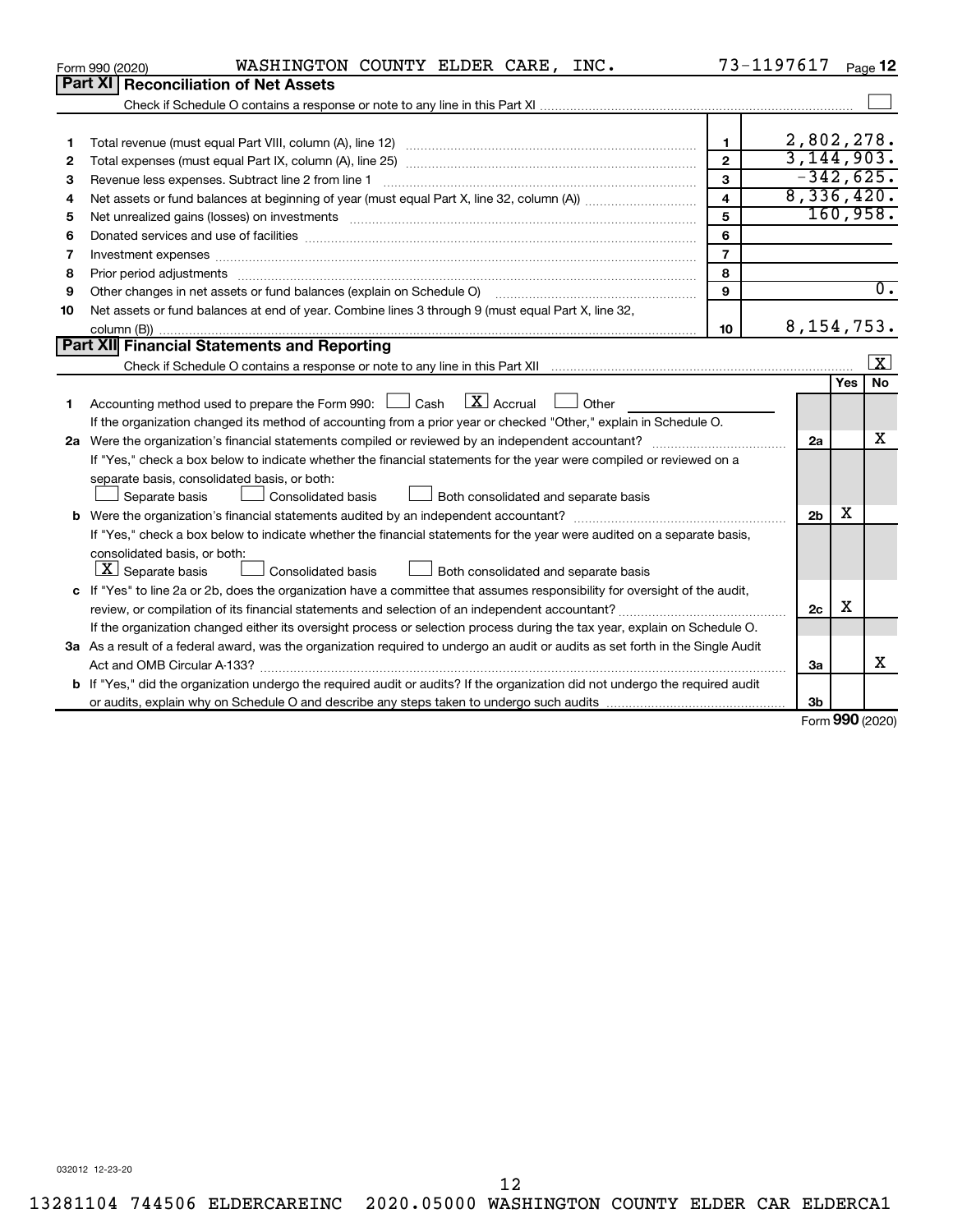**SCHEDULE A**

# **Public Charity Status and Public Support 2020**

**(Form 990 or 990-EZ) Complete if the organization is a section 501(c)(3) organization or a section 4947(a)(1) nonexempt charitable trust.**

| OMB No. 1545-0047                   |
|-------------------------------------|
| 02                                  |
| <b>Open to Public</b><br>Inspection |
|                                     |

 $\Box$ 

|       |            | Department of the Treasury<br>Internal Revenue Service |                                                      |                                                                        | Attach to Form 990 or Form 990-EZ.<br>$\blacktriangleright$ Go to www.irs.gov/Form990 for instructions and the latest information.                                                                              |     |                                   |                            |  | <b>Open to Public</b><br>Inspection   |
|-------|------------|--------------------------------------------------------|------------------------------------------------------|------------------------------------------------------------------------|-----------------------------------------------------------------------------------------------------------------------------------------------------------------------------------------------------------------|-----|-----------------------------------|----------------------------|--|---------------------------------------|
|       |            | Name of the organization                               |                                                      |                                                                        |                                                                                                                                                                                                                 |     |                                   |                            |  | <b>Employer identification number</b> |
|       |            |                                                        |                                                      |                                                                        | WASHINGTON COUNTY ELDER CARE, INC.                                                                                                                                                                              |     |                                   |                            |  | 73-1197617                            |
|       | Part I     |                                                        |                                                      |                                                                        | Reason for Public Charity Status. (All organizations must complete this part.) See instructions.                                                                                                                |     |                                   |                            |  |                                       |
|       |            |                                                        |                                                      |                                                                        |                                                                                                                                                                                                                 |     |                                   |                            |  |                                       |
| 1     |            |                                                        |                                                      |                                                                        | The organization is not a private foundation because it is: (For lines 1 through 12, check only one box.)<br>A church, convention of churches, or association of churches described in section 170(b)(1)(A)(i). |     |                                   |                            |  |                                       |
| 2     |            |                                                        |                                                      |                                                                        |                                                                                                                                                                                                                 |     |                                   |                            |  |                                       |
| 3     |            |                                                        |                                                      |                                                                        | A school described in section 170(b)(1)(A)(ii). (Attach Schedule E (Form 990 or 990-EZ).)<br>A hospital or a cooperative hospital service organization described in section 170(b)(1)(A)(iii).                  |     |                                   |                            |  |                                       |
| 4     |            |                                                        |                                                      |                                                                        | A medical research organization operated in conjunction with a hospital described in section 170(b)(1)(A)(iii). Enter the hospital's name,                                                                      |     |                                   |                            |  |                                       |
|       |            | city, and state:                                       |                                                      |                                                                        |                                                                                                                                                                                                                 |     |                                   |                            |  |                                       |
| 5     |            |                                                        |                                                      |                                                                        | An organization operated for the benefit of a college or university owned or operated by a governmental unit described in                                                                                       |     |                                   |                            |  |                                       |
|       |            |                                                        |                                                      | section 170(b)(1)(A)(iv). (Complete Part II.)                          |                                                                                                                                                                                                                 |     |                                   |                            |  |                                       |
| 6     |            |                                                        |                                                      |                                                                        | A federal, state, or local government or governmental unit described in section 170(b)(1)(A)(v).                                                                                                                |     |                                   |                            |  |                                       |
|       | $7 \times$ |                                                        |                                                      |                                                                        | An organization that normally receives a substantial part of its support from a governmental unit or from the general public described in                                                                       |     |                                   |                            |  |                                       |
|       |            |                                                        |                                                      | section 170(b)(1)(A)(vi). (Complete Part II.)                          |                                                                                                                                                                                                                 |     |                                   |                            |  |                                       |
| 8     |            |                                                        |                                                      |                                                                        | A community trust described in section 170(b)(1)(A)(vi). (Complete Part II.)                                                                                                                                    |     |                                   |                            |  |                                       |
| 9     |            |                                                        |                                                      |                                                                        | An agricultural research organization described in section 170(b)(1)(A)(ix) operated in conjunction with a land-grant college                                                                                   |     |                                   |                            |  |                                       |
|       |            |                                                        |                                                      |                                                                        | or university or a non-land-grant college of agriculture (see instructions). Enter the name, city, and state of the college or                                                                                  |     |                                   |                            |  |                                       |
|       |            | university:                                            |                                                      |                                                                        |                                                                                                                                                                                                                 |     |                                   |                            |  |                                       |
| 10    |            |                                                        |                                                      |                                                                        | An organization that normally receives (1) more than 33 1/3% of its support from contributions, membership fees, and gross receipts from                                                                        |     |                                   |                            |  |                                       |
|       |            |                                                        |                                                      |                                                                        | activities related to its exempt functions, subject to certain exceptions; and (2) no more than 33 1/3% of its support from gross investment                                                                    |     |                                   |                            |  |                                       |
|       |            |                                                        |                                                      |                                                                        | income and unrelated business taxable income (less section 511 tax) from businesses acquired by the organization after June 30, 1975.                                                                           |     |                                   |                            |  |                                       |
|       |            |                                                        |                                                      | See section 509(a)(2). (Complete Part III.)                            |                                                                                                                                                                                                                 |     |                                   |                            |  |                                       |
| 11    |            |                                                        |                                                      |                                                                        | An organization organized and operated exclusively to test for public safety. See section 509(a)(4).                                                                                                            |     |                                   |                            |  |                                       |
| 12    |            |                                                        |                                                      |                                                                        | An organization organized and operated exclusively for the benefit of, to perform the functions of, or to carry out the purposes of one or                                                                      |     |                                   |                            |  |                                       |
|       |            |                                                        |                                                      |                                                                        | more publicly supported organizations described in section 509(a)(1) or section 509(a)(2). See section 509(a)(3). Check the box in                                                                              |     |                                   |                            |  |                                       |
|       |            |                                                        |                                                      |                                                                        | lines 12a through 12d that describes the type of supporting organization and complete lines 12e, 12f, and 12g.                                                                                                  |     |                                   |                            |  |                                       |
| a     |            |                                                        |                                                      |                                                                        | Type I. A supporting organization operated, supervised, or controlled by its supported organization(s), typically by giving                                                                                     |     |                                   |                            |  |                                       |
|       |            |                                                        |                                                      |                                                                        | the supported organization(s) the power to regularly appoint or elect a majority of the directors or trustees of the supporting                                                                                 |     |                                   |                            |  |                                       |
|       |            |                                                        |                                                      | organization. You must complete Part IV, Sections A and B.             |                                                                                                                                                                                                                 |     |                                   |                            |  |                                       |
| b     |            |                                                        |                                                      |                                                                        | Type II. A supporting organization supervised or controlled in connection with its supported organization(s), by having                                                                                         |     |                                   |                            |  |                                       |
|       |            |                                                        |                                                      |                                                                        | control or management of the supporting organization vested in the same persons that control or manage the supported                                                                                            |     |                                   |                            |  |                                       |
|       |            |                                                        |                                                      | organization(s). You must complete Part IV, Sections A and C.          |                                                                                                                                                                                                                 |     |                                   |                            |  |                                       |
| c     |            |                                                        |                                                      |                                                                        | Type III functionally integrated. A supporting organization operated in connection with, and functionally integrated with,                                                                                      |     |                                   |                            |  |                                       |
|       |            |                                                        |                                                      |                                                                        | its supported organization(s) (see instructions). You must complete Part IV, Sections A, D, and E.                                                                                                              |     |                                   |                            |  |                                       |
| d     |            |                                                        |                                                      |                                                                        | Type III non-functionally integrated. A supporting organization operated in connection with its supported organization(s)                                                                                       |     |                                   |                            |  |                                       |
|       |            |                                                        |                                                      |                                                                        | that is not functionally integrated. The organization generally must satisfy a distribution requirement and an attentiveness                                                                                    |     |                                   |                            |  |                                       |
|       |            |                                                        |                                                      |                                                                        | requirement (see instructions). You must complete Part IV, Sections A and D, and Part V.                                                                                                                        |     |                                   |                            |  |                                       |
| е     |            |                                                        |                                                      |                                                                        | Check this box if the organization received a written determination from the IRS that it is a Type I, Type II, Type III                                                                                         |     |                                   |                            |  |                                       |
|       |            |                                                        |                                                      |                                                                        | functionally integrated, or Type III non-functionally integrated supporting organization.                                                                                                                       |     |                                   |                            |  |                                       |
|       |            |                                                        | <b>f</b> Enter the number of supported organizations | Provide the following information about the supported organization(s). |                                                                                                                                                                                                                 |     |                                   |                            |  |                                       |
|       |            | (i) Name of supported                                  |                                                      | (ii) EIN                                                               | (iii) Type of organization                                                                                                                                                                                      |     | (iv) Is the organization listed   | (v) Amount of monetary     |  | (vi) Amount of other                  |
|       |            | organization                                           |                                                      |                                                                        | (described on lines 1-10<br>above (see instructions))                                                                                                                                                           | Yes | in your governing document?<br>No | support (see instructions) |  | support (see instructions)            |
|       |            |                                                        |                                                      |                                                                        |                                                                                                                                                                                                                 |     |                                   |                            |  |                                       |
|       |            |                                                        |                                                      |                                                                        |                                                                                                                                                                                                                 |     |                                   |                            |  |                                       |
|       |            |                                                        |                                                      |                                                                        |                                                                                                                                                                                                                 |     |                                   |                            |  |                                       |
|       |            |                                                        |                                                      |                                                                        |                                                                                                                                                                                                                 |     |                                   |                            |  |                                       |
|       |            |                                                        |                                                      |                                                                        |                                                                                                                                                                                                                 |     |                                   |                            |  |                                       |
|       |            |                                                        |                                                      |                                                                        |                                                                                                                                                                                                                 |     |                                   |                            |  |                                       |
|       |            |                                                        |                                                      |                                                                        |                                                                                                                                                                                                                 |     |                                   |                            |  |                                       |
|       |            |                                                        |                                                      |                                                                        |                                                                                                                                                                                                                 |     |                                   |                            |  |                                       |
|       |            |                                                        |                                                      |                                                                        |                                                                                                                                                                                                                 |     |                                   |                            |  |                                       |
|       |            |                                                        |                                                      |                                                                        |                                                                                                                                                                                                                 |     |                                   |                            |  |                                       |
| Total |            |                                                        |                                                      |                                                                        |                                                                                                                                                                                                                 |     |                                   |                            |  |                                       |
|       |            |                                                        |                                                      |                                                                        |                                                                                                                                                                                                                 |     |                                   |                            |  |                                       |

LHA For Paperwork Reduction Act Notice, see the Instructions for Form 990 or 990-EZ. 032021 01-25-21 Schedule A (Form 990 or 990-EZ) 2020 13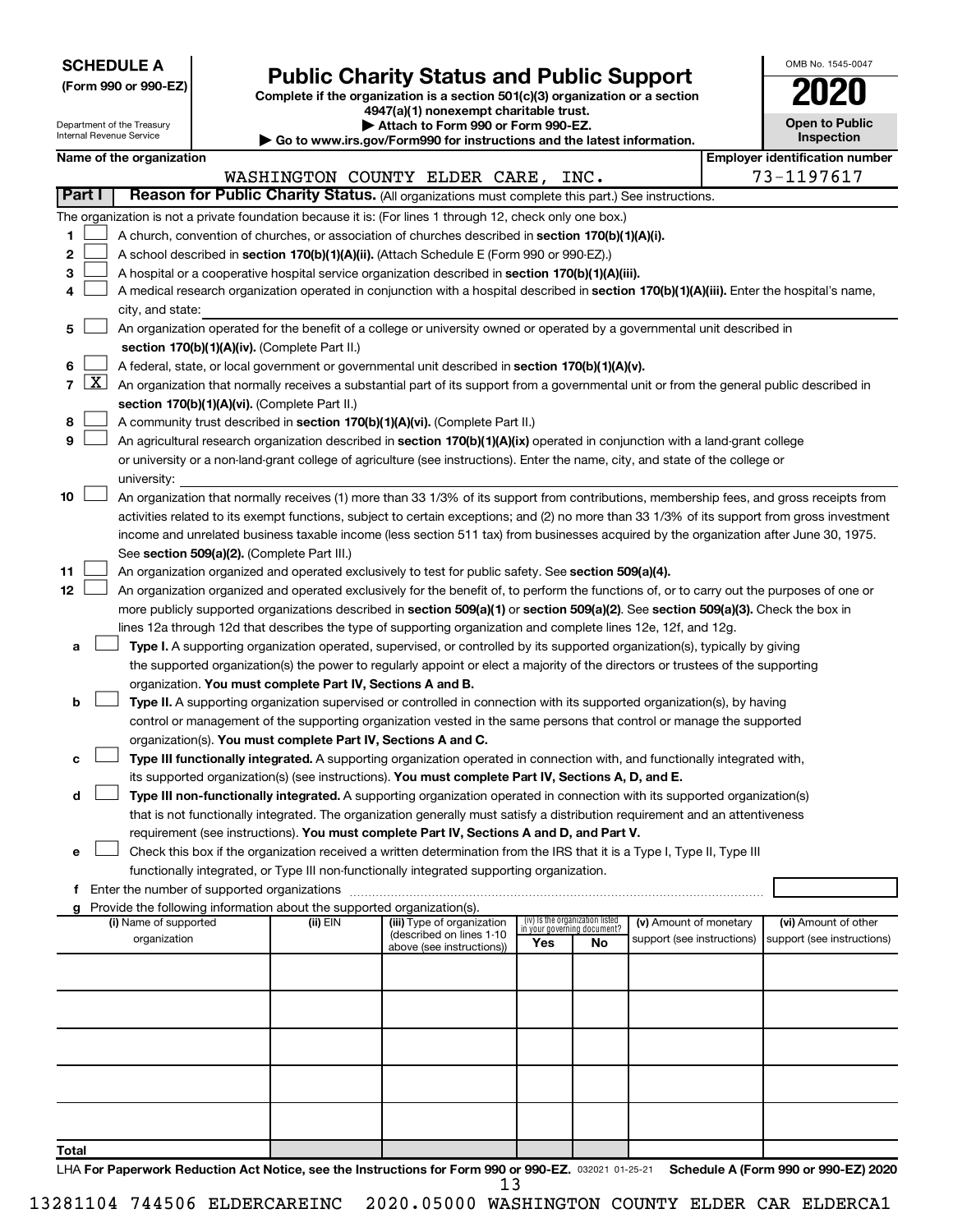#### Schedule A (Form 990 or 990-EZ) 2020 Page WASHINGTON COUNTY ELDER CARE, INC. 73-1197617

**Part II Support Schedule for Organizations Described in Sections 170(b)(1)(A)(iv) and 170(b)(1)(A)(vi)**

(Complete only if you checked the box on line 5, 7, or 8 of Part I or if the organization failed to qualify under Part III. If the organization fails to qualify under the tests listed below, please complete Part III.)

|    | <b>Section A. Public Support</b>                                                                                                               |                       |                      |                                       |                                      |                                      |                                    |
|----|------------------------------------------------------------------------------------------------------------------------------------------------|-----------------------|----------------------|---------------------------------------|--------------------------------------|--------------------------------------|------------------------------------|
|    | Calendar year (or fiscal year beginning in)                                                                                                    | (a) 2016              | (b) 2017             | $(c)$ 2018                            | $(d)$ 2019                           | (e) 2020                             | (f) Total                          |
|    | 1 Gifts, grants, contributions, and                                                                                                            |                       |                      |                                       |                                      |                                      |                                    |
|    | membership fees received. (Do not                                                                                                              |                       |                      |                                       |                                      |                                      |                                    |
|    | include any "unusual grants.")                                                                                                                 | 894, 363.             | 398, 163.            | 579, 329.                             | 420,490.                             | 451,818.                             | 2,744,163.                         |
|    | 2 Tax revenues levied for the organ-                                                                                                           |                       |                      |                                       |                                      |                                      |                                    |
|    | ization's benefit and either paid to                                                                                                           |                       |                      |                                       |                                      |                                      |                                    |
|    | or expended on its behalf                                                                                                                      |                       |                      |                                       |                                      |                                      |                                    |
|    | 3 The value of services or facilities                                                                                                          |                       |                      |                                       |                                      |                                      |                                    |
|    | furnished by a governmental unit to                                                                                                            |                       |                      |                                       |                                      |                                      |                                    |
|    | the organization without charge                                                                                                                |                       |                      |                                       |                                      |                                      |                                    |
|    | 4 Total. Add lines 1 through 3                                                                                                                 | 894, 363.             | 398, 163.            | 579, 329.                             | 420, 490.                            | 451,818.                             | 2,744,163.                         |
|    | 5 The portion of total contributions                                                                                                           |                       |                      |                                       |                                      |                                      |                                    |
|    | by each person (other than a                                                                                                                   |                       |                      |                                       |                                      |                                      |                                    |
|    | governmental unit or publicly                                                                                                                  |                       |                      |                                       |                                      |                                      |                                    |
|    | supported organization) included                                                                                                               |                       |                      |                                       |                                      |                                      |                                    |
|    | on line 1 that exceeds 2% of the                                                                                                               |                       |                      |                                       |                                      |                                      |                                    |
|    | amount shown on line 11,                                                                                                                       |                       |                      |                                       |                                      |                                      |                                    |
|    | column (f)                                                                                                                                     |                       |                      |                                       |                                      |                                      | 710,403.                           |
|    | 6 Public support. Subtract line 5 from line 4.                                                                                                 |                       |                      |                                       |                                      |                                      | 2,033,760.                         |
|    | <b>Section B. Total Support</b>                                                                                                                |                       |                      |                                       |                                      |                                      |                                    |
|    | Calendar year (or fiscal year beginning in)                                                                                                    | (a) 2016<br>894, 363. | (b) 2017<br>398,163. | $(c)$ 2018<br>$\overline{579}$ , 329. | $(d)$ 2019<br>$\overline{420,490}$ . | (e) 2020<br>$\overline{451,818}$ .   | (f) Total                          |
|    | 7 Amounts from line 4                                                                                                                          |                       |                      |                                       |                                      |                                      | 2,744,163.                         |
|    | 8 Gross income from interest,                                                                                                                  |                       |                      |                                       |                                      |                                      |                                    |
|    | dividends, payments received on                                                                                                                |                       |                      |                                       |                                      |                                      |                                    |
|    | securities loans, rents, royalties,                                                                                                            |                       | 78,706.              | 81,124.                               | 81,886.                              | 68,229.                              |                                    |
|    | and income from similar sources                                                                                                                | 77,842.               |                      |                                       |                                      |                                      | 387,787.                           |
|    | <b>9</b> Net income from unrelated business                                                                                                    |                       |                      |                                       |                                      |                                      |                                    |
|    | activities, whether or not the                                                                                                                 |                       |                      |                                       |                                      |                                      |                                    |
|    | business is regularly carried on                                                                                                               |                       |                      |                                       |                                      |                                      |                                    |
|    | 10 Other income. Do not include gain                                                                                                           |                       |                      |                                       |                                      |                                      |                                    |
|    | or loss from the sale of capital                                                                                                               | 144.                  | 159.                 | 23,003.                               | 13,977.                              | 10, 238.                             | 47,521.                            |
|    | assets (Explain in Part VI.)                                                                                                                   |                       |                      |                                       |                                      |                                      |                                    |
|    | 11 Total support. Add lines 7 through 10                                                                                                       |                       |                      |                                       |                                      | 12                                   | 3, 179, 471.<br>10,798,643.        |
|    | <b>12</b> Gross receipts from related activities, etc. (see instructions)                                                                      |                       |                      |                                       |                                      |                                      |                                    |
|    | 13 First 5 years. If the Form 990 is for the organization's first, second, third, fourth, or fifth tax year as a section 501(c)(3)             |                       |                      |                                       |                                      |                                      |                                    |
|    | <b>Section C. Computation of Public Support Percentage</b>                                                                                     |                       |                      |                                       |                                      |                                      |                                    |
|    |                                                                                                                                                |                       |                      |                                       |                                      | 14                                   | 63.97<br>%                         |
|    |                                                                                                                                                |                       |                      |                                       |                                      | 15                                   | 63.97<br>%                         |
|    | 16a 33 1/3% support test - 2020. If the organization did not check the box on line 13, and line 14 is 33 1/3% or more, check this box and      |                       |                      |                                       |                                      |                                      |                                    |
|    | stop here. The organization qualifies as a publicly supported organization manufaction manufacture or the organization                         |                       |                      |                                       |                                      |                                      | $\blacktriangleright$ $\mathbf{X}$ |
|    | b 33 1/3% support test - 2019. If the organization did not check a box on line 13 or 16a, and line 15 is 33 1/3% or more, check this box       |                       |                      |                                       |                                      |                                      |                                    |
|    |                                                                                                                                                |                       |                      |                                       |                                      |                                      |                                    |
|    | 17a 10% -facts-and-circumstances test - 2020. If the organization did not check a box on line 13, 16a, or 16b, and line 14 is 10% or more,     |                       |                      |                                       |                                      |                                      |                                    |
|    | and if the organization meets the facts-and-circumstances test, check this box and stop here. Explain in Part VI how the organization          |                       |                      |                                       |                                      |                                      |                                    |
|    | meets the facts-and-circumstances test. The organization qualifies as a publicly supported organization                                        |                       |                      |                                       |                                      |                                      |                                    |
|    | <b>b 10%</b> -facts-and-circumstances test - 2019. If the organization did not check a box on line 13, 16a, 16b, or 17a, and line 15 is 10% or |                       |                      |                                       |                                      |                                      |                                    |
|    | more, and if the organization meets the facts-and-circumstances test, check this box and <b>stop here.</b> Explain in Part VI how the          |                       |                      |                                       |                                      |                                      |                                    |
|    | organization meets the facts-and-circumstances test. The organization qualifies as a publicly supported organization                           |                       |                      |                                       |                                      |                                      |                                    |
| 18 | Private foundation. If the organization did not check a box on line 13, 16a, 16b, 17a, or 17b, check this box and see instructions.            |                       |                      |                                       |                                      |                                      |                                    |
|    |                                                                                                                                                |                       |                      |                                       |                                      | Schedule A (Form 990 or 990-EZ) 2020 |                                    |

032022 01-25-21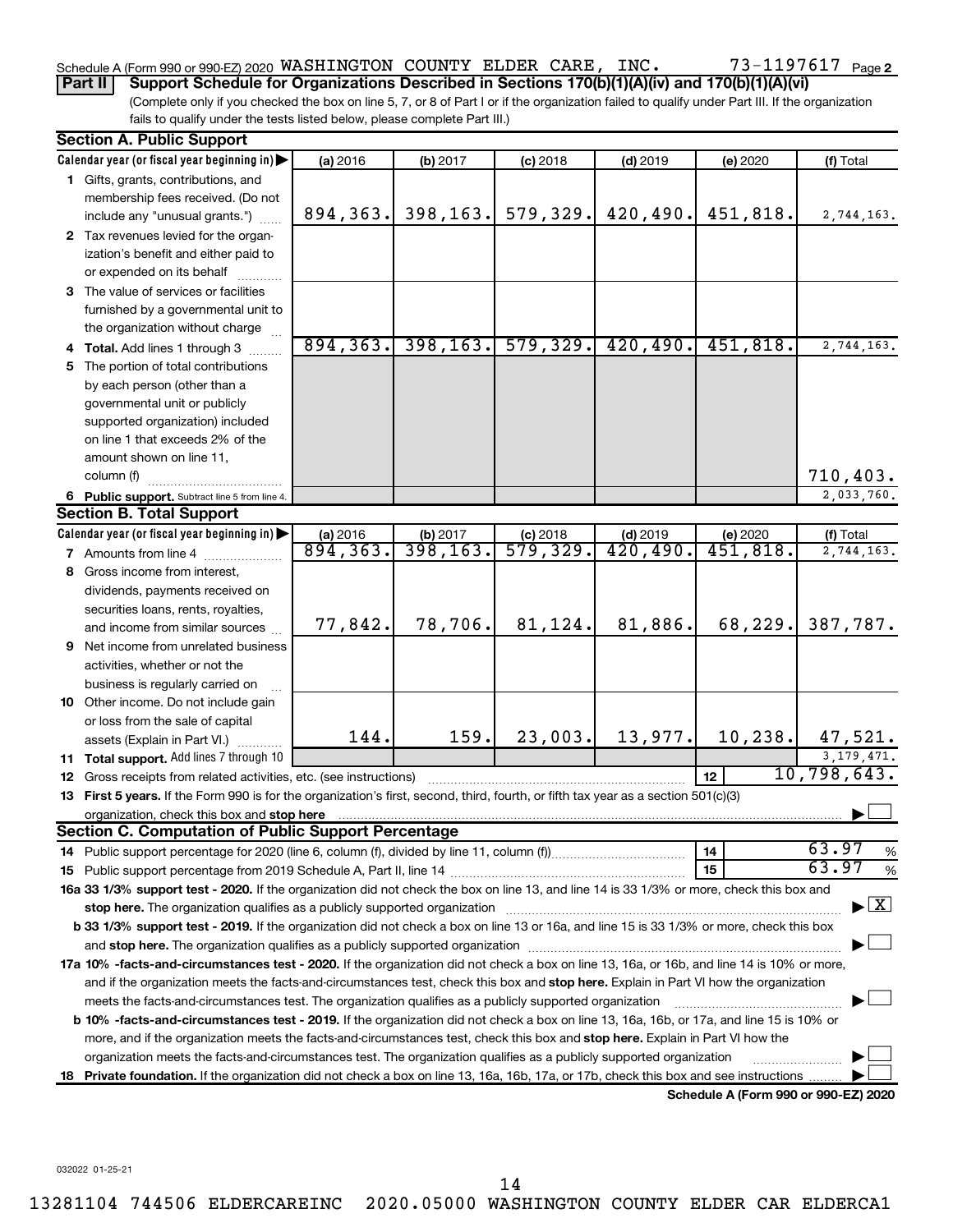#### Schedule A (Form 990 or 990-EZ) 2020 Page WASHINGTON COUNTY ELDER CARE, INC. 73-1197617 **Part III Support Schedule for Organizations Described in Section 509(a)(2)**

(Complete only if you checked the box on line 10 of Part I or if the organization failed to qualify under Part II. If the organization fails to qualify under the tests listed below, please complete Part II.)

| <b>Section A. Public Support</b>                                                                                                                                                                |          |          |            |            |          |                                      |
|-------------------------------------------------------------------------------------------------------------------------------------------------------------------------------------------------|----------|----------|------------|------------|----------|--------------------------------------|
| Calendar year (or fiscal year beginning in)                                                                                                                                                     | (a) 2016 | (b) 2017 | $(c)$ 2018 | $(d)$ 2019 | (e) 2020 | (f) Total                            |
| 1 Gifts, grants, contributions, and                                                                                                                                                             |          |          |            |            |          |                                      |
| membership fees received. (Do not                                                                                                                                                               |          |          |            |            |          |                                      |
| include any "unusual grants.")                                                                                                                                                                  |          |          |            |            |          |                                      |
| <b>2</b> Gross receipts from admissions,<br>merchandise sold or services per-<br>formed, or facilities furnished in<br>any activity that is related to the<br>organization's tax-exempt purpose |          |          |            |            |          |                                      |
| 3 Gross receipts from activities that                                                                                                                                                           |          |          |            |            |          |                                      |
| are not an unrelated trade or bus-                                                                                                                                                              |          |          |            |            |          |                                      |
|                                                                                                                                                                                                 |          |          |            |            |          |                                      |
| iness under section 513                                                                                                                                                                         |          |          |            |            |          |                                      |
| 4 Tax revenues levied for the organ-<br>ization's benefit and either paid to                                                                                                                    |          |          |            |            |          |                                      |
| or expended on its behalf                                                                                                                                                                       |          |          |            |            |          |                                      |
|                                                                                                                                                                                                 |          |          |            |            |          |                                      |
| 5 The value of services or facilities                                                                                                                                                           |          |          |            |            |          |                                      |
| furnished by a governmental unit to                                                                                                                                                             |          |          |            |            |          |                                      |
| the organization without charge                                                                                                                                                                 |          |          |            |            |          |                                      |
| 6 Total. Add lines 1 through 5                                                                                                                                                                  |          |          |            |            |          |                                      |
| 7a Amounts included on lines 1, 2, and                                                                                                                                                          |          |          |            |            |          |                                      |
| 3 received from disqualified persons                                                                                                                                                            |          |          |            |            |          |                                      |
| <b>b</b> Amounts included on lines 2 and 3 received<br>from other than disqualified persons that<br>exceed the greater of \$5,000 or 1% of the<br>amount on line 13 for the year                |          |          |            |            |          |                                      |
| c Add lines 7a and 7b                                                                                                                                                                           |          |          |            |            |          |                                      |
| 8 Public support. (Subtract line 7c from line 6.)                                                                                                                                               |          |          |            |            |          |                                      |
| <b>Section B. Total Support</b>                                                                                                                                                                 |          |          |            |            |          |                                      |
| Calendar year (or fiscal year beginning in)                                                                                                                                                     | (a) 2016 | (b) 2017 | $(c)$ 2018 | $(d)$ 2019 | (e) 2020 | (f) Total                            |
| 9 Amounts from line 6                                                                                                                                                                           |          |          |            |            |          |                                      |
| <b>10a</b> Gross income from interest,<br>dividends, payments received on<br>securities loans, rents, royalties,<br>and income from similar sources                                             |          |          |            |            |          |                                      |
| <b>b</b> Unrelated business taxable income                                                                                                                                                      |          |          |            |            |          |                                      |
| (less section 511 taxes) from businesses<br>acquired after June 30, 1975                                                                                                                        |          |          |            |            |          |                                      |
| c Add lines 10a and 10b                                                                                                                                                                         |          |          |            |            |          |                                      |
| <b>11</b> Net income from unrelated business<br>activities not included in line 10b.<br>whether or not the business is<br>regularly carried on                                                  |          |          |            |            |          |                                      |
| 12 Other income. Do not include gain<br>or loss from the sale of capital<br>assets (Explain in Part VI.)                                                                                        |          |          |            |            |          |                                      |
| <b>13</b> Total support. (Add lines 9, 10c, 11, and 12.)                                                                                                                                        |          |          |            |            |          |                                      |
| 14 First 5 years. If the Form 990 is for the organization's first, second, third, fourth, or fifth tax year as a section 501(c)(3) organization,                                                |          |          |            |            |          |                                      |
| check this box and stop here <b>contained and the contained and starting and stop here</b> check this box and stop here                                                                         |          |          |            |            |          |                                      |
| Section C. Computation of Public Support Percentage                                                                                                                                             |          |          |            |            |          |                                      |
| 15 Public support percentage for 2020 (line 8, column (f), divided by line 13, column (f) <i></i>                                                                                               |          |          |            |            | 15       | ℅                                    |
|                                                                                                                                                                                                 |          |          |            |            | 16       | %                                    |
| Section D. Computation of Investment Income Percentage                                                                                                                                          |          |          |            |            |          |                                      |
|                                                                                                                                                                                                 |          |          |            |            | 17       | %                                    |
| 18 Investment income percentage from 2019 Schedule A, Part III, line 17                                                                                                                         |          |          |            |            | 18       | %                                    |
| 19a 33 1/3% support tests - 2020. If the organization did not check the box on line 14, and line 15 is more than 33 1/3%, and line 17 is not                                                    |          |          |            |            |          |                                      |
| more than 33 1/3%, check this box and stop here. The organization qualifies as a publicly supported organization                                                                                |          |          |            |            |          |                                      |
| b 33 1/3% support tests - 2019. If the organization did not check a box on line 14 or line 19a, and line 16 is more than 33 1/3%, and                                                           |          |          |            |            |          |                                      |
| line 18 is not more than 33 1/3%, check this box and stop here. The organization qualifies as a publicly supported organization                                                                 |          |          |            |            |          |                                      |
|                                                                                                                                                                                                 |          |          |            |            |          |                                      |
|                                                                                                                                                                                                 |          |          |            |            |          | Schedule A (Form 990 or 990-EZ) 2020 |
| 032023 01-25-21                                                                                                                                                                                 |          |          | 15         |            |          |                                      |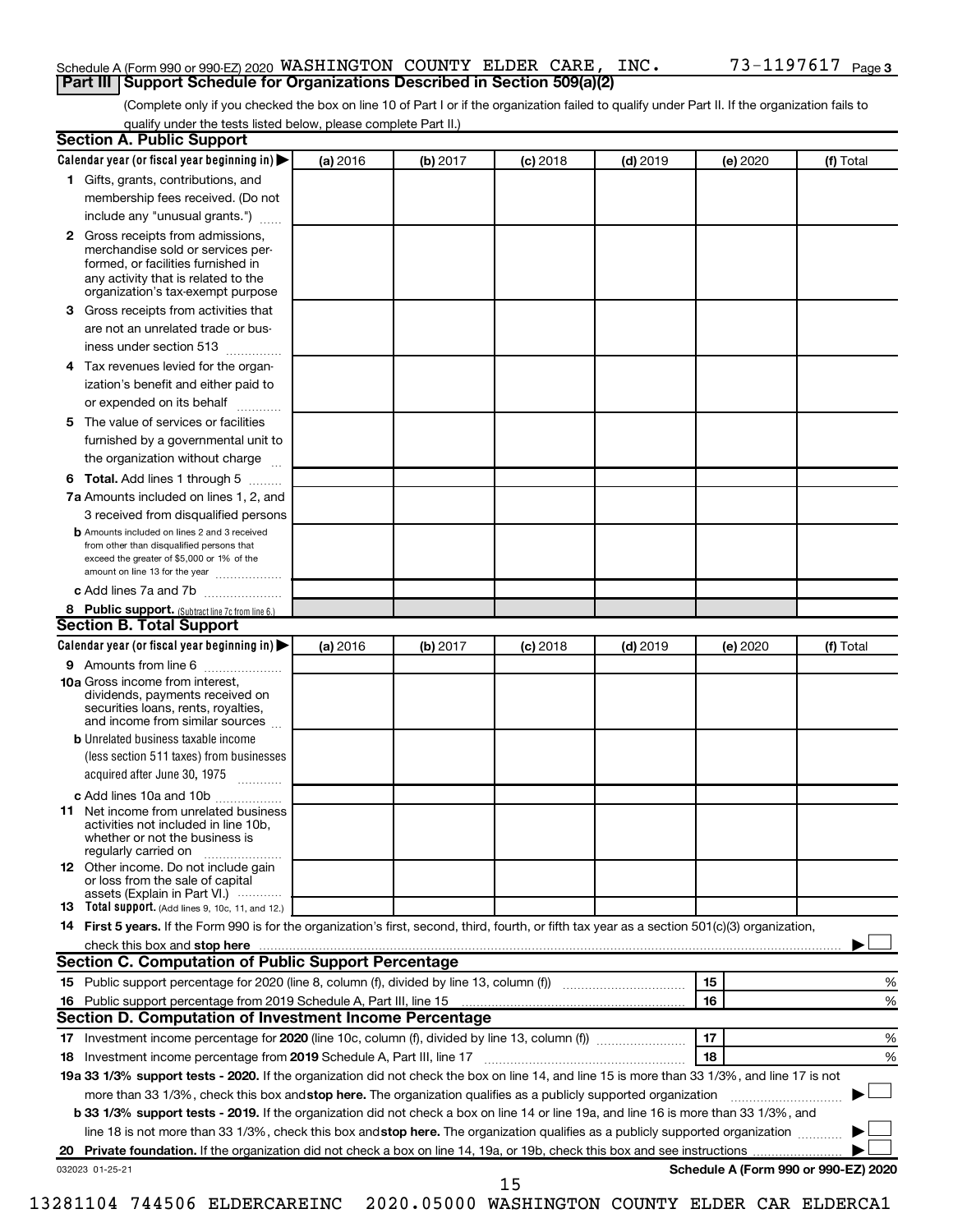**1**

**2**

**3a**

**3b**

**3c**

**4a**

**4b**

**4c**

**5a**

**5b 5c**

**6**

**7**

**8**

**9a**

**9b**

**9c**

**10a**

**10b**

**Yes No**

#### **Part IV Supporting Organizations**

(Complete only if you checked a box in line 12 on Part I. If you checked box 12a, Part I, complete Sections A and B. If you checked box 12b, Part I, complete Sections A and C. If you checked box 12c, Part I, complete Sections A, D, and E. If you checked box 12d, Part I, complete Sections A and D, and complete Part V.)

#### **Section A. All Supporting Organizations**

- **1** Are all of the organization's supported organizations listed by name in the organization's governing documents? If "No," describe in Part VI how the supported organizations are designated. If designated by *class or purpose, describe the designation. If historic and continuing relationship, explain.*
- **2** Did the organization have any supported organization that does not have an IRS determination of status under section 509(a)(1) or (2)? If "Yes," explain in Part **VI** how the organization determined that the supported *organization was described in section 509(a)(1) or (2).*
- **3a** Did the organization have a supported organization described in section 501(c)(4), (5), or (6)? If "Yes," answer *lines 3b and 3c below.*
- **b** Did the organization confirm that each supported organization qualified under section 501(c)(4), (5), or (6) and satisfied the public support tests under section 509(a)(2)? If "Yes," describe in Part VI when and how the *organization made the determination.*
- **c** Did the organization ensure that all support to such organizations was used exclusively for section 170(c)(2)(B) purposes? If "Yes," explain in Part VI what controls the organization put in place to ensure such use.
- **4 a** *If* Was any supported organization not organized in the United States ("foreign supported organization")? *"Yes," and if you checked box 12a or 12b in Part I, answer lines 4b and 4c below.*
- **b** Did the organization have ultimate control and discretion in deciding whether to make grants to the foreign supported organization? If "Yes," describe in Part VI how the organization had such control and discretion *despite being controlled or supervised by or in connection with its supported organizations.*
- **c** Did the organization support any foreign supported organization that does not have an IRS determination under sections 501(c)(3) and 509(a)(1) or (2)? If "Yes," explain in Part VI what controls the organization used *to ensure that all support to the foreign supported organization was used exclusively for section 170(c)(2)(B) purposes.*
- **5a** Did the organization add, substitute, or remove any supported organizations during the tax year? If "Yes," answer lines 5b and 5c below (if applicable). Also, provide detail in **Part VI,** including (i) the names and EIN *numbers of the supported organizations added, substituted, or removed; (ii) the reasons for each such action; (iii) the authority under the organization's organizing document authorizing such action; and (iv) how the action was accomplished (such as by amendment to the organizing document).*
- **b Type I or Type II only.** Was any added or substituted supported organization part of a class already designated in the organization's organizing document?
- **c Substitutions only.**  Was the substitution the result of an event beyond the organization's control?
- **6** Did the organization provide support (whether in the form of grants or the provision of services or facilities) to **Part VI.** support or benefit one or more of the filing organization's supported organizations? If "Yes," provide detail in anyone other than (i) its supported organizations, (ii) individuals that are part of the charitable class benefited by one or more of its supported organizations, or (iii) other supporting organizations that also
- **7** Did the organization provide a grant, loan, compensation, or other similar payment to a substantial contributor regard to a substantial contributor? If "Yes," complete Part I of Schedule L (Form 990 or 990-EZ). (as defined in section 4958(c)(3)(C)), a family member of a substantial contributor, or a 35% controlled entity with
- **8** Did the organization make a loan to a disqualified person (as defined in section 4958) not described in line 7? *If "Yes," complete Part I of Schedule L (Form 990 or 990-EZ).*
- **9 a** Was the organization controlled directly or indirectly at any time during the tax year by one or more in section 509(a)(1) or (2))? If "Yes," provide detail in **Part VI.** disqualified persons, as defined in section 4946 (other than foundation managers and organizations described
- **b** Did one or more disqualified persons (as defined in line 9a) hold a controlling interest in any entity in which the supporting organization had an interest? If "Yes," provide detail in Part VI.
- **c** Did a disqualified person (as defined in line 9a) have an ownership interest in, or derive any personal benefit from, assets in which the supporting organization also had an interest? If "Yes," provide detail in Part VI.
- **10 a** Was the organization subject to the excess business holdings rules of section 4943 because of section supporting organizations)? If "Yes," answer line 10b below. 4943(f) (regarding certain Type II supporting organizations, and all Type III non-functionally integrated
	- **b** Did the organization have any excess business holdings in the tax year? (Use Schedule C, Form 4720, to *determine whether the organization had excess business holdings.)*

032024 01-25-21

**Schedule A (Form 990 or 990-EZ) 2020**

13281104 744506 ELDERCAREINC 2020.05000 WASHINGTON COUNTY ELDER CAR ELDERCA1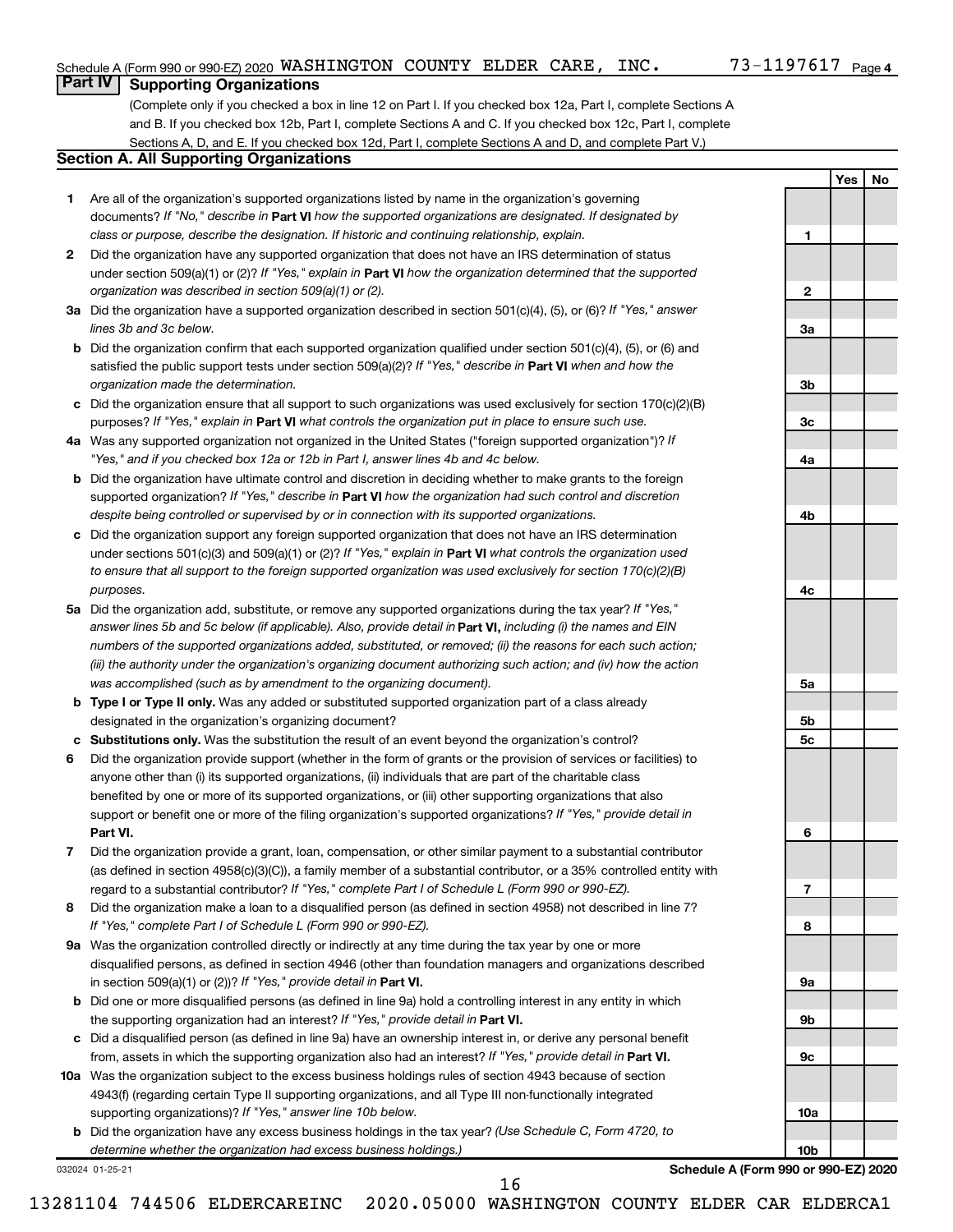#### Schedule A (Form 990 or 990-EZ) 2020 Page WASHINGTON COUNTY ELDER CARE, INC. 73-1197617 **Part IV Supporting Organizations** *(continued)*

|    |                                                                                                                                                                                                                                                           |     | Yes        | No        |
|----|-----------------------------------------------------------------------------------------------------------------------------------------------------------------------------------------------------------------------------------------------------------|-----|------------|-----------|
| 11 | Has the organization accepted a gift or contribution from any of the following persons?                                                                                                                                                                   |     |            |           |
|    | a A person who directly or indirectly controls, either alone or together with persons described in lines 11b and                                                                                                                                          |     |            |           |
|    | 11c below, the governing body of a supported organization?                                                                                                                                                                                                | 11a |            |           |
|    | <b>b</b> A family member of a person described in line 11a above?                                                                                                                                                                                         | 11b |            |           |
|    | c A 35% controlled entity of a person described in line 11a or 11b above?If "Yes" to line 11a, 11b, or 11c, provide                                                                                                                                       |     |            |           |
|    | detail in Part VI.                                                                                                                                                                                                                                        | 11c |            |           |
|    | <b>Section B. Type I Supporting Organizations</b>                                                                                                                                                                                                         |     |            |           |
|    |                                                                                                                                                                                                                                                           |     | <b>Yes</b> | No        |
| 1  | Did the governing body, members of the governing body, officers acting in their official capacity, or membership of one or                                                                                                                                |     |            |           |
|    | more supported organizations have the power to regularly appoint or elect at least a majority of the organization's officers,                                                                                                                             |     |            |           |
|    | directors, or trustees at all times during the tax year? If "No," describe in Part VI how the supported organization(s)<br>effectively operated, supervised, or controlled the organization's activities. If the organization had more than one supported |     |            |           |
|    | organization, describe how the powers to appoint and/or remove officers, directors, or trustees were allocated among the                                                                                                                                  |     |            |           |
|    | supported organizations and what conditions or restrictions, if any, applied to such powers during the tax year.                                                                                                                                          | 1   |            |           |
| 2  | Did the organization operate for the benefit of any supported organization other than the supported                                                                                                                                                       |     |            |           |
|    | organization(s) that operated, supervised, or controlled the supporting organization? If "Yes," explain in                                                                                                                                                |     |            |           |
|    | Part VI how providing such benefit carried out the purposes of the supported organization(s) that operated,                                                                                                                                               |     |            |           |
|    | supervised, or controlled the supporting organization.                                                                                                                                                                                                    | 2   |            |           |
|    | <b>Section C. Type II Supporting Organizations</b>                                                                                                                                                                                                        |     |            |           |
|    |                                                                                                                                                                                                                                                           |     | Yes        | No        |
| 1  | Were a majority of the organization's directors or trustees during the tax year also a majority of the directors                                                                                                                                          |     |            |           |
|    | or trustees of each of the organization's supported organization(s)? If "No," describe in Part VI how control                                                                                                                                             |     |            |           |
|    | or management of the supporting organization was vested in the same persons that controlled or managed                                                                                                                                                    |     |            |           |
|    | the supported organization(s).<br><b>Section D. All Type III Supporting Organizations</b>                                                                                                                                                                 | 1   |            |           |
|    |                                                                                                                                                                                                                                                           |     |            |           |
|    |                                                                                                                                                                                                                                                           |     | <b>Yes</b> | <b>No</b> |
| 1  | Did the organization provide to each of its supported organizations, by the last day of the fifth month of the                                                                                                                                            |     |            |           |
|    | organization's tax year, (i) a written notice describing the type and amount of support provided during the prior tax                                                                                                                                     |     |            |           |
|    | year, (ii) a copy of the Form 990 that was most recently filed as of the date of notification, and (iii) copies of the<br>organization's governing documents in effect on the date of notification, to the extent not previously provided?                | 1   |            |           |
| 2  | Were any of the organization's officers, directors, or trustees either (i) appointed or elected by the supported                                                                                                                                          |     |            |           |
|    | organization(s) or (ii) serving on the governing body of a supported organization? If "No," explain in Part VI how                                                                                                                                        |     |            |           |
|    | the organization maintained a close and continuous working relationship with the supported organization(s).                                                                                                                                               | 2   |            |           |
| 3  | By reason of the relationship described in line 2, above, did the organization's supported organizations have a                                                                                                                                           |     |            |           |
|    | significant voice in the organization's investment policies and in directing the use of the organization's                                                                                                                                                |     |            |           |
|    | income or assets at all times during the tax year? If "Yes," describe in Part VI the role the organization's                                                                                                                                              |     |            |           |
|    | supported organizations played in this regard.                                                                                                                                                                                                            | З   |            |           |
|    | Section E. Type III Functionally Integrated Supporting Organizations                                                                                                                                                                                      |     |            |           |
| 1  | Check the box next to the method that the organization used to satisfy the Integral Part Test during the yealsee instructions).                                                                                                                           |     |            |           |
| a  | The organization satisfied the Activities Test. Complete line 2 below.                                                                                                                                                                                    |     |            |           |
| b  | The organization is the parent of each of its supported organizations. Complete line 3 below.                                                                                                                                                             |     |            |           |
| с  | The organization supported a governmental entity. Describe in Part VI how you supported a governmental entity (see instructions).                                                                                                                         |     |            |           |
| 2  | Activities Test. Answer lines 2a and 2b below.                                                                                                                                                                                                            |     | Yes        | No        |
| а  | Did substantially all of the organization's activities during the tax year directly further the exempt purposes of                                                                                                                                        |     |            |           |
|    | the supported organization(s) to which the organization was responsive? If "Yes," then in Part VI identify                                                                                                                                                |     |            |           |
|    | those supported organizations and explain how these activities directly furthered their exempt purposes,                                                                                                                                                  |     |            |           |
|    | how the organization was responsive to those supported organizations, and how the organization determined                                                                                                                                                 |     |            |           |
|    | that these activities constituted substantially all of its activities.                                                                                                                                                                                    | 2a  |            |           |
|    | <b>b</b> Did the activities described in line 2a, above, constitute activities that, but for the organization's involvement,                                                                                                                              |     |            |           |
|    | one or more of the organization's supported organization(s) would have been engaged in? If "Yes," explain in                                                                                                                                              |     |            |           |
|    | Part VI the reasons for the organization's position that its supported organization(s) would have engaged in                                                                                                                                              |     |            |           |
|    | these activities but for the organization's involvement.                                                                                                                                                                                                  | 2b  |            |           |
| з  | Parent of Supported Organizations. Answer lines 3a and 3b below.                                                                                                                                                                                          |     |            |           |
| а  | Did the organization have the power to regularly appoint or elect a majority of the officers, directors, or                                                                                                                                               |     |            |           |
|    | trustees of each of the supported organizations? If "Yes" or "No" provide details in Part VI.                                                                                                                                                             | За  |            |           |
|    | <b>b</b> Did the organization exercise a substantial degree of direction over the policies, programs, and activities of each                                                                                                                              |     |            |           |
|    | of its supported organizations? If "Yes," describe in Part VI the role played by the organization in this regard.<br>Schedule A (Form 990 or 990-EZ) 2020<br>032025 01-25-21                                                                              | 3b  |            |           |
|    | 17                                                                                                                                                                                                                                                        |     |            |           |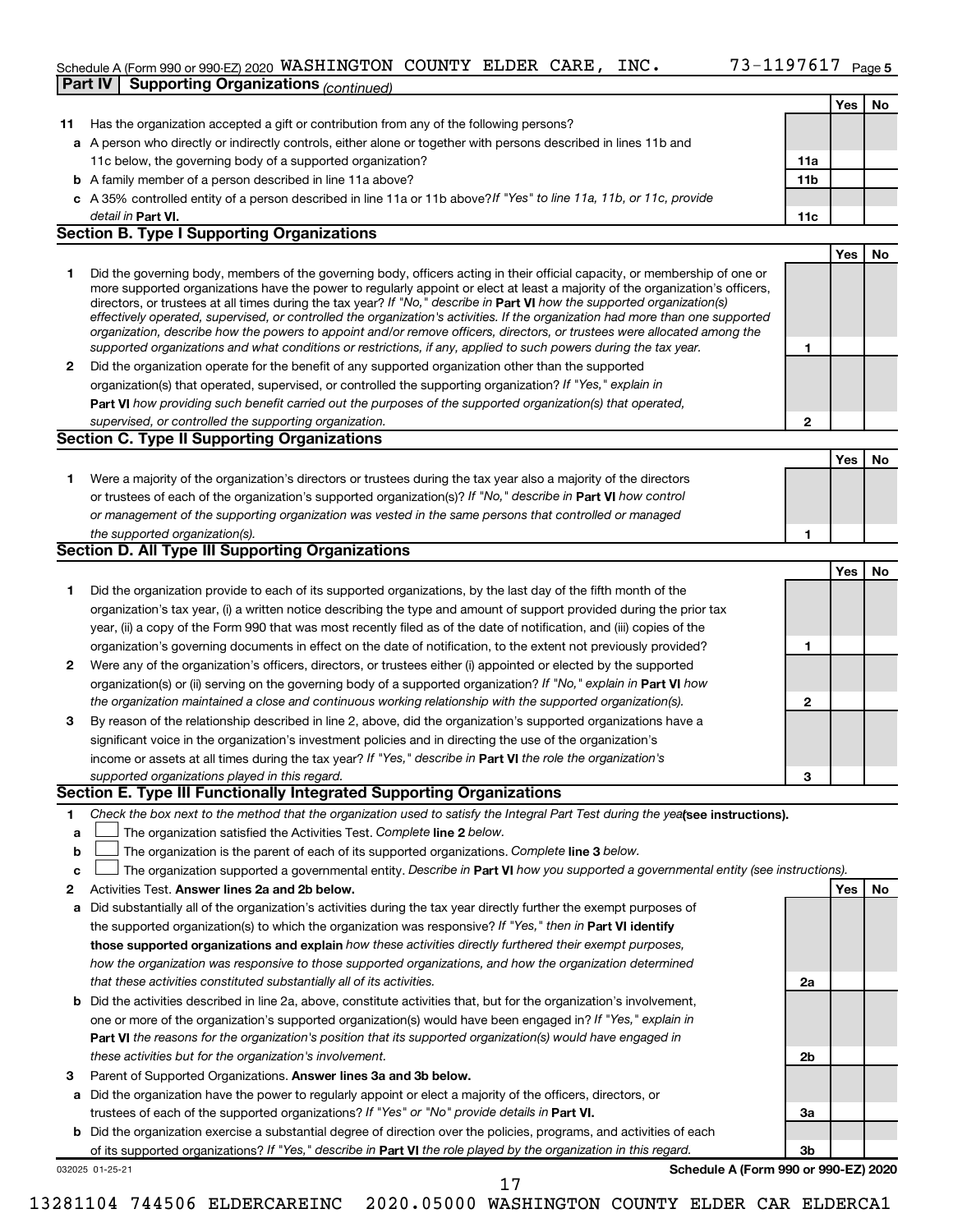#### Schedule A (Form 990 or 990-EZ) 2020 Page WASHINGTON COUNTY ELDER CARE, INC. 73-1197617 **Part V Type III Non-Functionally Integrated 509(a)(3) Supporting Organizations**

1 **Letter See instructions.** Check here if the organization satisfied the Integral Part Test as a qualifying trust on Nov. 20, 1970 (*explain in* Part **VI**). See instructions. All other Type III non-functionally integrated supporting organizations must complete Sections A through E.

|              | Section A - Adjusted Net Income                                                                                                   |                          | (A) Prior Year | (B) Current Year<br>(optional) |
|--------------|-----------------------------------------------------------------------------------------------------------------------------------|--------------------------|----------------|--------------------------------|
| 1            | Net short-term capital gain                                                                                                       | 1                        |                |                                |
| 2            | Recoveries of prior-year distributions                                                                                            | $\mathbf{2}$             |                |                                |
| 3            | Other gross income (see instructions)                                                                                             | 3                        |                |                                |
| 4            | Add lines 1 through 3.                                                                                                            | 4                        |                |                                |
| 5            | Depreciation and depletion                                                                                                        | 5                        |                |                                |
| 6            | Portion of operating expenses paid or incurred for production or                                                                  |                          |                |                                |
|              | collection of gross income or for management, conservation, or                                                                    |                          |                |                                |
|              | maintenance of property held for production of income (see instructions)                                                          | 6                        |                |                                |
| 7            | Other expenses (see instructions)                                                                                                 | $\overline{\phantom{a}}$ |                |                                |
| 8            | Adjusted Net Income (subtract lines 5, 6, and 7 from line 4)                                                                      | 8                        |                |                                |
|              | <b>Section B - Minimum Asset Amount</b>                                                                                           |                          | (A) Prior Year | (B) Current Year<br>(optional) |
| 1.           | Aggregate fair market value of all non-exempt-use assets (see                                                                     |                          |                |                                |
|              | instructions for short tax year or assets held for part of year):                                                                 |                          |                |                                |
|              | <b>a</b> Average monthly value of securities                                                                                      | 1a                       |                |                                |
|              | <b>b</b> Average monthly cash balances                                                                                            | 1 <sub>b</sub>           |                |                                |
|              | c Fair market value of other non-exempt-use assets                                                                                | 1c                       |                |                                |
|              | d Total (add lines 1a, 1b, and 1c)                                                                                                | 1d                       |                |                                |
|              | e Discount claimed for blockage or other factors                                                                                  |                          |                |                                |
|              | (explain in detail in Part VI):                                                                                                   |                          |                |                                |
| 2            | Acquisition indebtedness applicable to non-exempt-use assets                                                                      | $\mathbf{2}$             |                |                                |
| 3            | Subtract line 2 from line 1d.                                                                                                     | 3                        |                |                                |
| 4            | Cash deemed held for exempt use. Enter 0.015 of line 3 (for greater amount,                                                       |                          |                |                                |
|              | see instructions).                                                                                                                | 4                        |                |                                |
| 5            | Net value of non-exempt-use assets (subtract line 4 from line 3)                                                                  | 5                        |                |                                |
| 6            | Multiply line 5 by 0.035.                                                                                                         | 6                        |                |                                |
| 7            | Recoveries of prior-year distributions                                                                                            | 7                        |                |                                |
| 8            | Minimum Asset Amount (add line 7 to line 6)                                                                                       | 8                        |                |                                |
|              | <b>Section C - Distributable Amount</b>                                                                                           |                          |                | <b>Current Year</b>            |
| 1.           | Adjusted net income for prior year (from Section A, line 8, column A)                                                             | $\mathbf{1}$             |                |                                |
| $\mathbf{2}$ | Enter 0.85 of line 1.                                                                                                             | $\mathbf{2}$             |                |                                |
| 3            | Minimum asset amount for prior year (from Section B, line 8, column A)                                                            | 3                        |                |                                |
| 4            | Enter greater of line 2 or line 3.                                                                                                | 4                        |                |                                |
| 5            | Income tax imposed in prior year                                                                                                  | 5                        |                |                                |
| 6            | <b>Distributable Amount.</b> Subtract line 5 from line 4, unless subject to                                                       |                          |                |                                |
|              | emergency temporary reduction (see instructions).                                                                                 | 6                        |                |                                |
| 7            | Check here if the current year is the organization's first as a non-functionally integrated Type III supporting organization (see |                          |                |                                |

instructions).

**Schedule A (Form 990 or 990-EZ) 2020**

032026 01-25-21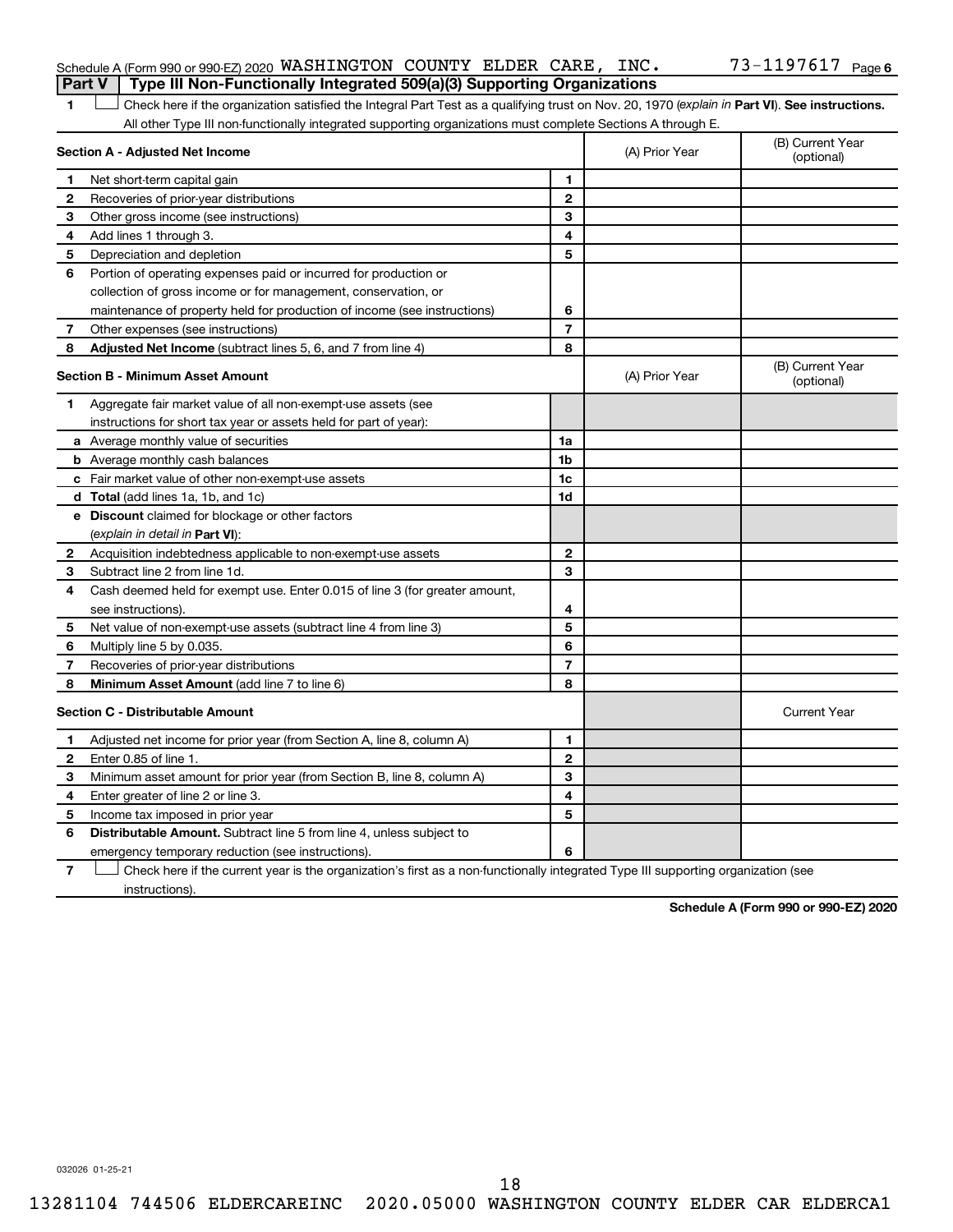#### Schedule A (Form 990 or 990-EZ) 2020 WASHINGTON COUNTY ELDER CARE, INC.  $15-119/61/$  Page WASHINGTON COUNTY ELDER CARE, INC. 73-1197617

| <b>Part V</b> | Type III Non-Functionally Integrated 509(a)(3) Supporting Organizations (continued)        |                             |                                       |    |                                         |
|---------------|--------------------------------------------------------------------------------------------|-----------------------------|---------------------------------------|----|-----------------------------------------|
|               | <b>Section D - Distributions</b>                                                           |                             |                                       |    | <b>Current Year</b>                     |
| 1             | Amounts paid to supported organizations to accomplish exempt purposes                      |                             |                                       | 1  |                                         |
| 2             | Amounts paid to perform activity that directly furthers exempt purposes of supported       |                             |                                       |    |                                         |
|               | organizations, in excess of income from activity                                           |                             | 2                                     |    |                                         |
| 3             | Administrative expenses paid to accomplish exempt purposes of supported organizations      |                             | 3                                     |    |                                         |
| 4             | Amounts paid to acquire exempt-use assets                                                  |                             |                                       | 4  |                                         |
| 5             | Qualified set-aside amounts (prior IRS approval required - provide details in Part VI)     |                             |                                       | 5  |                                         |
| 6             | Other distributions ( <i>describe in Part VI</i> ). See instructions.                      |                             |                                       | 6  |                                         |
| 7             | Total annual distributions. Add lines 1 through 6.                                         |                             |                                       | 7  |                                         |
| 8             | Distributions to attentive supported organizations to which the organization is responsive |                             |                                       |    |                                         |
|               | (provide details in Part VI). See instructions.                                            |                             |                                       | 8  |                                         |
| 9             | Distributable amount for 2020 from Section C, line 6                                       |                             |                                       | 9  |                                         |
| 10            | Line 8 amount divided by line 9 amount                                                     |                             |                                       | 10 |                                         |
|               |                                                                                            | (i)                         | (ii)                                  |    | (iii)                                   |
|               | <b>Section E - Distribution Allocations (see instructions)</b>                             | <b>Excess Distributions</b> | <b>Underdistributions</b><br>Pre-2020 |    | <b>Distributable</b><br>Amount for 2020 |
| 1             | Distributable amount for 2020 from Section C, line 6                                       |                             |                                       |    |                                         |
| 2             | Underdistributions, if any, for years prior to 2020 (reason-                               |                             |                                       |    |                                         |
|               | able cause required - explain in Part VI). See instructions.                               |                             |                                       |    |                                         |
| 3             | Excess distributions carryover, if any, to 2020                                            |                             |                                       |    |                                         |
|               | a From 2015                                                                                |                             |                                       |    |                                         |
|               | $b$ From 2016                                                                              |                             |                                       |    |                                         |
|               | c From 2017                                                                                |                             |                                       |    |                                         |
|               | <b>d</b> From 2018                                                                         |                             |                                       |    |                                         |
|               | e From 2019                                                                                |                             |                                       |    |                                         |
|               | f Total of lines 3a through 3e                                                             |                             |                                       |    |                                         |
|               | g Applied to underdistributions of prior years                                             |                             |                                       |    |                                         |
|               | <b>h</b> Applied to 2020 distributable amount                                              |                             |                                       |    |                                         |
| Ť.            | Carryover from 2015 not applied (see instructions)                                         |                             |                                       |    |                                         |
|               | Remainder. Subtract lines 3g, 3h, and 3i from line 3f.                                     |                             |                                       |    |                                         |
| 4             | Distributions for 2020 from Section D,                                                     |                             |                                       |    |                                         |
|               | line 7:                                                                                    |                             |                                       |    |                                         |
|               | a Applied to underdistributions of prior years                                             |                             |                                       |    |                                         |
|               | <b>b</b> Applied to 2020 distributable amount                                              |                             |                                       |    |                                         |
|               | c Remainder. Subtract lines 4a and 4b from line 4.                                         |                             |                                       |    |                                         |
| 5             | Remaining underdistributions for years prior to 2020, if                                   |                             |                                       |    |                                         |
|               | any. Subtract lines 3g and 4a from line 2. For result greater                              |                             |                                       |    |                                         |
|               | than zero, explain in Part VI. See instructions.                                           |                             |                                       |    |                                         |
| 6             | Remaining underdistributions for 2020. Subtract lines 3h                                   |                             |                                       |    |                                         |
|               | and 4b from line 1. For result greater than zero, explain in                               |                             |                                       |    |                                         |
|               | <b>Part VI.</b> See instructions.                                                          |                             |                                       |    |                                         |
| 7             | Excess distributions carryover to 2021. Add lines 3j                                       |                             |                                       |    |                                         |
|               | and 4c.                                                                                    |                             |                                       |    |                                         |
| 8             | Breakdown of line 7:                                                                       |                             |                                       |    |                                         |
|               | a Excess from 2016                                                                         |                             |                                       |    |                                         |
|               | <b>b</b> Excess from 2017                                                                  |                             |                                       |    |                                         |
|               | c Excess from 2018                                                                         |                             |                                       |    |                                         |
|               |                                                                                            |                             |                                       |    |                                         |
|               | d Excess from 2019<br>e Excess from 2020                                                   |                             |                                       |    |                                         |
|               |                                                                                            |                             |                                       |    |                                         |

**Schedule A (Form 990 or 990-EZ) 2020**

032027 01-25-21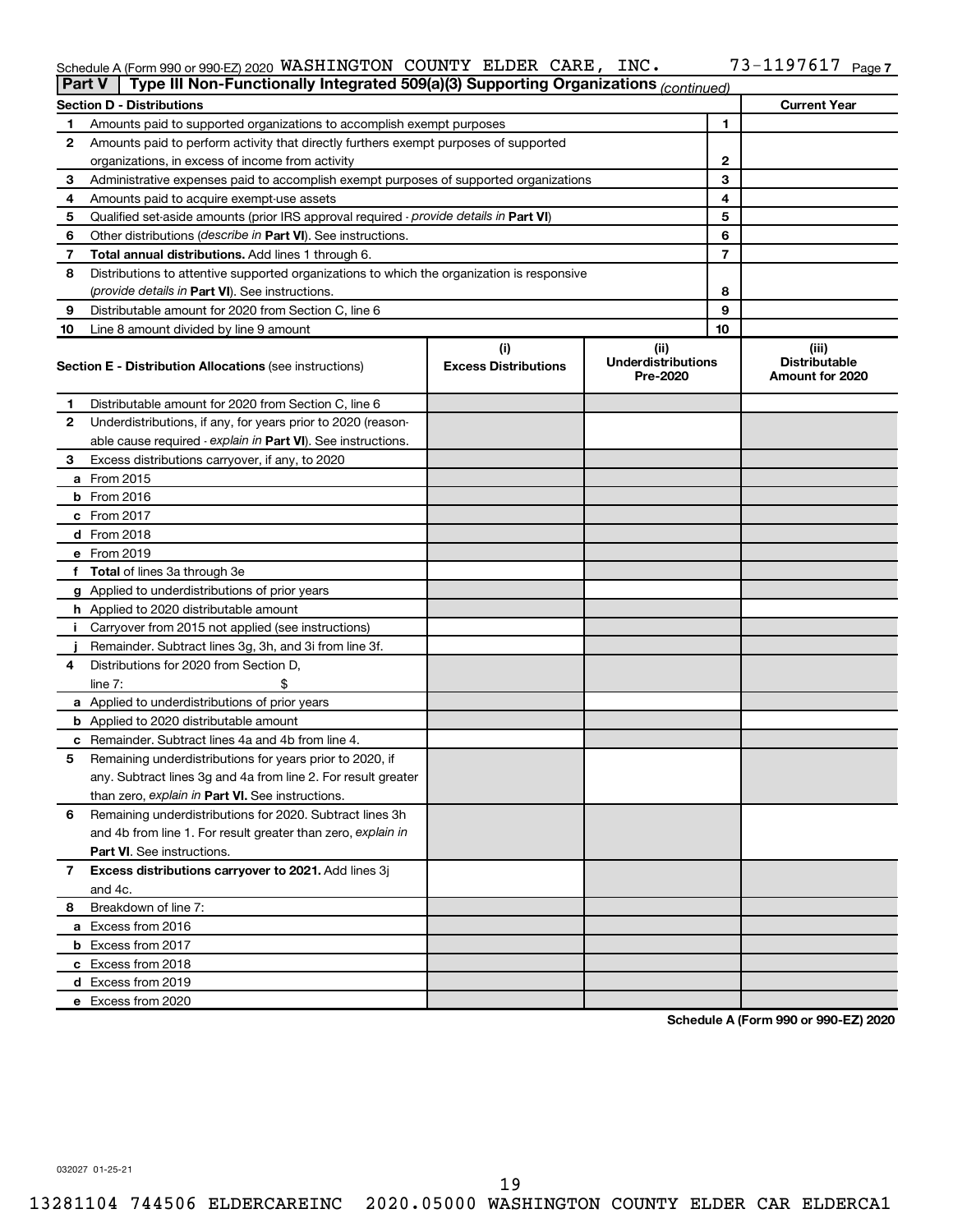|                 | Schedule A (Form 990 or 990-EZ) 2020 WASHINGTON COUNTY ELDER CARE, INC.                                                                                                                                                                                                       |  |    |  | 73-1197617 Page 8                    |  |
|-----------------|-------------------------------------------------------------------------------------------------------------------------------------------------------------------------------------------------------------------------------------------------------------------------------|--|----|--|--------------------------------------|--|
| <b>Part VI</b>  | Supplemental Information. Provide the explanations required by Part II, line 10; Part II, line 17a or 17b; Part III, line 12;<br>Part IV, Section A, lines 1, 2, 3b, 3c, 4b, 4c, 5a, 6, 9a, 9b, 9c, 11a, 11b, and 11c; Part IV, Section B, lines 1 and 2; Part IV, Section C, |  |    |  |                                      |  |
|                 | line 1; Part IV, Section D, lines 2 and 3; Part IV, Section E, lines 1c, 2a, 2b, 3a, and 3b; Part V, line 1; Part V, Section B, line 1e; Part V,                                                                                                                              |  |    |  |                                      |  |
|                 | Section D, lines 5, 6, and 8; and Part V, Section E, lines 2, 5, and 6. Also complete this part for any additional information.                                                                                                                                               |  |    |  |                                      |  |
|                 | (See instructions.)                                                                                                                                                                                                                                                           |  |    |  |                                      |  |
|                 |                                                                                                                                                                                                                                                                               |  |    |  |                                      |  |
|                 |                                                                                                                                                                                                                                                                               |  |    |  |                                      |  |
|                 |                                                                                                                                                                                                                                                                               |  |    |  |                                      |  |
|                 |                                                                                                                                                                                                                                                                               |  |    |  |                                      |  |
|                 |                                                                                                                                                                                                                                                                               |  |    |  |                                      |  |
|                 |                                                                                                                                                                                                                                                                               |  |    |  |                                      |  |
|                 |                                                                                                                                                                                                                                                                               |  |    |  |                                      |  |
|                 |                                                                                                                                                                                                                                                                               |  |    |  |                                      |  |
|                 |                                                                                                                                                                                                                                                                               |  |    |  |                                      |  |
|                 |                                                                                                                                                                                                                                                                               |  |    |  |                                      |  |
|                 |                                                                                                                                                                                                                                                                               |  |    |  |                                      |  |
|                 |                                                                                                                                                                                                                                                                               |  |    |  |                                      |  |
|                 |                                                                                                                                                                                                                                                                               |  |    |  |                                      |  |
|                 |                                                                                                                                                                                                                                                                               |  |    |  |                                      |  |
|                 |                                                                                                                                                                                                                                                                               |  |    |  |                                      |  |
|                 |                                                                                                                                                                                                                                                                               |  |    |  |                                      |  |
|                 |                                                                                                                                                                                                                                                                               |  |    |  |                                      |  |
|                 |                                                                                                                                                                                                                                                                               |  |    |  |                                      |  |
|                 |                                                                                                                                                                                                                                                                               |  |    |  |                                      |  |
|                 |                                                                                                                                                                                                                                                                               |  |    |  |                                      |  |
|                 |                                                                                                                                                                                                                                                                               |  |    |  |                                      |  |
|                 |                                                                                                                                                                                                                                                                               |  |    |  |                                      |  |
|                 |                                                                                                                                                                                                                                                                               |  |    |  |                                      |  |
|                 |                                                                                                                                                                                                                                                                               |  |    |  |                                      |  |
|                 |                                                                                                                                                                                                                                                                               |  |    |  |                                      |  |
|                 |                                                                                                                                                                                                                                                                               |  |    |  |                                      |  |
|                 |                                                                                                                                                                                                                                                                               |  |    |  |                                      |  |
|                 |                                                                                                                                                                                                                                                                               |  |    |  |                                      |  |
|                 |                                                                                                                                                                                                                                                                               |  |    |  |                                      |  |
|                 |                                                                                                                                                                                                                                                                               |  |    |  |                                      |  |
|                 |                                                                                                                                                                                                                                                                               |  |    |  |                                      |  |
|                 |                                                                                                                                                                                                                                                                               |  |    |  |                                      |  |
|                 |                                                                                                                                                                                                                                                                               |  |    |  |                                      |  |
|                 |                                                                                                                                                                                                                                                                               |  |    |  |                                      |  |
|                 |                                                                                                                                                                                                                                                                               |  |    |  |                                      |  |
|                 |                                                                                                                                                                                                                                                                               |  |    |  |                                      |  |
|                 |                                                                                                                                                                                                                                                                               |  |    |  |                                      |  |
|                 |                                                                                                                                                                                                                                                                               |  |    |  |                                      |  |
|                 |                                                                                                                                                                                                                                                                               |  |    |  |                                      |  |
|                 |                                                                                                                                                                                                                                                                               |  |    |  |                                      |  |
|                 |                                                                                                                                                                                                                                                                               |  |    |  |                                      |  |
|                 |                                                                                                                                                                                                                                                                               |  |    |  |                                      |  |
|                 |                                                                                                                                                                                                                                                                               |  |    |  |                                      |  |
|                 |                                                                                                                                                                                                                                                                               |  |    |  |                                      |  |
|                 |                                                                                                                                                                                                                                                                               |  |    |  |                                      |  |
|                 |                                                                                                                                                                                                                                                                               |  |    |  |                                      |  |
|                 |                                                                                                                                                                                                                                                                               |  |    |  |                                      |  |
|                 |                                                                                                                                                                                                                                                                               |  |    |  |                                      |  |
|                 |                                                                                                                                                                                                                                                                               |  |    |  |                                      |  |
|                 |                                                                                                                                                                                                                                                                               |  |    |  |                                      |  |
|                 |                                                                                                                                                                                                                                                                               |  |    |  |                                      |  |
|                 |                                                                                                                                                                                                                                                                               |  |    |  |                                      |  |
|                 |                                                                                                                                                                                                                                                                               |  |    |  |                                      |  |
|                 |                                                                                                                                                                                                                                                                               |  |    |  |                                      |  |
|                 |                                                                                                                                                                                                                                                                               |  |    |  |                                      |  |
|                 |                                                                                                                                                                                                                                                                               |  |    |  | Schedule A (Form 990 or 990-EZ) 2020 |  |
|                 |                                                                                                                                                                                                                                                                               |  |    |  |                                      |  |
| 032028 01-25-21 | 13281104 744506 ELDERCAREINC 2020.05000 WASHINGTON COUNTY ELDER CAR ELDERCA1                                                                                                                                                                                                  |  | 20 |  |                                      |  |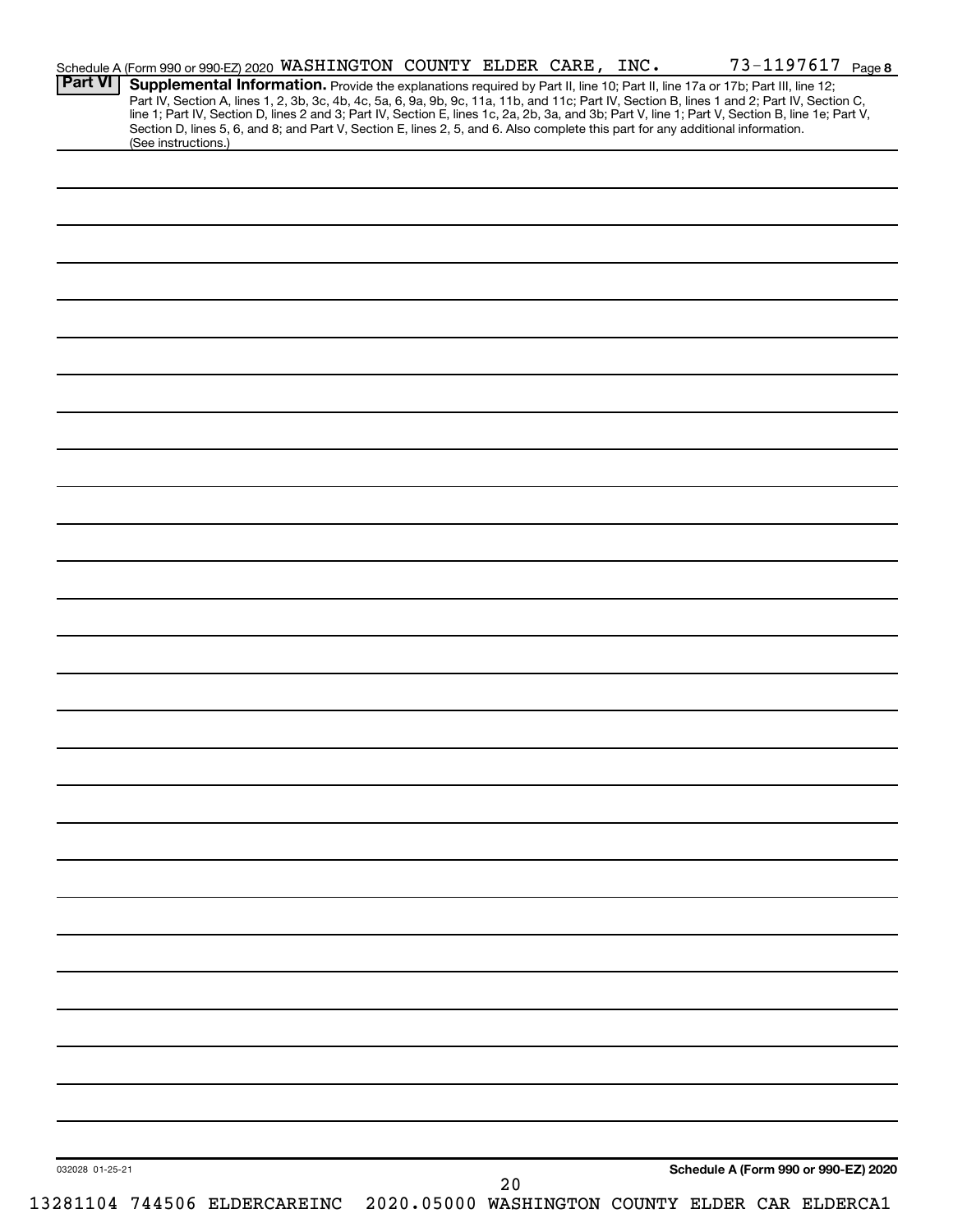**(Form 990, 990-EZ,**

Department of the Treasury Internal Revenue Service

Name of the organization

#### \*\* PUBLIC DISCLOSURE COPY \*\*

## **Schedule B Schedule of Contributors**

**or 990-PF) | Attach to Form 990, Form 990-EZ, or Form 990-PF. | Go to www.irs.gov/Form990 for the latest information.** OMB No. 1545-0047

**2020**

**n** number

| iname of the organization      |                                                                                                                                                                                                                                                                                  | <b>Employer identification nu</b> |
|--------------------------------|----------------------------------------------------------------------------------------------------------------------------------------------------------------------------------------------------------------------------------------------------------------------------------|-----------------------------------|
|                                | WASHINGTON COUNTY ELDER CARE, INC.                                                                                                                                                                                                                                               | 73-1197617                        |
| Organization type (check one): |                                                                                                                                                                                                                                                                                  |                                   |
| Filers of:                     | Section:                                                                                                                                                                                                                                                                         |                                   |
| Form 990 or 990-EZ             | $\lfloor x \rfloor$ 501(c)( 3) (enter number) organization                                                                                                                                                                                                                       |                                   |
|                                | 4947(a)(1) nonexempt charitable trust not treated as a private foundation                                                                                                                                                                                                        |                                   |
|                                | 527 political organization                                                                                                                                                                                                                                                       |                                   |
| Form 990-PF                    | 501(c)(3) exempt private foundation                                                                                                                                                                                                                                              |                                   |
|                                | 4947(a)(1) nonexempt charitable trust treated as a private foundation                                                                                                                                                                                                            |                                   |
|                                | 501(c)(3) taxable private foundation                                                                                                                                                                                                                                             |                                   |
|                                |                                                                                                                                                                                                                                                                                  |                                   |
|                                | Check if your organization is covered by the General Rule or a Special Rule.<br>Note: Only a section 501(c)(7), (8), or (10) organization can check boxes for both the General Rule and a Special Rule. See instructions.                                                        |                                   |
| <b>General Rule</b>            |                                                                                                                                                                                                                                                                                  |                                   |
|                                | For an organization filing Form 990, 990-EZ, or 990-PF that received, during the year, contributions totaling \$5,000 or more (in money or<br>property) from any one contributor. Complete Parts I and II. See instructions for determining a contributor's total contributions. |                                   |

#### **Special Rules**

- any one contributor, during the year, total contributions of the greater of (1) \$5,000; or (2) 2% of the amount on (i) Form 990, Part VIII, line 1h;  $\boxed{\text{X}}$  For an organization described in section 501(c)(3) filing Form 990 or 990-EZ that met the 33 1/3% support test of the regulations under sections 509(a)(1) and 170(b)(1)(A)(vi), that checked Schedule A (Form 990 or 990-EZ), Part II, line 13, 16a, or 16b, and that received from or (ii) Form 990-EZ, line 1. Complete Parts I and II.
- For an organization described in section 501(c)(7), (8), or (10) filing Form 990 or 990-EZ that received from any one contributor, during the year, total contributions of more than \$1,000 exclusively for religious, charitable, scientific, literary, or educational purposes, or for the prevention of cruelty to children or animals. Complete Parts I (entering "N/A" in column (b) instead of the contributor name and address), II, and III.  $\Box$

purpose. Don't complete any of the parts unless the General Rule applies to this organization because it received nonexclusively year, contributions exclusively for religious, charitable, etc., purposes, but no such contributions totaled more than \$1,000. If this box is checked, enter here the total contributions that were received during the year for an exclusively religious, charitable, etc., For an organization described in section 501(c)(7), (8), or (10) filing Form 990 or 990-EZ that received from any one contributor, during the religious, charitable, etc., contributions totaling \$5,000 or more during the year  $~\ldots\ldots\ldots\ldots\ldots\ldots\ldots\ldots\blacktriangleright~$ \$  $\Box$ 

**Caution:**  An organization that isn't covered by the General Rule and/or the Special Rules doesn't file Schedule B (Form 990, 990-EZ, or 990-PF),  **must** but it answer "No" on Part IV, line 2, of its Form 990; or check the box on line H of its Form 990-EZ or on its Form 990-PF, Part I, line 2, to certify that it doesn't meet the filing requirements of Schedule B (Form 990, 990-EZ, or 990-PF).

**For Paperwork Reduction Act Notice, see the instructions for Form 990, 990-EZ, or 990-PF. Schedule B (Form 990, 990-EZ, or 990-PF) (2020)** LHA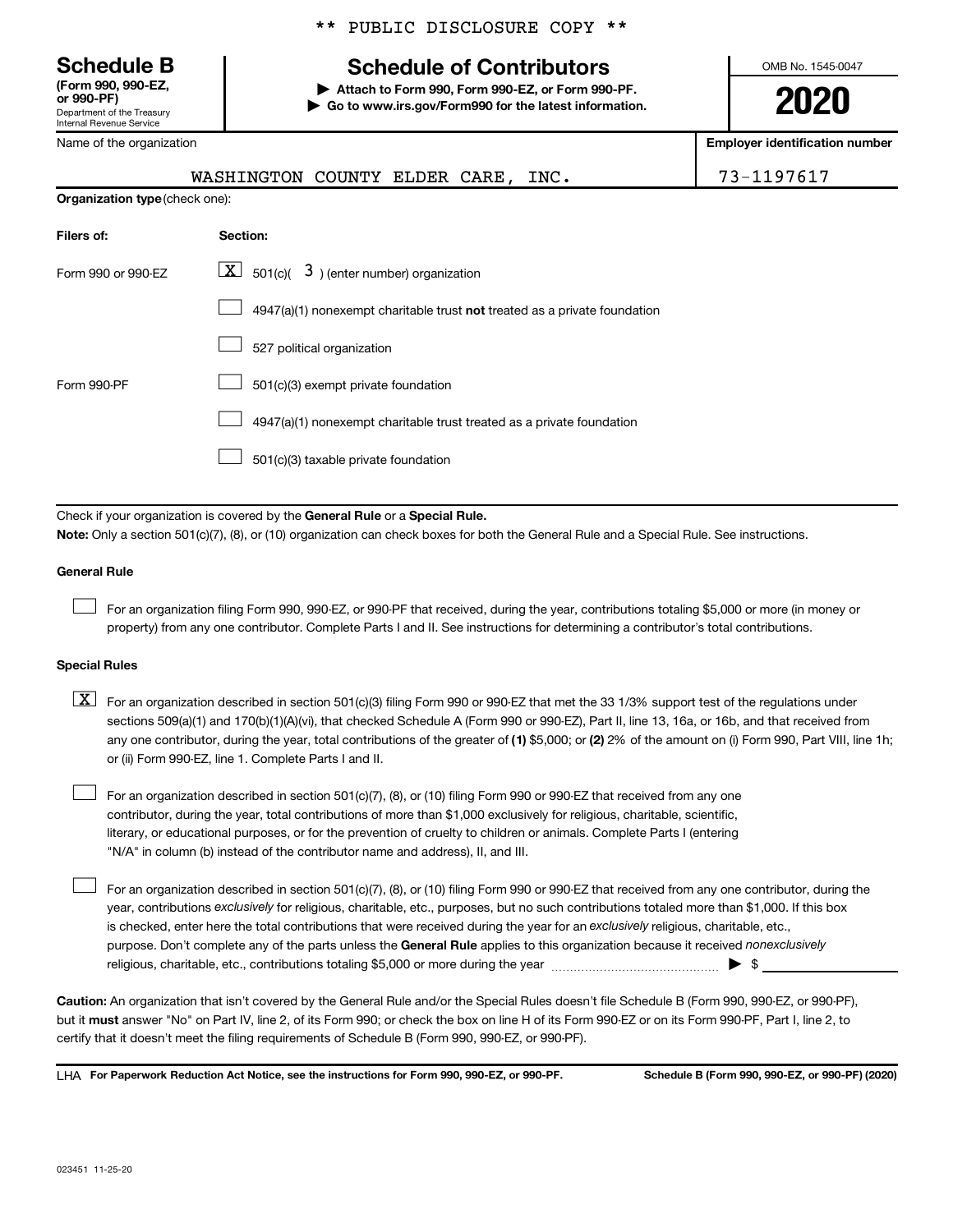| Schedule B (Form 990, 990-EZ, or 990-PF) (2020) | Page |
|-------------------------------------------------|------|
|-------------------------------------------------|------|

Name of organization

**Employer identification number**

WASHINGTON COUNTY ELDER CARE, INC. 73-1197617

**Part I** Contributors (see instructions). Use duplicate copies of Part I if additional space is needed.

| (a)<br>No.      | (b)<br>Name, address, and ZIP + 4 | (c)<br><b>Total contributions</b> | (d)<br>Type of contribution                                                                                                         |
|-----------------|-----------------------------------|-----------------------------------|-------------------------------------------------------------------------------------------------------------------------------------|
| 1               |                                   | 50,978.<br>\$                     | $\overline{\mathbf{X}}$<br>Person<br>Payroll<br>Noncash<br>(Complete Part II for<br>noncash contributions.)                         |
| (a)<br>No.      | (b)<br>Name, address, and ZIP + 4 | (c)<br><b>Total contributions</b> | (d)<br>Type of contribution                                                                                                         |
|                 |                                   | \$                                | Person<br>Payroll<br><b>Noncash</b><br>(Complete Part II for<br>noncash contributions.)                                             |
| (a)<br>No.      | (b)<br>Name, address, and ZIP + 4 | (c)<br><b>Total contributions</b> | (d)<br>Type of contribution                                                                                                         |
|                 |                                   | \$                                | Person<br>Payroll<br><b>Noncash</b><br>(Complete Part II for<br>noncash contributions.)                                             |
| (a)<br>No.      | (b)<br>Name, address, and ZIP + 4 | (c)<br><b>Total contributions</b> | (d)<br>Type of contribution                                                                                                         |
|                 |                                   | \$                                | Person<br>Payroll<br><b>Noncash</b><br>(Complete Part II for<br>noncash contributions.)                                             |
| (a)<br>No.      | (b)<br>Name, address, and ZIP + 4 | (c)<br><b>Total contributions</b> | (d)<br>Type of contribution                                                                                                         |
|                 |                                   | \$                                | Person<br>Payroll<br><b>Noncash</b><br>(Complete Part II for<br>noncash contributions.)                                             |
| (a)<br>No.      | (b)<br>Name, address, and ZIP + 4 | (c)<br><b>Total contributions</b> | (d)<br>Type of contribution                                                                                                         |
| 023452 11-25-20 |                                   | \$                                | Person<br>Payroll<br>Noncash<br>(Complete Part II for<br>noncash contributions.)<br>Schedule B (Form 990, 990-EZ, or 990-PF) (2020) |

13281104 744506 ELDERCAREINC 2020.05000 WASHINGTON COUNTY ELDER CAR ELDERCA1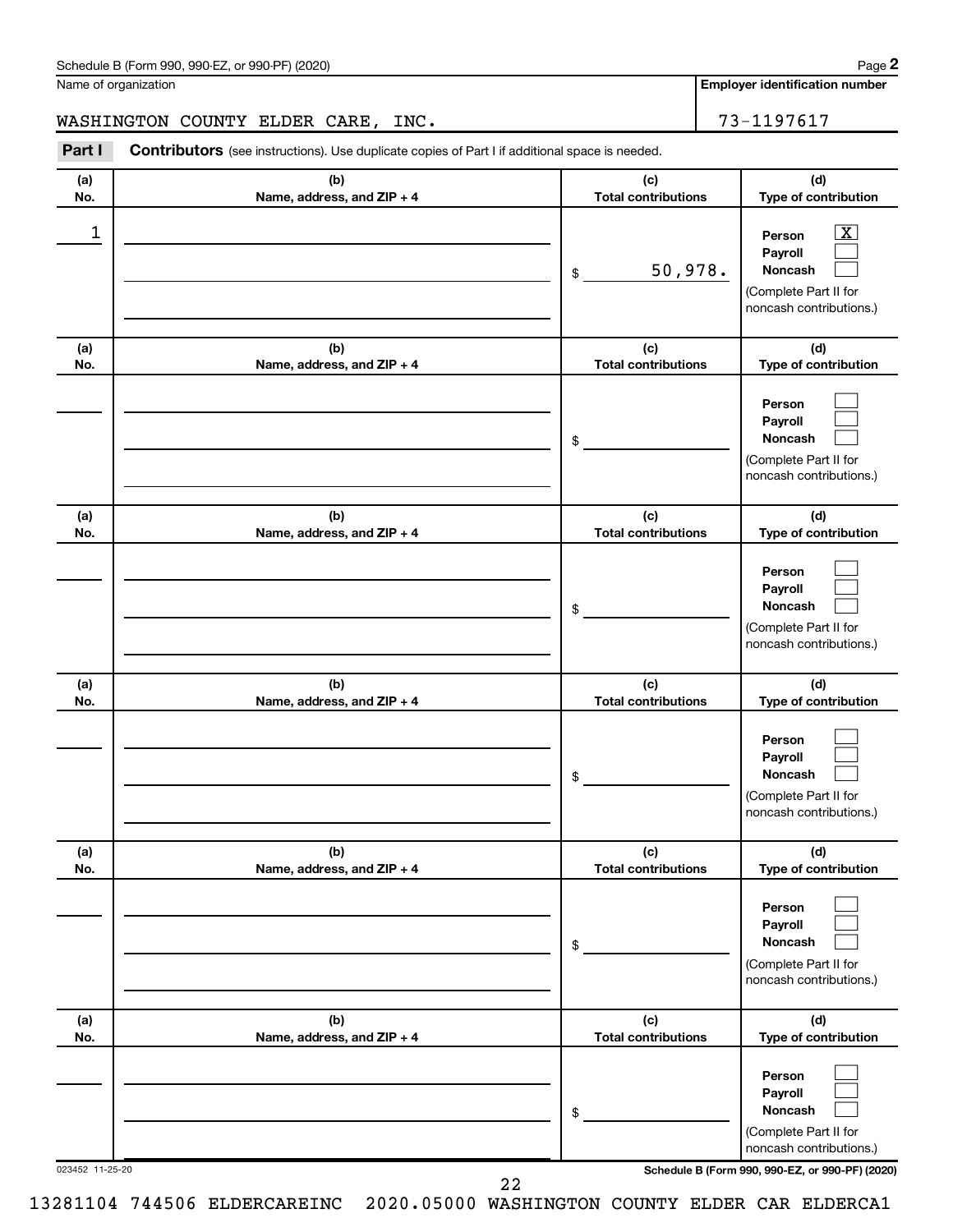Name of organization

**Employer identification number**

WASHINGTON COUNTY ELDER CARE, INC. 73-1197617

Part II Noncash Property (see instructions). Use duplicate copies of Part II if additional space is needed.

| (a)<br>No.<br>from<br>Part I | (b)<br>Description of noncash property given | (c)<br>FMV (or estimate)<br>(See instructions.) | (d)<br>Date received                            |
|------------------------------|----------------------------------------------|-------------------------------------------------|-------------------------------------------------|
|                              |                                              | \$                                              |                                                 |
| (a)<br>No.<br>from<br>Part I | (b)<br>Description of noncash property given | (c)<br>FMV (or estimate)<br>(See instructions.) | (d)<br>Date received                            |
|                              |                                              | \$                                              |                                                 |
| (a)<br>No.<br>from<br>Part I | (b)<br>Description of noncash property given | (c)<br>FMV (or estimate)<br>(See instructions.) | (d)<br>Date received                            |
|                              |                                              | \$                                              |                                                 |
| (a)<br>No.<br>from<br>Part I | (b)<br>Description of noncash property given | (c)<br>FMV (or estimate)<br>(See instructions.) | (d)<br>Date received                            |
|                              |                                              | \$                                              |                                                 |
| (a)<br>No.<br>from<br>Part I | (b)<br>Description of noncash property given | (c)<br>FMV (or estimate)<br>(See instructions.) | (d)<br>Date received                            |
|                              |                                              | \$                                              |                                                 |
| (a)<br>No.<br>from<br>Part I | (b)<br>Description of noncash property given | (c)<br>FMV (or estimate)<br>(See instructions.) | (d)<br>Date received                            |
| 023453 11-25-20              |                                              | \$                                              | Schedule B (Form 990, 990-EZ, or 990-PF) (2020) |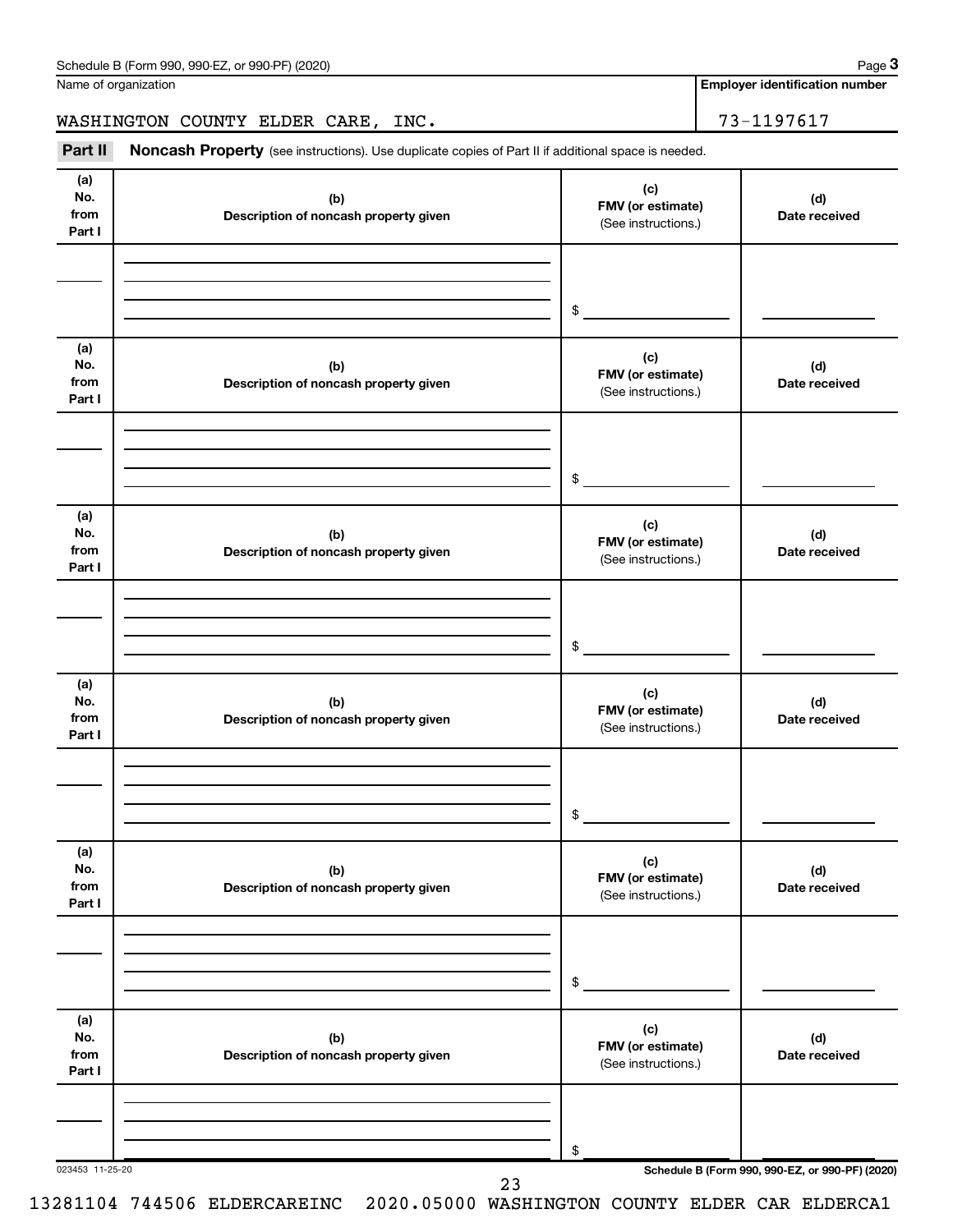|                           | Schedule B (Form 990, 990-EZ, or 990-PF) (2020)                                                                                                                                                                                                                              |                      |  | Page 4                                          |  |  |  |
|---------------------------|------------------------------------------------------------------------------------------------------------------------------------------------------------------------------------------------------------------------------------------------------------------------------|----------------------|--|-------------------------------------------------|--|--|--|
|                           | Name of organization                                                                                                                                                                                                                                                         |                      |  | <b>Employer identification number</b>           |  |  |  |
|                           | WASHINGTON COUNTY ELDER CARE, INC.                                                                                                                                                                                                                                           |                      |  | 73-1197617                                      |  |  |  |
| Part III                  | Exclusively religious, charitable, etc., contributions to organizations described in section 501(c)(7), (8), or (10) that total more than \$1,000 for the year<br>from any one contributor. Complete columns (a) through (e) and the following line entry. For organizations |                      |  |                                                 |  |  |  |
|                           | completing Part III, enter the total of exclusively religious, charitable, etc., contributions of \$1,000 or less for the year. (Enter this info. once.)<br>Use duplicate copies of Part III if additional space is needed.                                                  |                      |  |                                                 |  |  |  |
| (a) No.                   |                                                                                                                                                                                                                                                                              |                      |  |                                                 |  |  |  |
| from<br>Part I            | (b) Purpose of gift                                                                                                                                                                                                                                                          | (c) Use of gift      |  | (d) Description of how gift is held             |  |  |  |
|                           |                                                                                                                                                                                                                                                                              |                      |  |                                                 |  |  |  |
|                           |                                                                                                                                                                                                                                                                              |                      |  |                                                 |  |  |  |
|                           |                                                                                                                                                                                                                                                                              |                      |  |                                                 |  |  |  |
|                           |                                                                                                                                                                                                                                                                              | (e) Transfer of gift |  |                                                 |  |  |  |
|                           | Transferee's name, address, and ZIP + 4                                                                                                                                                                                                                                      |                      |  | Relationship of transferor to transferee        |  |  |  |
|                           |                                                                                                                                                                                                                                                                              |                      |  |                                                 |  |  |  |
|                           |                                                                                                                                                                                                                                                                              |                      |  |                                                 |  |  |  |
|                           |                                                                                                                                                                                                                                                                              |                      |  |                                                 |  |  |  |
| (a) No.<br>from           | (b) Purpose of gift                                                                                                                                                                                                                                                          | (c) Use of gift      |  | (d) Description of how gift is held             |  |  |  |
| Part I                    |                                                                                                                                                                                                                                                                              |                      |  |                                                 |  |  |  |
|                           |                                                                                                                                                                                                                                                                              |                      |  |                                                 |  |  |  |
|                           |                                                                                                                                                                                                                                                                              |                      |  |                                                 |  |  |  |
|                           |                                                                                                                                                                                                                                                                              | (e) Transfer of gift |  |                                                 |  |  |  |
|                           |                                                                                                                                                                                                                                                                              |                      |  |                                                 |  |  |  |
|                           | Transferee's name, address, and ZIP + 4                                                                                                                                                                                                                                      |                      |  | Relationship of transferor to transferee        |  |  |  |
|                           |                                                                                                                                                                                                                                                                              |                      |  |                                                 |  |  |  |
|                           |                                                                                                                                                                                                                                                                              |                      |  |                                                 |  |  |  |
| (a) No.                   |                                                                                                                                                                                                                                                                              |                      |  |                                                 |  |  |  |
| from<br>Part I            | (b) Purpose of gift                                                                                                                                                                                                                                                          | (c) Use of gift      |  | (d) Description of how gift is held             |  |  |  |
|                           |                                                                                                                                                                                                                                                                              |                      |  |                                                 |  |  |  |
|                           |                                                                                                                                                                                                                                                                              |                      |  |                                                 |  |  |  |
|                           |                                                                                                                                                                                                                                                                              |                      |  |                                                 |  |  |  |
|                           | (e) Transfer of gift                                                                                                                                                                                                                                                         |                      |  |                                                 |  |  |  |
|                           | Transferee's name, address, and ZIP + 4                                                                                                                                                                                                                                      |                      |  | Relationship of transferor to transferee        |  |  |  |
|                           |                                                                                                                                                                                                                                                                              |                      |  |                                                 |  |  |  |
|                           |                                                                                                                                                                                                                                                                              |                      |  |                                                 |  |  |  |
|                           |                                                                                                                                                                                                                                                                              |                      |  |                                                 |  |  |  |
| (a) No.<br>from<br>Part I | (b) Purpose of gift                                                                                                                                                                                                                                                          | (c) Use of gift      |  | (d) Description of how gift is held             |  |  |  |
|                           |                                                                                                                                                                                                                                                                              |                      |  |                                                 |  |  |  |
|                           |                                                                                                                                                                                                                                                                              |                      |  |                                                 |  |  |  |
|                           |                                                                                                                                                                                                                                                                              |                      |  |                                                 |  |  |  |
|                           | (e) Transfer of gift                                                                                                                                                                                                                                                         |                      |  |                                                 |  |  |  |
|                           |                                                                                                                                                                                                                                                                              |                      |  |                                                 |  |  |  |
|                           | Transferee's name, address, and ZIP + 4                                                                                                                                                                                                                                      |                      |  | Relationship of transferor to transferee        |  |  |  |
|                           |                                                                                                                                                                                                                                                                              |                      |  |                                                 |  |  |  |
|                           |                                                                                                                                                                                                                                                                              |                      |  |                                                 |  |  |  |
| 023454 11-25-20           |                                                                                                                                                                                                                                                                              |                      |  | Schedule B (Form 990, 990-EZ, or 990-PF) (2020) |  |  |  |
|                           |                                                                                                                                                                                                                                                                              | 24                   |  |                                                 |  |  |  |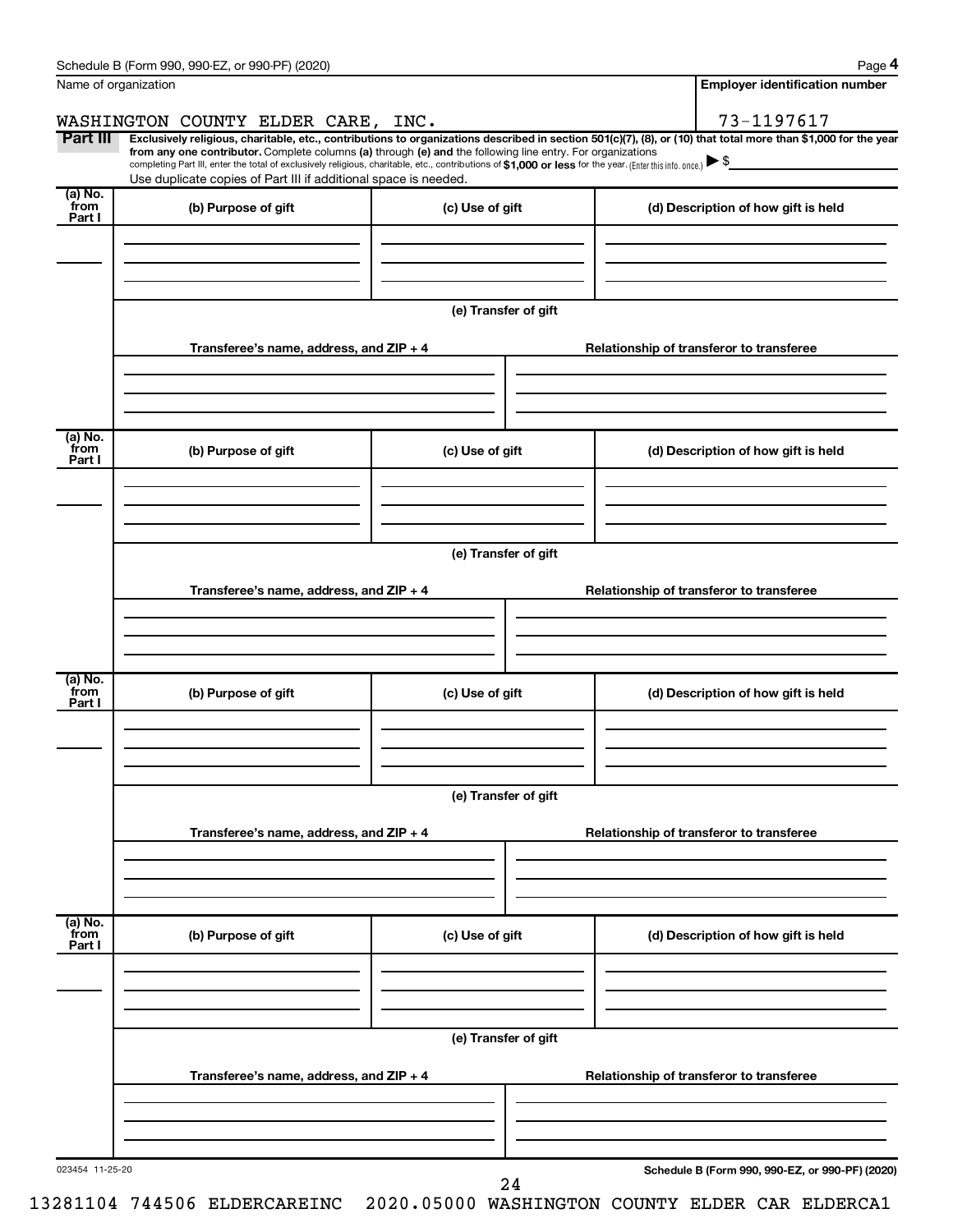| (Form 990) |  |
|------------|--|
|------------|--|

# **SCHEDULE D Supplemental Financial Statements**<br> **Form 990 2020**<br> **Part IV** line 6.7.8.9.10, 11a, 11b, 11d, 11d, 11d, 11d, 11d, 12a, 0r, 12b

**(Form 990) | Complete if the organization answered "Yes" on Form 990, Part IV, line 6, 7, 8, 9, 10, 11a, 11b, 11c, 11d, 11e, 11f, 12a, or 12b.**

WASHINGTON COUNTY ELDER CARE, INC.



Department of the Treasury Internal Revenue Service

**| Attach to Form 990. |Go to www.irs.gov/Form990 for instructions and the latest information.** Name of the organization<br>
WASHINGTON COUNTY ELDER CARE, INC. 73-1197617

| Part I  | Organizations Maintaining Donor Advised Funds or Other Similar Funds or Accounts. Complete if the                                                                 |                         |                                                    |
|---------|-------------------------------------------------------------------------------------------------------------------------------------------------------------------|-------------------------|----------------------------------------------------|
|         | organization answered "Yes" on Form 990, Part IV, line 6.                                                                                                         |                         |                                                    |
|         |                                                                                                                                                                   | (a) Donor advised funds | (b) Funds and other accounts                       |
| 1       |                                                                                                                                                                   |                         |                                                    |
| 2       | Aggregate value of contributions to (during year)                                                                                                                 |                         |                                                    |
| з       | Aggregate value of grants from (during year)                                                                                                                      |                         |                                                    |
| 4       |                                                                                                                                                                   |                         |                                                    |
| 5       | Did the organization inform all donors and donor advisors in writing that the assets held in donor advised funds                                                  |                         |                                                    |
|         |                                                                                                                                                                   |                         | Yes<br>No                                          |
| 6       | Did the organization inform all grantees, donors, and donor advisors in writing that grant funds can be used only                                                 |                         |                                                    |
|         | for charitable purposes and not for the benefit of the donor or donor advisor, or for any other purpose conferring                                                |                         |                                                    |
|         | impermissible private benefit?                                                                                                                                    |                         | Yes<br>No                                          |
| Part II | Conservation Easements. Complete if the organization answered "Yes" on Form 990, Part IV, line 7.                                                                 |                         |                                                    |
| 1       | Purpose(s) of conservation easements held by the organization (check all that apply).                                                                             |                         |                                                    |
|         | Preservation of land for public use (for example, recreation or education)                                                                                        |                         | Preservation of a historically important land area |
|         | Protection of natural habitat                                                                                                                                     |                         | Preservation of a certified historic structure     |
|         | Preservation of open space                                                                                                                                        |                         |                                                    |
| 2       | Complete lines 2a through 2d if the organization held a qualified conservation contribution in the form of a conservation easement on the last                    |                         |                                                    |
|         | day of the tax year.                                                                                                                                              |                         | Held at the End of the Tax Year                    |
|         |                                                                                                                                                                   |                         | 2a                                                 |
|         | Total acreage restricted by conservation easements                                                                                                                |                         | 2b                                                 |
|         | Number of conservation easements on a certified historic structure included in (a) manufacture included in (a)                                                    |                         | 2c                                                 |
| d       | Number of conservation easements included in (c) acquired after 7/25/06, and not on a historic structure                                                          |                         |                                                    |
|         | listed in the National Register [11, 2003] March 2014 The National Property of the National Register [11, 2014                                                    |                         | 2d                                                 |
| 3       | Number of conservation easements modified, transferred, released, extinguished, or terminated by the organization during the tax                                  |                         |                                                    |
|         | year                                                                                                                                                              |                         |                                                    |
| 4       | Number of states where property subject to conservation easement is located >                                                                                     |                         |                                                    |
| 5       | Does the organization have a written policy regarding the periodic monitoring, inspection, handling of                                                            |                         |                                                    |
|         | violations, and enforcement of the conservation easements it holds?                                                                                               |                         | Yes<br>No                                          |
| 6       | Staff and volunteer hours devoted to monitoring, inspecting, handling of violations, and enforcing conservation easements during the year                         |                         |                                                    |
|         |                                                                                                                                                                   |                         |                                                    |
| 7       | Amount of expenses incurred in monitoring, inspecting, handling of violations, and enforcing conservation easements during the year                               |                         |                                                    |
|         | ► \$                                                                                                                                                              |                         |                                                    |
| 8       | Does each conservation easement reported on line 2(d) above satisfy the requirements of section 170(h)(4)(B)(i)                                                   |                         |                                                    |
|         |                                                                                                                                                                   |                         | Yes<br>No                                          |
| 9       | In Part XIII, describe how the organization reports conservation easements in its revenue and expense statement and                                               |                         |                                                    |
|         | balance sheet, and include, if applicable, the text of the footnote to the organization's financial statements that describes the                                 |                         |                                                    |
|         | organization's accounting for conservation easements.<br>Organizations Maintaining Collections of Art, Historical Treasures, or Other Similar Assets.<br>Part III |                         |                                                    |
|         | Complete if the organization answered "Yes" on Form 990, Part IV, line 8.                                                                                         |                         |                                                    |
|         | 1a If the organization elected, as permitted under FASB ASC 958, not to report in its revenue statement and balance sheet works                                   |                         |                                                    |
|         | of art, historical treasures, or other similar assets held for public exhibition, education, or research in furtherance of public                                 |                         |                                                    |
|         | service, provide in Part XIII the text of the footnote to its financial statements that describes these items.                                                    |                         |                                                    |
|         | <b>b</b> If the organization elected, as permitted under FASB ASC 958, to report in its revenue statement and balance sheet works of                              |                         |                                                    |
|         | art, historical treasures, or other similar assets held for public exhibition, education, or research in furtherance of public service,                           |                         |                                                    |
|         | provide the following amounts relating to these items:                                                                                                            |                         |                                                    |
|         |                                                                                                                                                                   |                         | \$                                                 |
|         | (ii) Assets included in Form 990, Part X                                                                                                                          |                         | $\blacktriangleright$ s                            |
| 2       | If the organization received or held works of art, historical treasures, or other similar assets for financial gain, provide                                      |                         |                                                    |
|         | the following amounts required to be reported under FASB ASC 958 relating to these items:                                                                         |                         |                                                    |
| а       |                                                                                                                                                                   |                         | \$                                                 |
|         |                                                                                                                                                                   |                         | $\blacktriangleright$ s                            |
|         | LHA For Paperwork Reduction Act Notice, see the Instructions for Form 990.                                                                                        |                         | Schedule D (Form 990) 2020                         |
|         | 032051 12-01-20                                                                                                                                                   |                         |                                                    |
|         |                                                                                                                                                                   |                         |                                                    |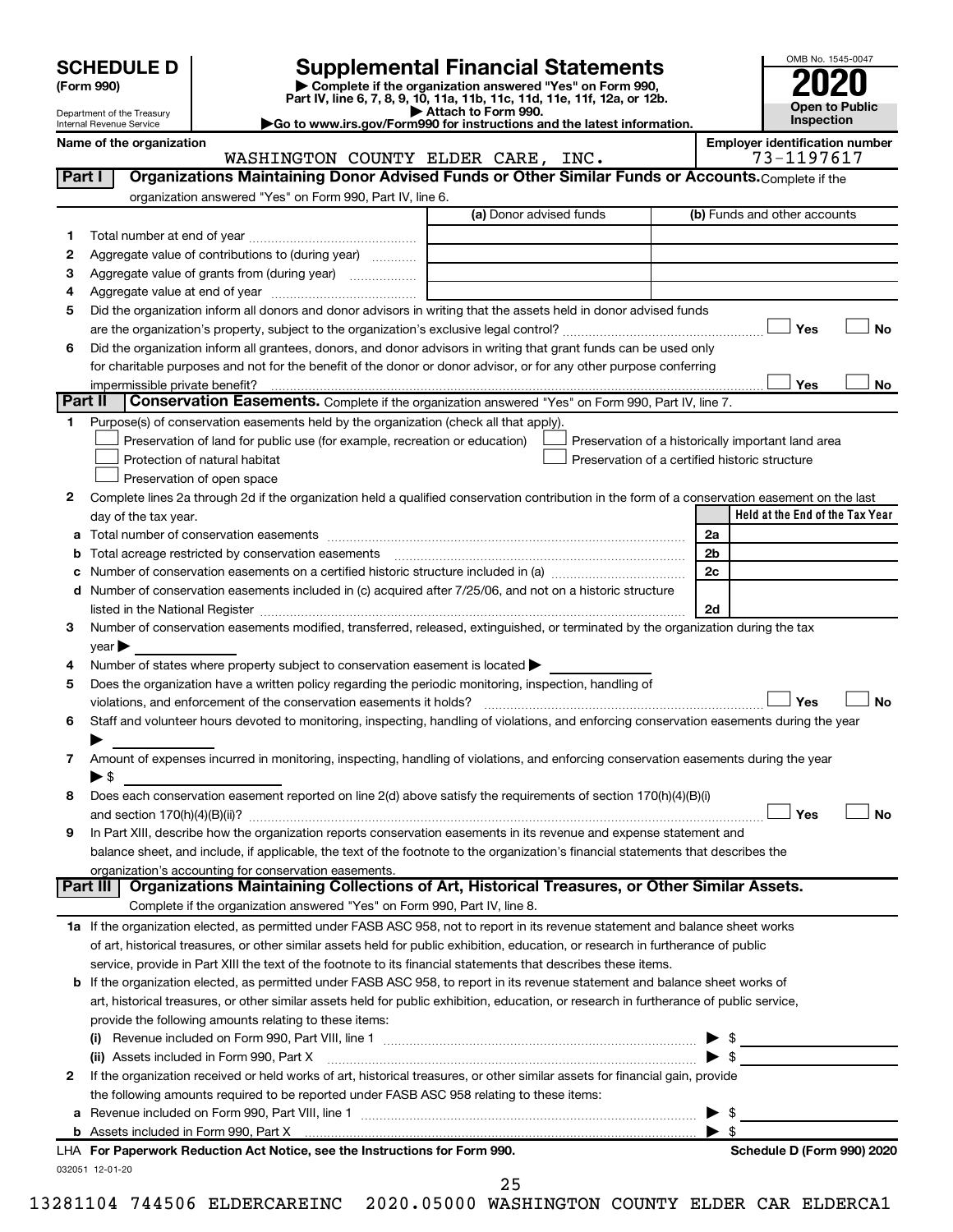|   | Schedule D (Form 990) 2020                                                                                                                                                                                                     | WASHINGTON COUNTY ELDER CARE, INC. |                |                   |                                                     |  |                 | 73-1197617 Page 2                            |                |          |    |
|---|--------------------------------------------------------------------------------------------------------------------------------------------------------------------------------------------------------------------------------|------------------------------------|----------------|-------------------|-----------------------------------------------------|--|-----------------|----------------------------------------------|----------------|----------|----|
|   | Part III  <br>Organizations Maintaining Collections of Art, Historical Treasures, or Other Similar Assets (continued)                                                                                                          |                                    |                |                   |                                                     |  |                 |                                              |                |          |    |
| З | Using the organization's acquisition, accession, and other records, check any of the following that make significant use of its                                                                                                |                                    |                |                   |                                                     |  |                 |                                              |                |          |    |
|   | collection items (check all that apply):                                                                                                                                                                                       |                                    |                |                   |                                                     |  |                 |                                              |                |          |    |
| a | $X$ Public exhibition                                                                                                                                                                                                          |                                    |                |                   | Loan or exchange program                            |  |                 |                                              |                |          |    |
| b | Scholarly research                                                                                                                                                                                                             | e                                  |                | Other             | <u> 1980 - Jan James James Barbara, president e</u> |  |                 |                                              |                |          |    |
| с | Preservation for future generations                                                                                                                                                                                            |                                    |                |                   |                                                     |  |                 |                                              |                |          |    |
| 4 | Provide a description of the organization's collections and explain how they further the organization's exempt purpose in Part XIII.                                                                                           |                                    |                |                   |                                                     |  |                 |                                              |                |          |    |
| 5 | During the year, did the organization solicit or receive donations of art, historical treasures, or other similar assets                                                                                                       |                                    |                |                   |                                                     |  |                 |                                              |                |          |    |
|   | $\boxed{\text{X}}$ No<br>Yes                                                                                                                                                                                                   |                                    |                |                   |                                                     |  |                 |                                              |                |          |    |
|   | Part IV<br>Escrow and Custodial Arrangements. Complete if the organization answered "Yes" on Form 990, Part IV, line 9, or                                                                                                     |                                    |                |                   |                                                     |  |                 |                                              |                |          |    |
|   | reported an amount on Form 990, Part X, line 21.                                                                                                                                                                               |                                    |                |                   |                                                     |  |                 |                                              |                |          |    |
|   | 1a Is the organization an agent, trustee, custodian or other intermediary for contributions or other assets not included                                                                                                       |                                    |                |                   |                                                     |  |                 |                                              |                |          |    |
|   |                                                                                                                                                                                                                                |                                    |                |                   |                                                     |  |                 |                                              | Yes            |          | No |
|   | b If "Yes," explain the arrangement in Part XIII and complete the following table:                                                                                                                                             |                                    |                |                   |                                                     |  |                 |                                              |                |          |    |
|   |                                                                                                                                                                                                                                |                                    |                |                   |                                                     |  |                 |                                              | Amount         |          |    |
| с |                                                                                                                                                                                                                                |                                    |                |                   |                                                     |  | 1c              |                                              |                |          |    |
|   |                                                                                                                                                                                                                                |                                    |                |                   |                                                     |  | 1d              |                                              |                |          |    |
|   | e Distributions during the year manufactured and contain an account of the year manufactured and the year manufactured and the year manufactured and the year manufactured and the year manufactured and the year manufactured |                                    |                |                   |                                                     |  | 1е              |                                              |                |          |    |
| f |                                                                                                                                                                                                                                |                                    |                |                   |                                                     |  | 1f              |                                              |                |          |    |
|   | 2a Did the organization include an amount on Form 990, Part X, line 21, for escrow or custodial account liability?                                                                                                             |                                    |                |                   |                                                     |  |                 |                                              | Yes            |          | No |
|   | <b>b</b> If "Yes," explain the arrangement in Part XIII. Check here if the explanation has been provided on Part XIII<br><b>Part V</b>                                                                                         |                                    |                |                   |                                                     |  |                 |                                              |                |          |    |
|   | Endowment Funds. Complete if the organization answered "Yes" on Form 990, Part IV, line 10.                                                                                                                                    |                                    |                |                   |                                                     |  |                 |                                              |                |          |    |
|   |                                                                                                                                                                                                                                | (a) Current year                   | (b) Prior year |                   | (c) Two years back                                  |  |                 | (d) Three years back $ $ (e) Four years back |                |          |    |
|   | 1a Beginning of year balance                                                                                                                                                                                                   |                                    |                |                   |                                                     |  |                 |                                              |                |          |    |
| b |                                                                                                                                                                                                                                |                                    |                |                   |                                                     |  |                 |                                              |                |          |    |
| с | Net investment earnings, gains, and losses                                                                                                                                                                                     |                                    |                |                   |                                                     |  |                 |                                              |                |          |    |
| d |                                                                                                                                                                                                                                |                                    |                |                   |                                                     |  |                 |                                              |                |          |    |
|   | e Other expenditures for facilities                                                                                                                                                                                            |                                    |                |                   |                                                     |  |                 |                                              |                |          |    |
|   | and programs                                                                                                                                                                                                                   |                                    |                |                   |                                                     |  |                 |                                              |                |          |    |
|   |                                                                                                                                                                                                                                |                                    |                |                   |                                                     |  |                 |                                              |                |          |    |
| g |                                                                                                                                                                                                                                |                                    |                |                   |                                                     |  |                 |                                              |                |          |    |
| 2 | Provide the estimated percentage of the current year end balance (line 1g, column (a)) held as:                                                                                                                                |                                    |                |                   |                                                     |  |                 |                                              |                |          |    |
| a | Board designated or quasi-endowment                                                                                                                                                                                            |                                    | %              |                   |                                                     |  |                 |                                              |                |          |    |
| b | Permanent endowment                                                                                                                                                                                                            | %                                  |                |                   |                                                     |  |                 |                                              |                |          |    |
| с | Term endowment $\blacktriangleright$                                                                                                                                                                                           | $\frac{0}{0}$                      |                |                   |                                                     |  |                 |                                              |                |          |    |
|   | The percentages on lines 2a, 2b, and 2c should equal 100%.                                                                                                                                                                     |                                    |                |                   |                                                     |  |                 |                                              |                |          |    |
|   | 3a Are there endowment funds not in the possession of the organization that are held and administered for the organization                                                                                                     |                                    |                |                   |                                                     |  |                 |                                              |                |          |    |
|   | by:                                                                                                                                                                                                                            |                                    |                |                   |                                                     |  |                 |                                              |                | Yes      | No |
|   | (i)                                                                                                                                                                                                                            |                                    |                |                   |                                                     |  |                 |                                              | 3a(i)          |          |    |
|   |                                                                                                                                                                                                                                |                                    |                |                   |                                                     |  |                 |                                              | 3a(ii)         |          |    |
|   |                                                                                                                                                                                                                                |                                    |                |                   |                                                     |  |                 |                                              | 3b             |          |    |
| 4 | Describe in Part XIII the intended uses of the organization's endowment funds.<br>Part VI   Land, Buildings, and Equipment.                                                                                                    |                                    |                |                   |                                                     |  |                 |                                              |                |          |    |
|   | Complete if the organization answered "Yes" on Form 990, Part IV, line 11a. See Form 990, Part X, line 10.                                                                                                                     |                                    |                |                   |                                                     |  |                 |                                              |                |          |    |
|   | Description of property                                                                                                                                                                                                        | (a) Cost or other                  |                | (b) Cost or other |                                                     |  | (c) Accumulated |                                              | (d) Book value |          |    |
|   |                                                                                                                                                                                                                                | basis (investment)                 |                | basis (other)     |                                                     |  | depreciation    |                                              |                |          |    |
|   |                                                                                                                                                                                                                                |                                    |                |                   | 300,668.                                            |  |                 |                                              |                | 300,668. |    |
| b |                                                                                                                                                                                                                                |                                    |                |                   | 7,428,863.                                          |  |                 |                                              | 7,428,863.     |          |    |
|   | c Leasehold improvements                                                                                                                                                                                                       |                                    |                |                   |                                                     |  |                 |                                              |                |          |    |
|   |                                                                                                                                                                                                                                |                                    |                |                   | 1,803,583.                                          |  |                 |                                              | 1,803,583.     |          |    |
|   |                                                                                                                                                                                                                                |                                    |                |                   |                                                     |  | 4,936,604.      |                                              | $-4,936,604.$  |          |    |
|   | Total. Add lines 1a through 1e. (Column (d) must equal Form 990, Part X, column (B), line 10c.)                                                                                                                                |                                    |                |                   |                                                     |  |                 |                                              | 4,596,510.     |          |    |
|   |                                                                                                                                                                                                                                |                                    |                |                   |                                                     |  |                 | Schedule D (Form 990) 2020                   |                |          |    |

**Schedule D (Form 990) 2020**

032052 12-01-20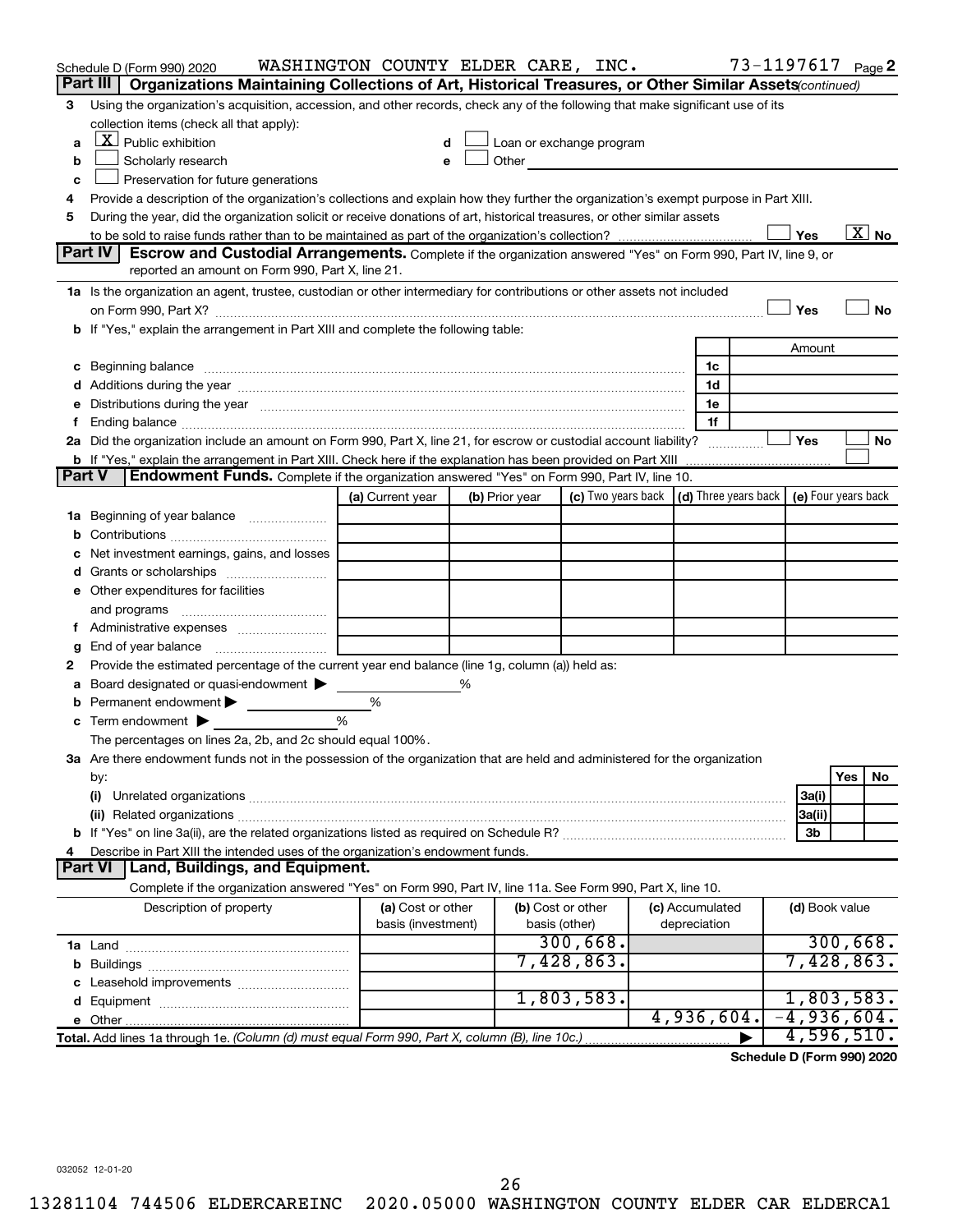|            | Part VII Investments - Other Securities.                                                                                                             |                 |                                                           |                |
|------------|------------------------------------------------------------------------------------------------------------------------------------------------------|-----------------|-----------------------------------------------------------|----------------|
|            | Complete if the organization answered "Yes" on Form 990, Part IV, line 11b. See Form 990, Part X, line 12.                                           |                 |                                                           |                |
|            | (a) Description of security or category (including name of security)                                                                                 | (b) Book value  | (c) Method of valuation: Cost or end-of-year market value |                |
|            |                                                                                                                                                      |                 |                                                           |                |
|            |                                                                                                                                                      |                 |                                                           |                |
| (3) Other  |                                                                                                                                                      |                 |                                                           |                |
| (A)<br>(B) |                                                                                                                                                      |                 |                                                           |                |
| (C)        |                                                                                                                                                      |                 |                                                           |                |
| (D)        |                                                                                                                                                      |                 |                                                           |                |
| (E)        |                                                                                                                                                      |                 |                                                           |                |
| (F)        |                                                                                                                                                      |                 |                                                           |                |
| (G)        |                                                                                                                                                      |                 |                                                           |                |
| (H)        |                                                                                                                                                      |                 |                                                           |                |
|            | Total. (Col. (b) must equal Form 990, Part X, col. (B) line 12.)                                                                                     |                 |                                                           |                |
|            | Part VIII Investments - Program Related.                                                                                                             |                 |                                                           |                |
|            | Complete if the organization answered "Yes" on Form 990, Part IV, line 11c. See Form 990, Part X, line 13.                                           |                 |                                                           |                |
|            | (a) Description of investment                                                                                                                        | (b) Book value  | (c) Method of valuation: Cost or end-of-year market value |                |
| (1)        |                                                                                                                                                      |                 |                                                           |                |
| (2)        |                                                                                                                                                      |                 |                                                           |                |
| (3)        |                                                                                                                                                      |                 |                                                           |                |
| (4)        |                                                                                                                                                      |                 |                                                           |                |
| (5)        |                                                                                                                                                      |                 |                                                           |                |
| (6)        |                                                                                                                                                      |                 |                                                           |                |
| (7)        |                                                                                                                                                      |                 |                                                           |                |
| (8)        |                                                                                                                                                      |                 |                                                           |                |
| (9)        |                                                                                                                                                      |                 |                                                           |                |
|            | Total. (Col. (b) must equal Form 990, Part X, col. (B) line 13.) $\blacktriangleright$                                                               |                 |                                                           |                |
| Part IX    | <b>Other Assets.</b>                                                                                                                                 |                 |                                                           |                |
|            | Complete if the organization answered "Yes" on Form 990, Part IV, line 11d. See Form 990, Part X, line 15.                                           |                 |                                                           |                |
|            |                                                                                                                                                      | (a) Description |                                                           | (b) Book value |
| (1)        |                                                                                                                                                      |                 |                                                           |                |
| (2)        |                                                                                                                                                      |                 |                                                           |                |
| (3)        |                                                                                                                                                      |                 |                                                           |                |
| (4)        |                                                                                                                                                      |                 |                                                           |                |
| (5)        |                                                                                                                                                      |                 |                                                           |                |
| (6)        |                                                                                                                                                      |                 |                                                           |                |
| (7)        |                                                                                                                                                      |                 |                                                           |                |
| (8)        |                                                                                                                                                      |                 |                                                           |                |
| (9)        |                                                                                                                                                      |                 |                                                           |                |
| Part X     | Total. (Column (b) must equal Form 990, Part X, col. (B) line 15.)<br><b>Other Liabilities.</b>                                                      |                 |                                                           |                |
|            | Complete if the organization answered "Yes" on Form 990, Part IV, line 11e or 11f. See Form 990, Part X, line 25.                                    |                 |                                                           |                |
| 1.         | (a) Description of liability                                                                                                                         |                 |                                                           | (b) Book value |
| (1)        | Federal income taxes                                                                                                                                 |                 |                                                           |                |
| (2)        |                                                                                                                                                      |                 |                                                           |                |
| (3)        |                                                                                                                                                      |                 |                                                           |                |
| (4)        |                                                                                                                                                      |                 |                                                           |                |
| (5)        |                                                                                                                                                      |                 |                                                           |                |
| (6)        |                                                                                                                                                      |                 |                                                           |                |
| (7)        |                                                                                                                                                      |                 |                                                           |                |
| (8)        |                                                                                                                                                      |                 |                                                           |                |
| (9)        |                                                                                                                                                      |                 |                                                           |                |
|            |                                                                                                                                                      |                 |                                                           |                |
|            | 2. Liability for uncertain tax positions. In Part XIII, provide the text of the footnote to the organization's financial statements that reports the |                 |                                                           |                |
|            | organization's liability for uncertain tax positions under FASB ASC 740. Check here if the text of the footnote has been provided in Part XIII       |                 |                                                           |                |

Schedule D (Form 990) 2020 Page WASHINGTON COUNTY ELDER CARE, INC. 73-1197617

**Schedule D (Form 990) 2020**

73-1197617 Page 3

032053 12-01-20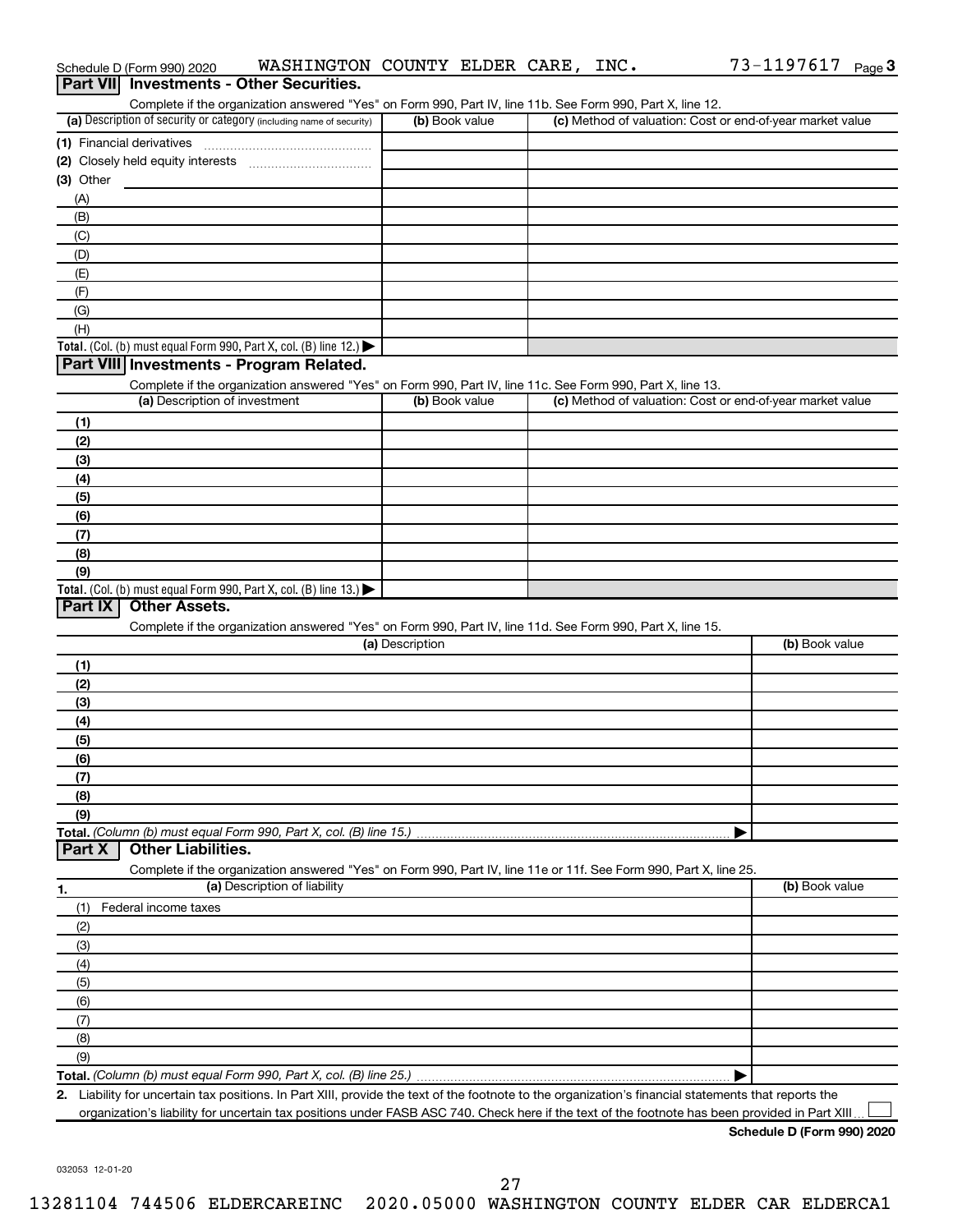|    | WASHINGTON COUNTY ELDER CARE, INC.<br>Schedule D (Form 990) 2020                                                                                                                                                                     |                |          |                | 73-1197617 Page 4 |
|----|--------------------------------------------------------------------------------------------------------------------------------------------------------------------------------------------------------------------------------------|----------------|----------|----------------|-------------------|
|    | Reconciliation of Revenue per Audited Financial Statements With Revenue per Return.<br>Part XI                                                                                                                                       |                |          |                |                   |
|    | Complete if the organization answered "Yes" on Form 990, Part IV, line 12a.                                                                                                                                                          |                |          |                |                   |
| 1  | Total revenue, gains, and other support per audited financial statements [111] [11] Total revenue, gains, and other support per audited financial statements                                                                         |                |          | $\blacksquare$ | 3,029,761.        |
| 2  | Amounts included on line 1 but not on Form 990, Part VIII, line 12:                                                                                                                                                                  |                |          |                |                   |
| a  | Net unrealized gains (losses) on investments [111] Net unrealized mains (losses) on investments [11] Metamanian                                                                                                                      | 2a             | 160,959. |                |                   |
|    |                                                                                                                                                                                                                                      | 2 <sub>b</sub> |          |                |                   |
| с  |                                                                                                                                                                                                                                      | 2 <sub>c</sub> |          |                |                   |
| d  |                                                                                                                                                                                                                                      | 2d             | 66,524.  |                |                   |
| e  | Add lines 2a through 2d                                                                                                                                                                                                              |                |          | 2е             | 227,483.          |
| 3  |                                                                                                                                                                                                                                      |                |          | 3              | 2,802,278.        |
| 4  | Amounts included on Form 990. Part VIII. line 12, but not on line 1:                                                                                                                                                                 |                |          |                |                   |
| a  |                                                                                                                                                                                                                                      | 4a             |          |                |                   |
|    |                                                                                                                                                                                                                                      | 4b             |          |                |                   |
|    | c Add lines 4a and 4b                                                                                                                                                                                                                |                |          | 4c             | 0.                |
| 5  |                                                                                                                                                                                                                                      |                |          |                | 2,802,278.        |
|    | Part XII   Reconciliation of Expenses per Audited Financial Statements With Expenses per Return.                                                                                                                                     |                |          |                |                   |
|    |                                                                                                                                                                                                                                      |                |          |                |                   |
|    | Complete if the organization answered "Yes" on Form 990, Part IV, line 12a.                                                                                                                                                          |                |          |                |                   |
| 1  |                                                                                                                                                                                                                                      |                |          | $\mathbf 1$    | 3, 211, 427.      |
| 2  | Amounts included on line 1 but not on Form 990, Part IX, line 25:                                                                                                                                                                    |                |          |                |                   |
|    |                                                                                                                                                                                                                                      | 2a             |          |                |                   |
| b  |                                                                                                                                                                                                                                      | 2 <sub>b</sub> |          |                |                   |
| с  |                                                                                                                                                                                                                                      | 2 <sub>c</sub> |          |                |                   |
| d  |                                                                                                                                                                                                                                      | 2d             | 66,524.  |                |                   |
| е  | Add lines 2a through 2d <b>contract and the contract of the contract of the contract of the contract of the contract of the contract of the contract of the contract of the contract of the contract of the contract of the cont</b> |                |          | 2e             | 66,524.           |
| З  |                                                                                                                                                                                                                                      |                |          | 3              | 3, 144, 903.      |
| 4  | Amounts included on Form 990, Part IX, line 25, but not on line 1:                                                                                                                                                                   |                |          |                |                   |
|    |                                                                                                                                                                                                                                      | 4a             |          |                |                   |
| b  |                                                                                                                                                                                                                                      | 4 <sub>h</sub> |          |                |                   |
|    | c Add lines 4a and 4b                                                                                                                                                                                                                |                |          | 4c             | $0$ .             |
| 5. |                                                                                                                                                                                                                                      |                |          | 5              | 3,144,903.        |
|    | Part XIII Supplemental Information.                                                                                                                                                                                                  |                |          |                |                   |

pvide the descriptions required for Part II, lines 3, 5, and 9; Part III, lines 1a and 4; Part IV, lines 1b and 2b; Part V, line 4; Part X, line 2; Part XI, lines 2d and 4b; and Part XII, lines 2d and 4b. Also complete this part to provide any additional information.

#### PART III, LINE 4:

#### ARTWORK ON PERMANENT DISPLAY IN THE ELDER CARE FACILITY.

#### PART XI, LINE 2D - OTHER ADJUSTMENTS:

FUNDRAISING EVENTS 66,524.

#### PART XII, LINE 2D - OTHER ADJUSTMENTS:

#### FUNDRAISING EVENTS 66,524.

032054 12-01-20

**Schedule D (Form 990) 2020**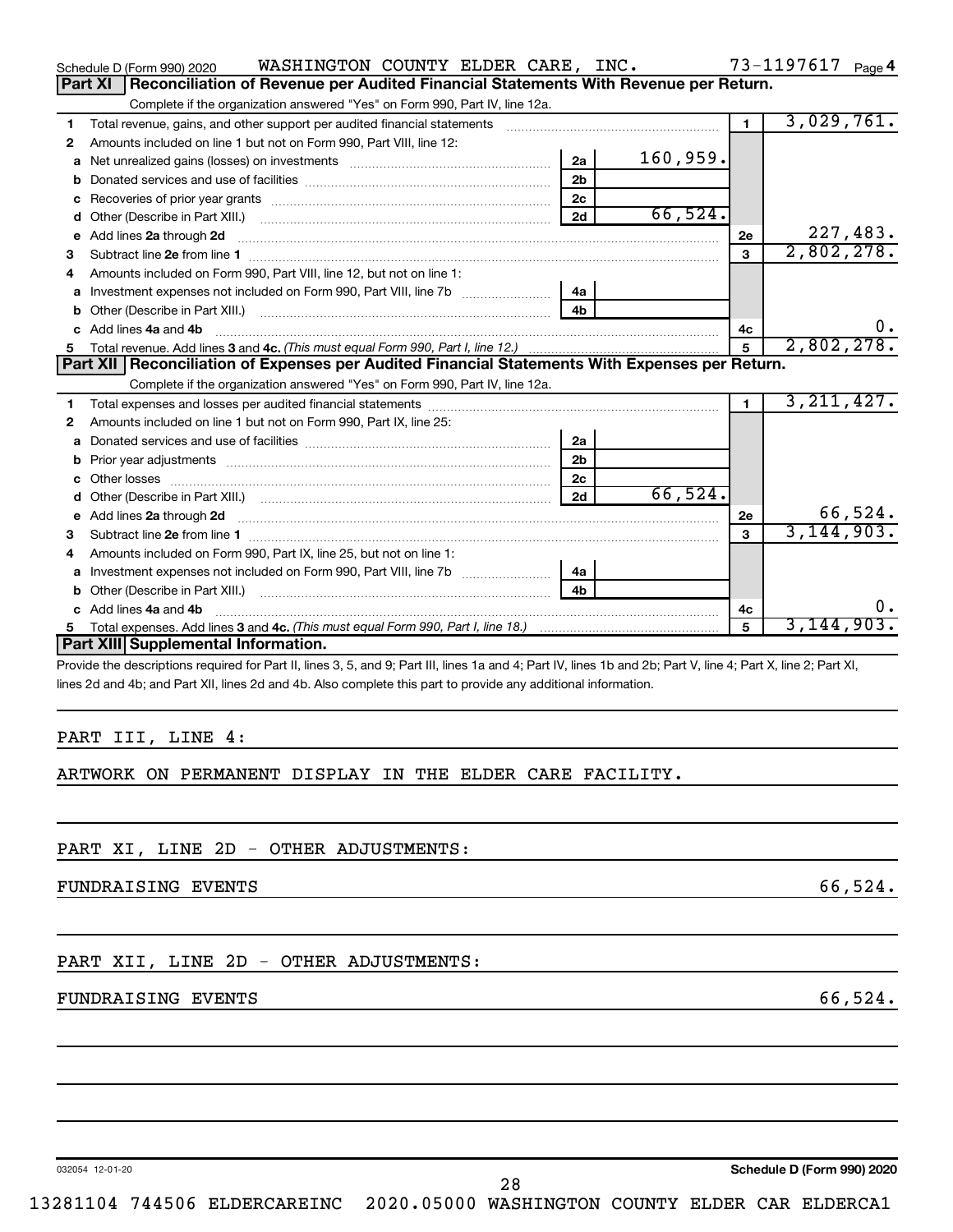| <b>SCHEDULE G</b>                                                                                                                                                                                                                                                                                                                                                                                                                                                                                                                                                                                                                                                                                                                                                                    |                                                                                                 | <b>Supplemental Information Regarding Fundraising or Gaming Activities</b>                                                                         |                                                                            |    |                                      |  |                                                                            | OMB No. 1545-0047                                       |  |  |
|--------------------------------------------------------------------------------------------------------------------------------------------------------------------------------------------------------------------------------------------------------------------------------------------------------------------------------------------------------------------------------------------------------------------------------------------------------------------------------------------------------------------------------------------------------------------------------------------------------------------------------------------------------------------------------------------------------------------------------------------------------------------------------------|-------------------------------------------------------------------------------------------------|----------------------------------------------------------------------------------------------------------------------------------------------------|----------------------------------------------------------------------------|----|--------------------------------------|--|----------------------------------------------------------------------------|---------------------------------------------------------|--|--|
| (Form 990 or 990-EZ)                                                                                                                                                                                                                                                                                                                                                                                                                                                                                                                                                                                                                                                                                                                                                                 | Complete if the organization answered "Yes" on Form 990, Part IV, line 17, 18, or 19, or if the |                                                                                                                                                    |                                                                            |    |                                      |  |                                                                            |                                                         |  |  |
| Department of the Treasury                                                                                                                                                                                                                                                                                                                                                                                                                                                                                                                                                                                                                                                                                                                                                           |                                                                                                 | organization entered more than \$15,000 on Form 990-EZ, line 6a.<br>Attach to Form 990 or Form 990-EZ.                                             |                                                                            |    |                                      |  |                                                                            | <b>Open to Public</b>                                   |  |  |
| Internal Revenue Service                                                                                                                                                                                                                                                                                                                                                                                                                                                                                                                                                                                                                                                                                                                                                             | ► Go to www.irs.gov/Form990 for instructions and the latest information.                        |                                                                                                                                                    |                                                                            |    |                                      |  |                                                                            |                                                         |  |  |
| Name of the organization                                                                                                                                                                                                                                                                                                                                                                                                                                                                                                                                                                                                                                                                                                                                                             | 73-1197617                                                                                      | <b>Employer identification number</b>                                                                                                              |                                                                            |    |                                      |  |                                                                            |                                                         |  |  |
| Part I<br>Fundraising Activities. Complete if the organization answered "Yes" on Form 990, Part IV, line 17. Form 990-EZ filers are not<br>required to complete this part.                                                                                                                                                                                                                                                                                                                                                                                                                                                                                                                                                                                                           |                                                                                                 |                                                                                                                                                    |                                                                            |    |                                      |  |                                                                            |                                                         |  |  |
| 1 Indicate whether the organization raised funds through any of the following activities. Check all that apply.<br>Mail solicitations<br>Solicitation of non-government grants<br>a<br>е<br>Internet and email solicitations<br>Solicitation of government grants<br>b<br>f<br>Phone solicitations<br>Special fundraising events<br>c<br>g<br>In-person solicitations<br>d<br>2 a Did the organization have a written or oral agreement with any individual (including officers, directors, trustees, or<br>Yes<br><b>No</b><br>key employees listed in Form 990, Part VII) or entity in connection with professional fundraising services?<br>b If "Yes," list the 10 highest paid individuals or entities (fundraisers) pursuant to agreements under which the fundraiser is to be |                                                                                                 |                                                                                                                                                    |                                                                            |    |                                      |  |                                                                            |                                                         |  |  |
| compensated at least \$5,000 by the organization.                                                                                                                                                                                                                                                                                                                                                                                                                                                                                                                                                                                                                                                                                                                                    |                                                                                                 |                                                                                                                                                    |                                                                            |    |                                      |  |                                                                            |                                                         |  |  |
| (i) Name and address of individual<br>or entity (fundraiser)                                                                                                                                                                                                                                                                                                                                                                                                                                                                                                                                                                                                                                                                                                                         |                                                                                                 | (ii) Activity                                                                                                                                      | (iii) Did<br>fundraiser<br>have custody<br>or control of<br>contributions? |    | (iv) Gross receipts<br>from activity |  | (v) Amount paid<br>to (or retained by)<br>fundraiser<br>listed in col. (i) | (vi) Amount paid<br>to (or retained by)<br>organization |  |  |
|                                                                                                                                                                                                                                                                                                                                                                                                                                                                                                                                                                                                                                                                                                                                                                                      |                                                                                                 |                                                                                                                                                    | Yes                                                                        | No |                                      |  |                                                                            |                                                         |  |  |
|                                                                                                                                                                                                                                                                                                                                                                                                                                                                                                                                                                                                                                                                                                                                                                                      |                                                                                                 |                                                                                                                                                    |                                                                            |    |                                      |  |                                                                            |                                                         |  |  |
|                                                                                                                                                                                                                                                                                                                                                                                                                                                                                                                                                                                                                                                                                                                                                                                      |                                                                                                 |                                                                                                                                                    |                                                                            |    |                                      |  |                                                                            |                                                         |  |  |
|                                                                                                                                                                                                                                                                                                                                                                                                                                                                                                                                                                                                                                                                                                                                                                                      |                                                                                                 |                                                                                                                                                    |                                                                            |    |                                      |  |                                                                            |                                                         |  |  |
|                                                                                                                                                                                                                                                                                                                                                                                                                                                                                                                                                                                                                                                                                                                                                                                      |                                                                                                 |                                                                                                                                                    |                                                                            |    |                                      |  |                                                                            |                                                         |  |  |
|                                                                                                                                                                                                                                                                                                                                                                                                                                                                                                                                                                                                                                                                                                                                                                                      |                                                                                                 |                                                                                                                                                    |                                                                            |    |                                      |  |                                                                            |                                                         |  |  |
|                                                                                                                                                                                                                                                                                                                                                                                                                                                                                                                                                                                                                                                                                                                                                                                      |                                                                                                 |                                                                                                                                                    |                                                                            |    |                                      |  |                                                                            |                                                         |  |  |
|                                                                                                                                                                                                                                                                                                                                                                                                                                                                                                                                                                                                                                                                                                                                                                                      |                                                                                                 |                                                                                                                                                    |                                                                            |    |                                      |  |                                                                            |                                                         |  |  |
|                                                                                                                                                                                                                                                                                                                                                                                                                                                                                                                                                                                                                                                                                                                                                                                      |                                                                                                 |                                                                                                                                                    |                                                                            |    |                                      |  |                                                                            |                                                         |  |  |
|                                                                                                                                                                                                                                                                                                                                                                                                                                                                                                                                                                                                                                                                                                                                                                                      |                                                                                                 |                                                                                                                                                    |                                                                            |    |                                      |  |                                                                            |                                                         |  |  |
|                                                                                                                                                                                                                                                                                                                                                                                                                                                                                                                                                                                                                                                                                                                                                                                      |                                                                                                 |                                                                                                                                                    |                                                                            |    |                                      |  |                                                                            |                                                         |  |  |
| Total                                                                                                                                                                                                                                                                                                                                                                                                                                                                                                                                                                                                                                                                                                                                                                                |                                                                                                 |                                                                                                                                                    |                                                                            |    |                                      |  |                                                                            |                                                         |  |  |
| or licensing.                                                                                                                                                                                                                                                                                                                                                                                                                                                                                                                                                                                                                                                                                                                                                                        |                                                                                                 | 3 List all states in which the organization is registered or licensed to solicit contributions or has been notified it is exempt from registration |                                                                            |    |                                      |  |                                                                            |                                                         |  |  |
|                                                                                                                                                                                                                                                                                                                                                                                                                                                                                                                                                                                                                                                                                                                                                                                      |                                                                                                 |                                                                                                                                                    |                                                                            |    |                                      |  |                                                                            |                                                         |  |  |
|                                                                                                                                                                                                                                                                                                                                                                                                                                                                                                                                                                                                                                                                                                                                                                                      |                                                                                                 |                                                                                                                                                    |                                                                            |    |                                      |  |                                                                            |                                                         |  |  |
|                                                                                                                                                                                                                                                                                                                                                                                                                                                                                                                                                                                                                                                                                                                                                                                      |                                                                                                 |                                                                                                                                                    |                                                                            |    |                                      |  |                                                                            |                                                         |  |  |
|                                                                                                                                                                                                                                                                                                                                                                                                                                                                                                                                                                                                                                                                                                                                                                                      |                                                                                                 |                                                                                                                                                    |                                                                            |    |                                      |  |                                                                            |                                                         |  |  |
|                                                                                                                                                                                                                                                                                                                                                                                                                                                                                                                                                                                                                                                                                                                                                                                      |                                                                                                 |                                                                                                                                                    |                                                                            |    |                                      |  |                                                                            |                                                         |  |  |
|                                                                                                                                                                                                                                                                                                                                                                                                                                                                                                                                                                                                                                                                                                                                                                                      |                                                                                                 |                                                                                                                                                    |                                                                            |    |                                      |  |                                                                            |                                                         |  |  |
|                                                                                                                                                                                                                                                                                                                                                                                                                                                                                                                                                                                                                                                                                                                                                                                      |                                                                                                 |                                                                                                                                                    |                                                                            |    |                                      |  |                                                                            |                                                         |  |  |
|                                                                                                                                                                                                                                                                                                                                                                                                                                                                                                                                                                                                                                                                                                                                                                                      |                                                                                                 |                                                                                                                                                    |                                                                            |    |                                      |  |                                                                            |                                                         |  |  |

**For Paperwork Reduction Act Notice, see the Instructions for Form 990 or 990-EZ. Schedule G (Form 990 or 990-EZ) 2020** LHA

032081 11-25-20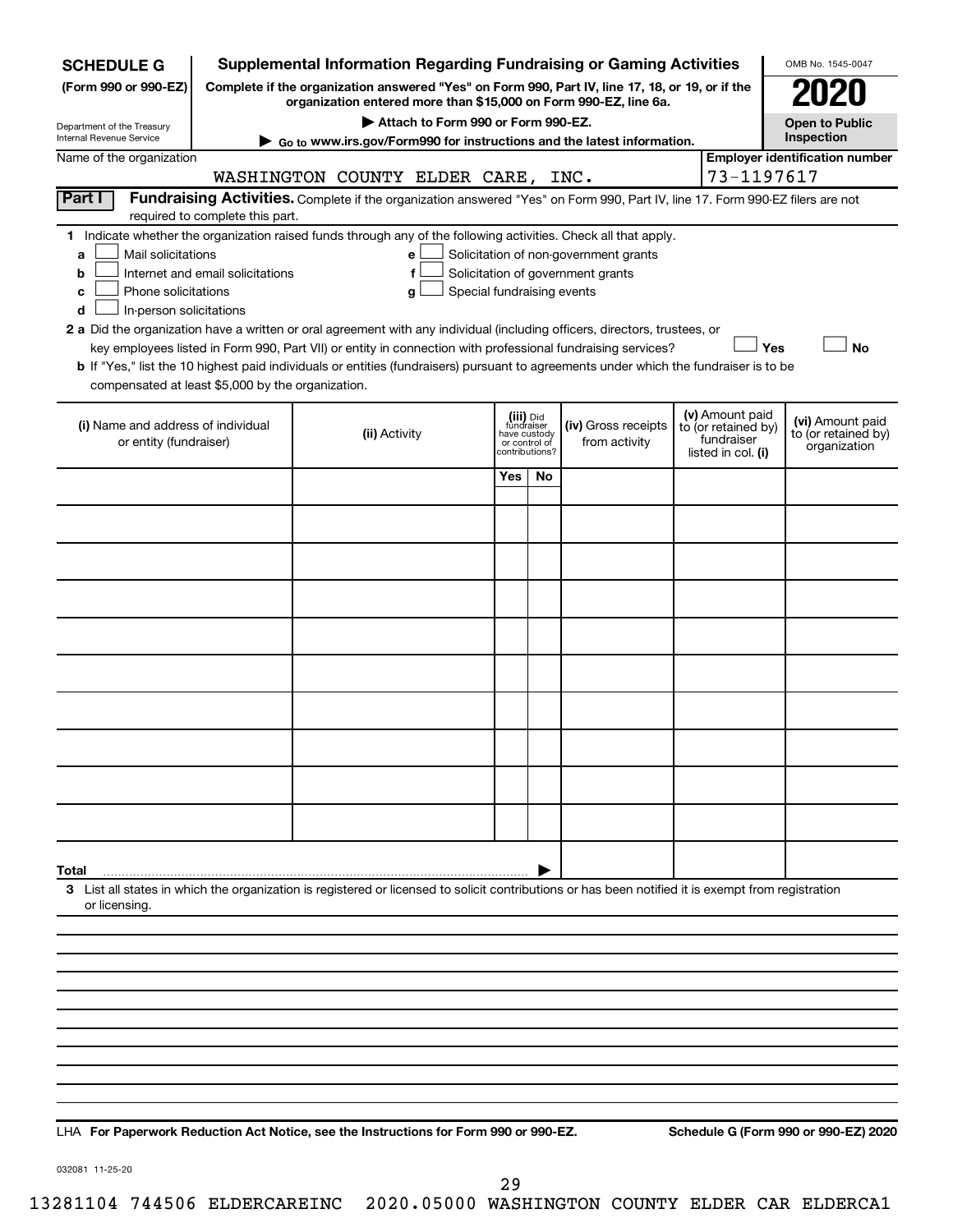|     |  |  | Schedule G (Form 990 or 990-EZ) 2020 WASHINGTON COUNTY ELDER CARE, |  | INC. | Page 2 |
|-----|--|--|--------------------------------------------------------------------|--|------|--------|
| $-$ |  |  |                                                                    |  |      |        |

Part II | Fundraising Events. Complete if the organization answered "Yes" on Form 990, Part IV, line 18, or reported more than \$15,000 of fundraising event contributions and gross income on Form 990-EZ, lines 1 and 6b. List events with gross receipts greater than \$5,000.

|                 |              |                                                                                                                                                                                                                                                              | (a) Event #1<br>BBQ<br>(event type) | (b) Event #2<br>(event type) | (c) Other events<br><b>NONE</b><br>(total number) | (d) Total events<br>(add col. (a) through<br>col. (c) |
|-----------------|--------------|--------------------------------------------------------------------------------------------------------------------------------------------------------------------------------------------------------------------------------------------------------------|-------------------------------------|------------------------------|---------------------------------------------------|-------------------------------------------------------|
|                 |              |                                                                                                                                                                                                                                                              |                                     |                              |                                                   |                                                       |
| Revenue         | 1.           |                                                                                                                                                                                                                                                              | 35, 363.                            |                              |                                                   | 35,363.                                               |
|                 | $\mathbf{2}$ |                                                                                                                                                                                                                                                              | 35, 363.                            |                              |                                                   | 35, 363.                                              |
|                 | 3            | Gross income (line 1 minus line 2)                                                                                                                                                                                                                           |                                     |                              |                                                   |                                                       |
|                 |              |                                                                                                                                                                                                                                                              |                                     |                              |                                                   |                                                       |
|                 | 5.           |                                                                                                                                                                                                                                                              |                                     |                              |                                                   |                                                       |
| Direct Expenses |              |                                                                                                                                                                                                                                                              |                                     |                              |                                                   |                                                       |
|                 |              |                                                                                                                                                                                                                                                              |                                     |                              |                                                   |                                                       |
|                 | 8            |                                                                                                                                                                                                                                                              |                                     |                              |                                                   |                                                       |
|                 | 9            |                                                                                                                                                                                                                                                              | 66,524.                             |                              |                                                   | 66,524.                                               |
|                 | 10           | Direct expense summary. Add lines 4 through 9 in column (d)                                                                                                                                                                                                  |                                     |                              | ▶                                                 | 66,524.<br>$-66,524.$                                 |
| <b>Part III</b> |              | 11 Net income summary. Subtract line 10 from line 3, column (d)<br>Gaming. Complete if the organization answered "Yes" on Form 990, Part IV, line 19, or reported more than                                                                                  |                                     |                              |                                                   |                                                       |
|                 |              | \$15,000 on Form 990-EZ, line 6a.                                                                                                                                                                                                                            |                                     |                              |                                                   |                                                       |
|                 |              |                                                                                                                                                                                                                                                              |                                     | (b) Pull tabs/instant        |                                                   | (d) Total gaming (add                                 |
| Revenue         |              |                                                                                                                                                                                                                                                              | (a) Bingo                           | bingo/progressive bingo      | (c) Other gaming                                  | col. (a) through col. (c))                            |
|                 |              |                                                                                                                                                                                                                                                              |                                     |                              |                                                   |                                                       |
|                 |              |                                                                                                                                                                                                                                                              |                                     |                              |                                                   |                                                       |
|                 |              |                                                                                                                                                                                                                                                              |                                     |                              |                                                   |                                                       |
|                 |              |                                                                                                                                                                                                                                                              |                                     |                              |                                                   |                                                       |
| Direct Expenses |              |                                                                                                                                                                                                                                                              |                                     |                              |                                                   |                                                       |
|                 | 4            |                                                                                                                                                                                                                                                              |                                     |                              |                                                   |                                                       |
|                 |              |                                                                                                                                                                                                                                                              |                                     |                              |                                                   |                                                       |
|                 |              |                                                                                                                                                                                                                                                              | %<br>Yes                            | Yes<br>%                     | Yes<br>%                                          |                                                       |
|                 |              | 6 Volunteer labor                                                                                                                                                                                                                                            | No                                  | No                           | No                                                |                                                       |
|                 | 7            | Direct expense summary. Add lines 2 through 5 in column (d)                                                                                                                                                                                                  |                                     |                              |                                                   |                                                       |
|                 | 8            |                                                                                                                                                                                                                                                              |                                     |                              |                                                   |                                                       |
|                 |              |                                                                                                                                                                                                                                                              |                                     |                              |                                                   |                                                       |
| 9               |              | Enter the state(s) in which the organization conducts gaming activities:                                                                                                                                                                                     |                                     |                              |                                                   |                                                       |
|                 |              |                                                                                                                                                                                                                                                              |                                     |                              |                                                   | Yes<br><b>No</b>                                      |
|                 |              | <b>b</b> If "No," explain:                                                                                                                                                                                                                                   |                                     |                              |                                                   |                                                       |
|                 |              |                                                                                                                                                                                                                                                              |                                     |                              |                                                   |                                                       |
|                 |              |                                                                                                                                                                                                                                                              |                                     |                              |                                                   | Yes<br>No                                             |
|                 |              | <b>b</b> If "Yes," explain:<br>the control of the control of the control of the control of the control of the control of the control of the control of the control of the control of the control of the control of the control of the control of the control |                                     |                              |                                                   |                                                       |
|                 |              |                                                                                                                                                                                                                                                              |                                     |                              |                                                   |                                                       |
|                 |              |                                                                                                                                                                                                                                                              |                                     |                              |                                                   |                                                       |
|                 |              | 032082 11-25-20                                                                                                                                                                                                                                              |                                     |                              |                                                   | Schedule G (Form 990 or 990-EZ) 2020                  |
|                 |              |                                                                                                                                                                                                                                                              |                                     |                              |                                                   |                                                       |
|                 |              |                                                                                                                                                                                                                                                              |                                     |                              |                                                   |                                                       |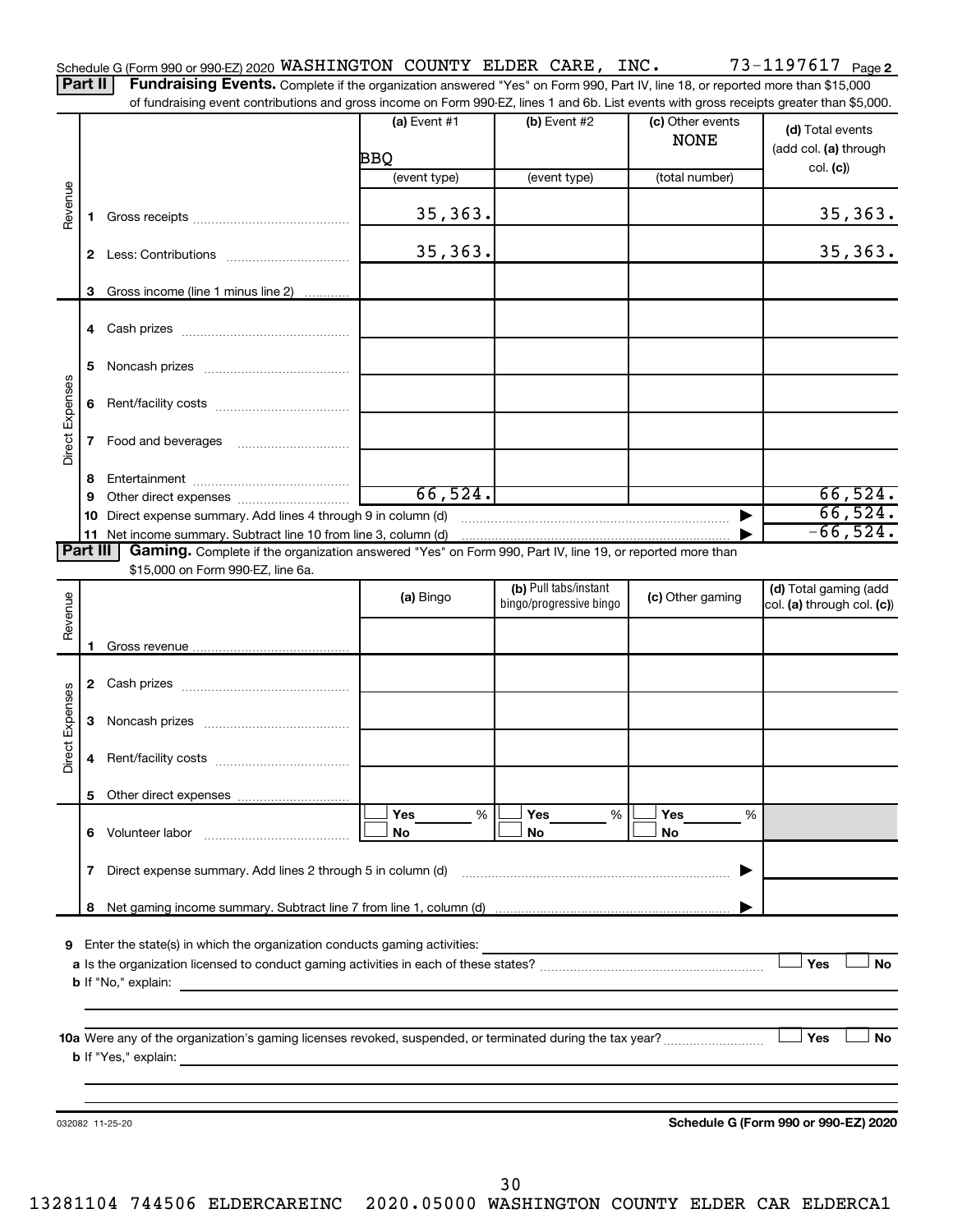|     | Schedule G (Form 990 or 990-EZ) 2020 WASHINGTON COUNTY ELDER CARE, INC.                                                                                                                                                        | 73-1197617           | Page 3    |
|-----|--------------------------------------------------------------------------------------------------------------------------------------------------------------------------------------------------------------------------------|----------------------|-----------|
| 11. |                                                                                                                                                                                                                                | Yes                  | <b>No</b> |
|     | 12 Is the organization a grantor, beneficiary or trustee of a trust, or a member of a partnership or other entity formed                                                                                                       |                      |           |
|     |                                                                                                                                                                                                                                | ⊥ Yes                | <b>No</b> |
|     | 13 Indicate the percentage of gaming activity conducted in:                                                                                                                                                                    |                      |           |
|     |                                                                                                                                                                                                                                | 13a                  | %         |
|     |                                                                                                                                                                                                                                | 13b l                | $\%$      |
|     | 14 Enter the name and address of the person who prepares the organization's gaming/special events books and records:                                                                                                           |                      |           |
|     |                                                                                                                                                                                                                                |                      |           |
|     | Name $\blacktriangleright$<br><u>and the contract of the contract of the contract of the contract of the contract of the contract of the contract of</u>                                                                       |                      |           |
|     |                                                                                                                                                                                                                                |                      |           |
|     | Address $\blacktriangleright$<br>and the control of the control of the control of the control of the control of the control of the control of the                                                                              |                      |           |
|     |                                                                                                                                                                                                                                |                      | <b>No</b> |
|     |                                                                                                                                                                                                                                |                      |           |
|     |                                                                                                                                                                                                                                |                      |           |
|     | of gaming revenue retained by the third party $\triangleright$ \$                                                                                                                                                              |                      |           |
|     | c If "Yes," enter name and address of the third party:                                                                                                                                                                         |                      |           |
|     |                                                                                                                                                                                                                                |                      |           |
|     |                                                                                                                                                                                                                                |                      |           |
|     | Address ><br><u>and the contract of the contract of the contract of the contract of the contract of the contract of the contract of</u>                                                                                        |                      |           |
|     | <b>16</b> Gaming manager information:                                                                                                                                                                                          |                      |           |
|     |                                                                                                                                                                                                                                |                      |           |
|     | <u> 1989 - Johann Barbara, martin amerikan basal dan bahasa dan bahasa dalam basal dan bahasa dan bahasa da</u><br>Name $\blacktriangleright$                                                                                  |                      |           |
|     |                                                                                                                                                                                                                                |                      |           |
|     | Gaming manager compensation > \$                                                                                                                                                                                               |                      |           |
|     |                                                                                                                                                                                                                                |                      |           |
|     | Description of services provided states and the contract of the contract of the contract of the contract of the contract of the contract of the contract of the contract of the contract of the contract of the contract of th |                      |           |
|     |                                                                                                                                                                                                                                |                      |           |
|     |                                                                                                                                                                                                                                |                      |           |
|     | Director/officer<br>Employee<br>Independent contractor                                                                                                                                                                         |                      |           |
|     |                                                                                                                                                                                                                                |                      |           |
|     | <b>17</b> Mandatory distributions:                                                                                                                                                                                             |                      |           |
|     | a Is the organization required under state law to make charitable distributions from the gaming proceeds to                                                                                                                    |                      |           |
|     |                                                                                                                                                                                                                                | $\Box$ Yes $\Box$ No |           |
|     | <b>b</b> Enter the amount of distributions required under state law to be distributed to other exempt organizations or spent in the                                                                                            |                      |           |
|     | organization's own exempt activities during the tax year $\triangleright$ \$<br>Supplemental Information. Provide the explanations required by Part I, line 2b, columns (iii) and (v); and Part III, lines 9, 9b, 10b,         |                      |           |
|     | <b>Part IV</b><br>15b, 15c, 16, and 17b, as applicable. Also provide any additional information. See instructions.                                                                                                             |                      |           |
|     |                                                                                                                                                                                                                                |                      |           |
|     |                                                                                                                                                                                                                                |                      |           |
|     |                                                                                                                                                                                                                                |                      |           |
|     |                                                                                                                                                                                                                                |                      |           |
|     |                                                                                                                                                                                                                                |                      |           |
|     |                                                                                                                                                                                                                                |                      |           |
|     |                                                                                                                                                                                                                                |                      |           |
|     |                                                                                                                                                                                                                                |                      |           |
|     |                                                                                                                                                                                                                                |                      |           |
|     |                                                                                                                                                                                                                                |                      |           |
|     |                                                                                                                                                                                                                                |                      |           |
|     |                                                                                                                                                                                                                                |                      |           |
|     |                                                                                                                                                                                                                                |                      |           |
|     |                                                                                                                                                                                                                                |                      |           |
|     |                                                                                                                                                                                                                                |                      |           |
|     | Schedule G (Form 990 or 990-EZ) 2020<br>032083 11-25-20                                                                                                                                                                        |                      |           |
|     | 31                                                                                                                                                                                                                             |                      |           |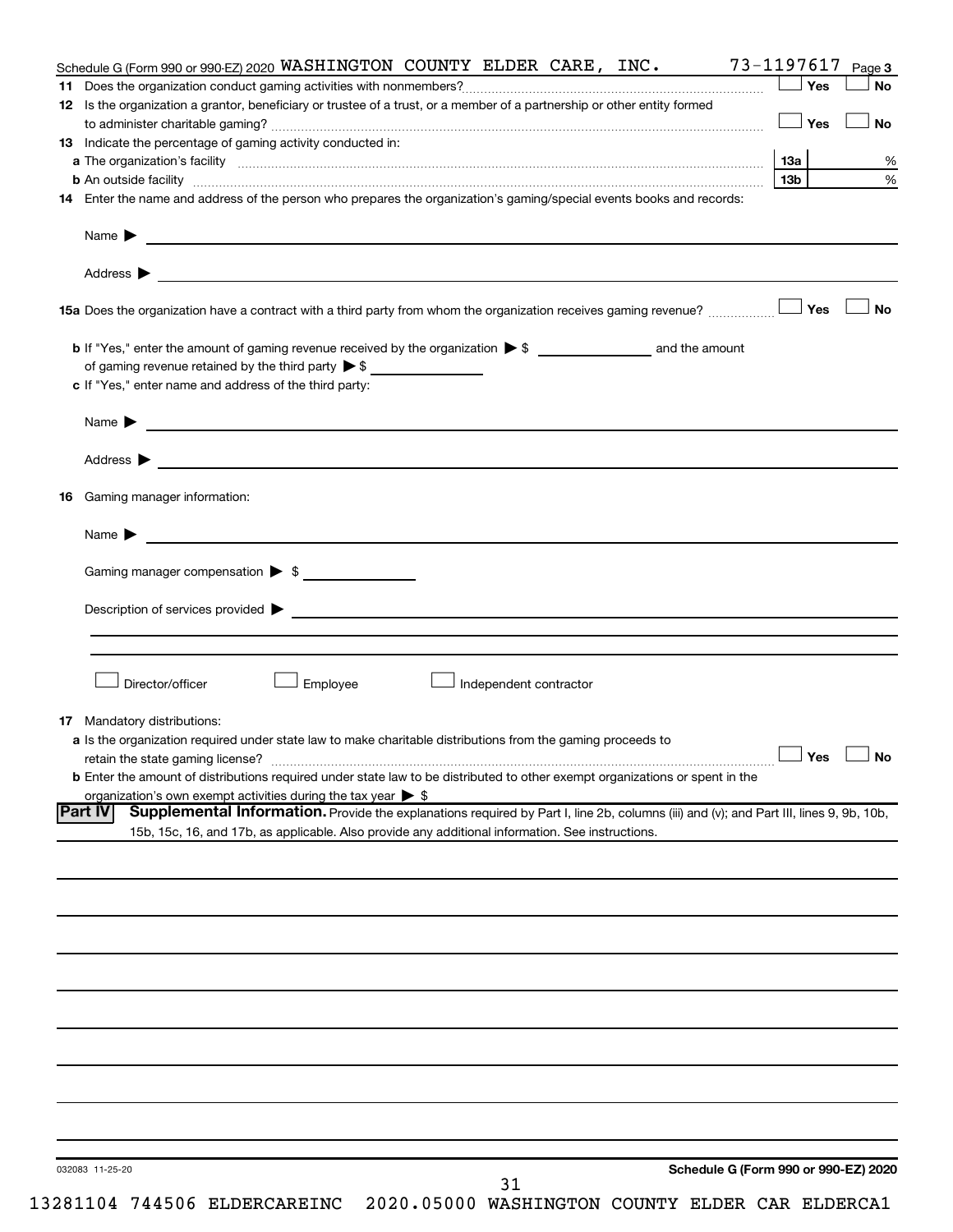| Schedule G (Form 990 or 990-EZ) WASHINGTON<br><b>Part IV   Supplemental Information</b> (continued) | WASHINGTON COUNTY ELDER CARE, INC. |    |  | 73-1197617 Page 4               |  |
|-----------------------------------------------------------------------------------------------------|------------------------------------|----|--|---------------------------------|--|
|                                                                                                     |                                    |    |  |                                 |  |
|                                                                                                     |                                    |    |  |                                 |  |
|                                                                                                     |                                    |    |  |                                 |  |
|                                                                                                     |                                    |    |  |                                 |  |
|                                                                                                     |                                    |    |  |                                 |  |
|                                                                                                     |                                    |    |  |                                 |  |
|                                                                                                     |                                    |    |  |                                 |  |
|                                                                                                     |                                    |    |  |                                 |  |
|                                                                                                     |                                    |    |  |                                 |  |
|                                                                                                     |                                    |    |  |                                 |  |
|                                                                                                     |                                    |    |  |                                 |  |
|                                                                                                     |                                    |    |  |                                 |  |
|                                                                                                     |                                    |    |  |                                 |  |
|                                                                                                     |                                    |    |  |                                 |  |
|                                                                                                     |                                    |    |  |                                 |  |
|                                                                                                     |                                    |    |  |                                 |  |
|                                                                                                     |                                    |    |  |                                 |  |
|                                                                                                     |                                    |    |  |                                 |  |
|                                                                                                     |                                    |    |  |                                 |  |
|                                                                                                     |                                    |    |  |                                 |  |
|                                                                                                     |                                    |    |  |                                 |  |
|                                                                                                     |                                    |    |  |                                 |  |
|                                                                                                     |                                    |    |  |                                 |  |
|                                                                                                     |                                    |    |  |                                 |  |
|                                                                                                     |                                    |    |  |                                 |  |
|                                                                                                     |                                    |    |  |                                 |  |
|                                                                                                     |                                    |    |  |                                 |  |
|                                                                                                     |                                    |    |  |                                 |  |
|                                                                                                     |                                    |    |  |                                 |  |
|                                                                                                     |                                    |    |  |                                 |  |
|                                                                                                     |                                    |    |  |                                 |  |
|                                                                                                     |                                    |    |  |                                 |  |
|                                                                                                     |                                    |    |  |                                 |  |
|                                                                                                     |                                    |    |  |                                 |  |
|                                                                                                     |                                    |    |  |                                 |  |
|                                                                                                     |                                    |    |  |                                 |  |
|                                                                                                     |                                    |    |  |                                 |  |
|                                                                                                     |                                    |    |  |                                 |  |
|                                                                                                     |                                    |    |  |                                 |  |
|                                                                                                     |                                    |    |  |                                 |  |
|                                                                                                     |                                    |    |  |                                 |  |
|                                                                                                     |                                    |    |  |                                 |  |
|                                                                                                     |                                    |    |  |                                 |  |
|                                                                                                     |                                    |    |  |                                 |  |
|                                                                                                     |                                    |    |  |                                 |  |
|                                                                                                     |                                    |    |  |                                 |  |
|                                                                                                     |                                    |    |  | Schedule G (Form 990 or 990-EZ) |  |
| 032084 04-01-20                                                                                     |                                    |    |  |                                 |  |
|                                                                                                     |                                    | 32 |  |                                 |  |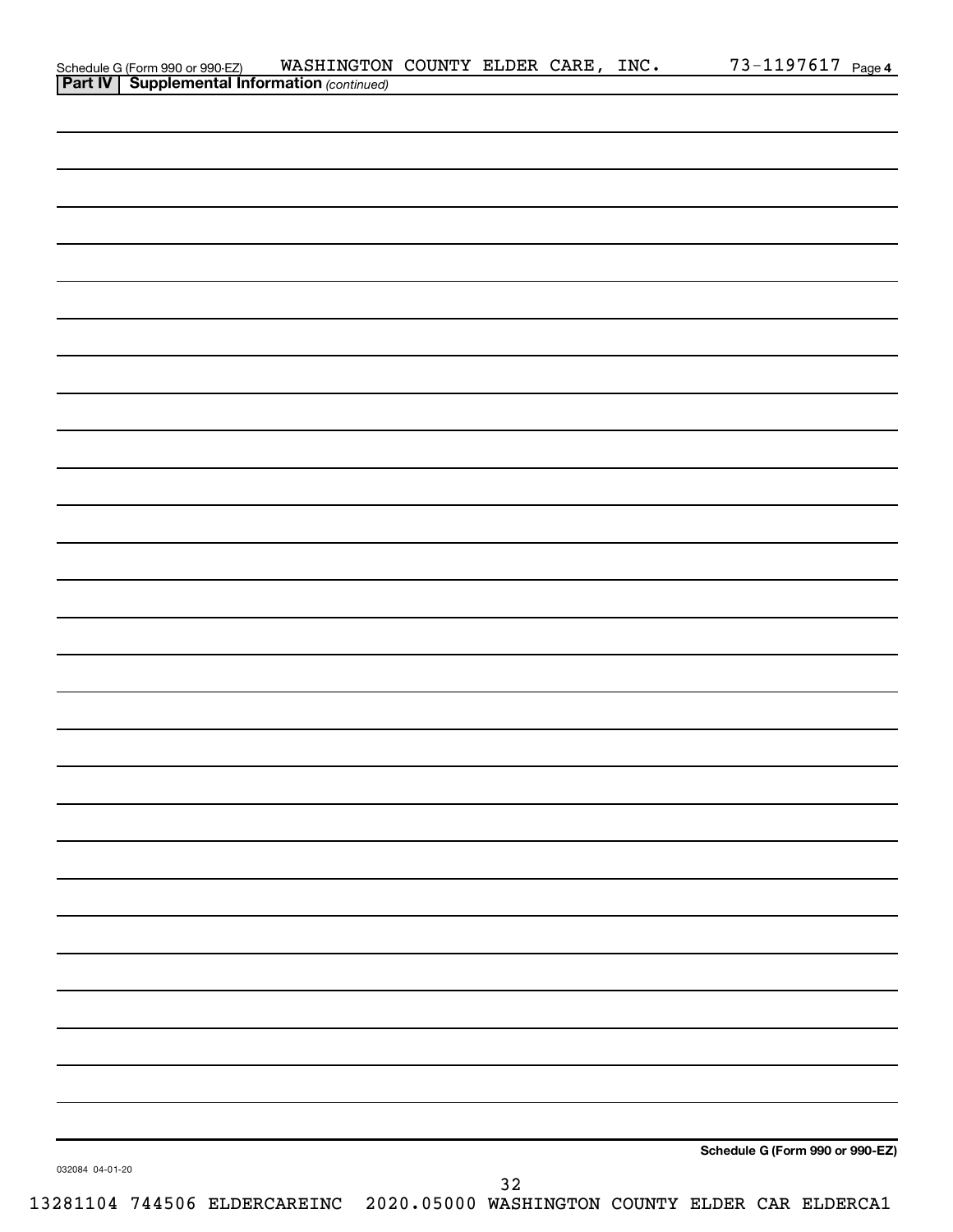**(Form 990 or 990-EZ)**

Department of the Treasury Internal Revenue Service Name of the organization

OMB No. 1545-0047 **Complete to provide information for responses to specific questions on Form 990 or 990-EZ or to provide any additional information. | Attach to Form 990 or 990-EZ. SCHEDULE O Supplemental Information to Form 990 or 990-EZ 2020**<br>(Form 990 or 990-EZ) Complete to provide information for responses to specific questions on

**| Go to www.irs.gov/Form990 for the latest information.**

**Open to Public Inspection Employer identification number** WASHINGTON COUNTY ELDER CARE, INC. | 73-1197617

FORM 990, PART I, LINE 1, DESCRIPTION OF ORGANIZATION MISSION:

LIVES.

FORM 990, PART III, LINE 4D, OTHER PROGRAM SERVICES:

IN HOME SERVICE - THIS PROGRAM IS PRIMARILY FUNDED THROUGH GRAND

GATEWAY AREA AGENCY ON AGING WHICH ADMINISTERS GRANTS FROM THE FEDERAL

GOVERNMENT UNDER THE TITLE III OF THE OLDER AMERICANS ACT OF 1965, AND

THE STATE OF OKLAHOMA. THE PROGRAM PROVIDES A HOUSEKEEPER FOR PEOPLE

SIXTY YEARS OF AGE OR OLDER.

BOHON HEALTH CLINIC- PROVIDES THE SERVICES OF AN ON-STAFF PHYSICIAN SPECIALIZING IN THE CARE OF OLDER ADULTS.

DAYBREAK- THIS PROGRAM PROVIDES RESPITE FOR CAREGIVERS. THE PROGRAM

PROVIDES A SUPERVISED, PROTECTIVE ENVIRONMENT, HEALTH MONITORING,

DIGNIFIED ASSISTANCE AND SUPPORT WITH PERSONAL CARE NEEDS, AND

NUTRITIONALLY BALANCED MEALS AND SNACKS.

GOLDEN OPPORTUNITIES - TO ENHANCE THE OVERALL QUALITY OF LIFE FOR

ACTIVE SENIORS. OFFERING FITNESS AND EDUCATIONAL CLASSES, SOCIAL EVENTS

AND DAY TRIPS FOR ANY BUDGET.

EXPENSES \$ 837,534. INCLUDING GRANTS OF \$ 0. REVENUE \$ 695,534.

FORM 990, PART VI, SECTION A, LINE 2:

BOARD MEMBER VIRGINIA SAWYER IS THE MOTHER-IN-LAW OF BOARD MEMBER CRAIG

YOCHAM.

032211 11-20-20 **For Paperwork Reduction Act Notice, see the Instructions for Form 990 or 990-EZ. Schedule O (Form 990 or 990-EZ) 2020** LHA

33